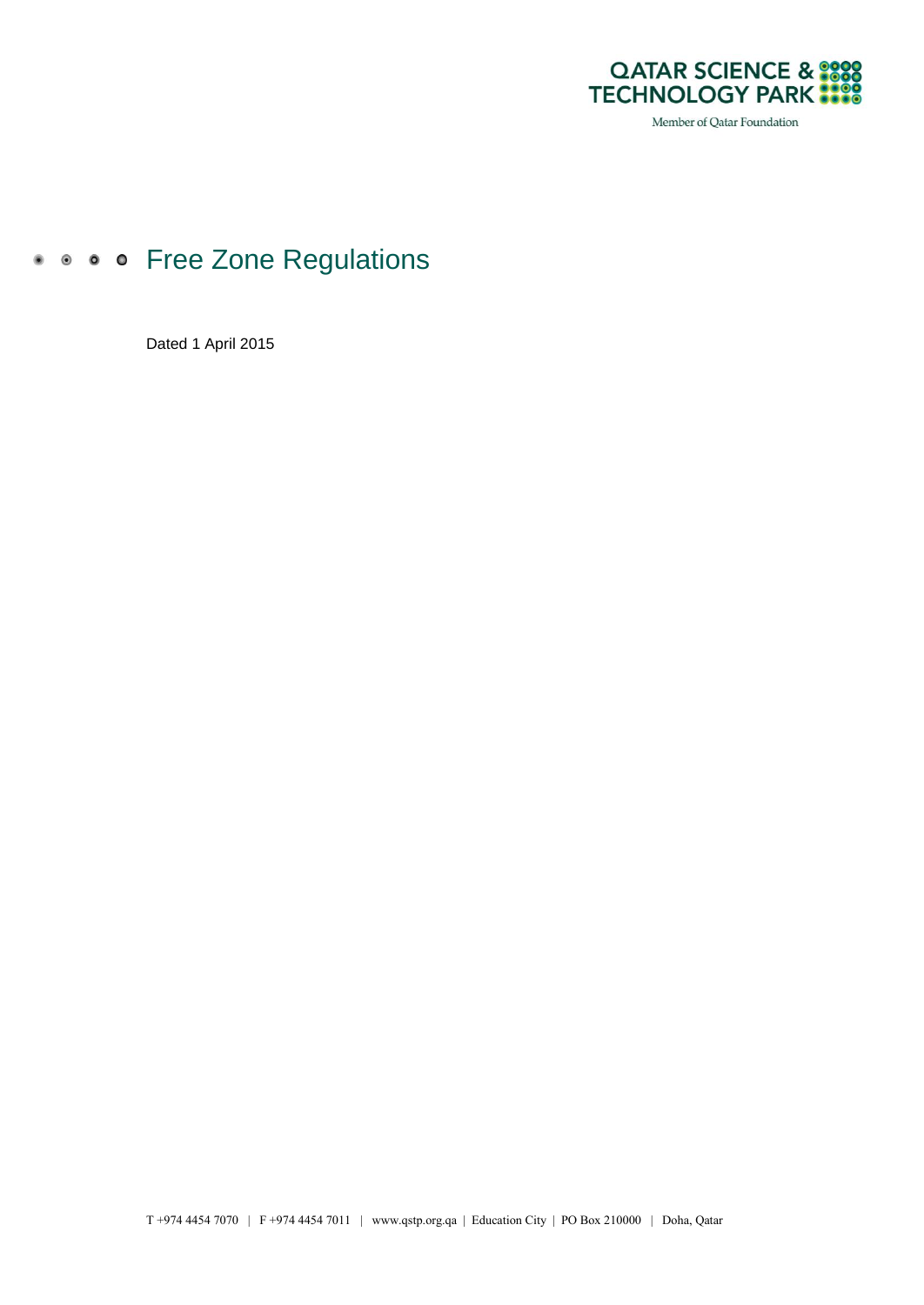## **Contents**

 $\circledast$ 

|  |           | 1.  |                                                                                                             |  |
|--|-----------|-----|-------------------------------------------------------------------------------------------------------------|--|
|  |           | 1.1 |                                                                                                             |  |
|  | $\bullet$ | 1.2 |                                                                                                             |  |
|  |           | 1.3 |                                                                                                             |  |
|  |           | 1.4 |                                                                                                             |  |
|  |           | 1.5 |                                                                                                             |  |
|  |           | 1.6 |                                                                                                             |  |
|  |           | 2.  | Corporate Vehicle Alternatives for Licensees 10                                                             |  |
|  |           | 2.1 |                                                                                                             |  |
|  |           | 2.2 |                                                                                                             |  |
|  |           | 2.3 |                                                                                                             |  |
|  |           | 2.4 |                                                                                                             |  |
|  |           | 3.  |                                                                                                             |  |
|  |           | 3.1 | Initial Application for License, Restricted License or Service License  14                                  |  |
|  |           | 3.2 | Persons Entitled to Carry Out Business in the QSTP Free Zone  15                                            |  |
|  |           | 3.3 |                                                                                                             |  |
|  |           | 3.4 | Ruling of QSTP Management on Granting or Refusal of License, Restricted License or<br>Service License<br>16 |  |
|  |           | 3.5 | Power of Investigation and Request for Information by the QSTP Management 19                                |  |
|  |           | 3.6 |                                                                                                             |  |
|  |           | 3.7 | Register of Licensees, Restricted Licensees and Service Licensees and Disclosure of                         |  |
|  |           | 4.  |                                                                                                             |  |
|  |           | 4.1 |                                                                                                             |  |
|  |           | 4.2 |                                                                                                             |  |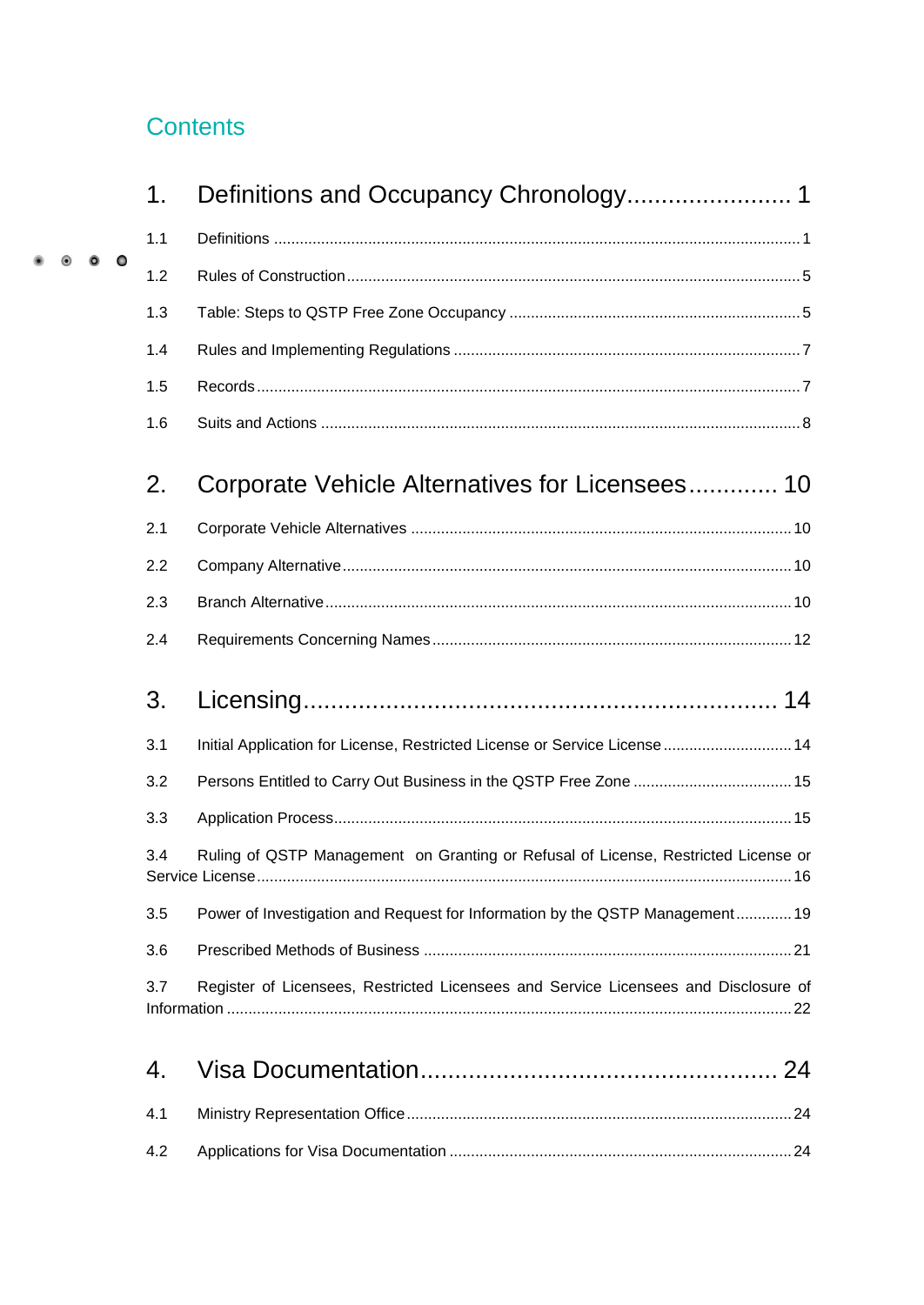|  |  | 4.3            |                                                        |  |
|--|--|----------------|--------------------------------------------------------|--|
|  |  | 4.4            |                                                        |  |
|  |  | 5.             |                                                        |  |
|  |  | 5.1            |                                                        |  |
|  |  | 5.2            |                                                        |  |
|  |  | 6.             |                                                        |  |
|  |  | 6.1            |                                                        |  |
|  |  | 6.2            |                                                        |  |
|  |  | 6.3            |                                                        |  |
|  |  | 7 <sub>1</sub> | Development and Management of the QSTP Free Zone<br>29 |  |
|  |  | 7.1            |                                                        |  |
|  |  | 7.2            |                                                        |  |
|  |  | 8.             | Restricted Licenses and Service Licenses  31           |  |
|  |  | 8.1            |                                                        |  |
|  |  | 8.2            |                                                        |  |
|  |  | 9.             |                                                        |  |
|  |  | 9.1            |                                                        |  |
|  |  | 9.2            |                                                        |  |
|  |  | 9.3            |                                                        |  |
|  |  | 9.4            |                                                        |  |
|  |  |                | SCHEDULE A - COMPANY REGULATIONS  35                   |  |
|  |  | 1.             |                                                        |  |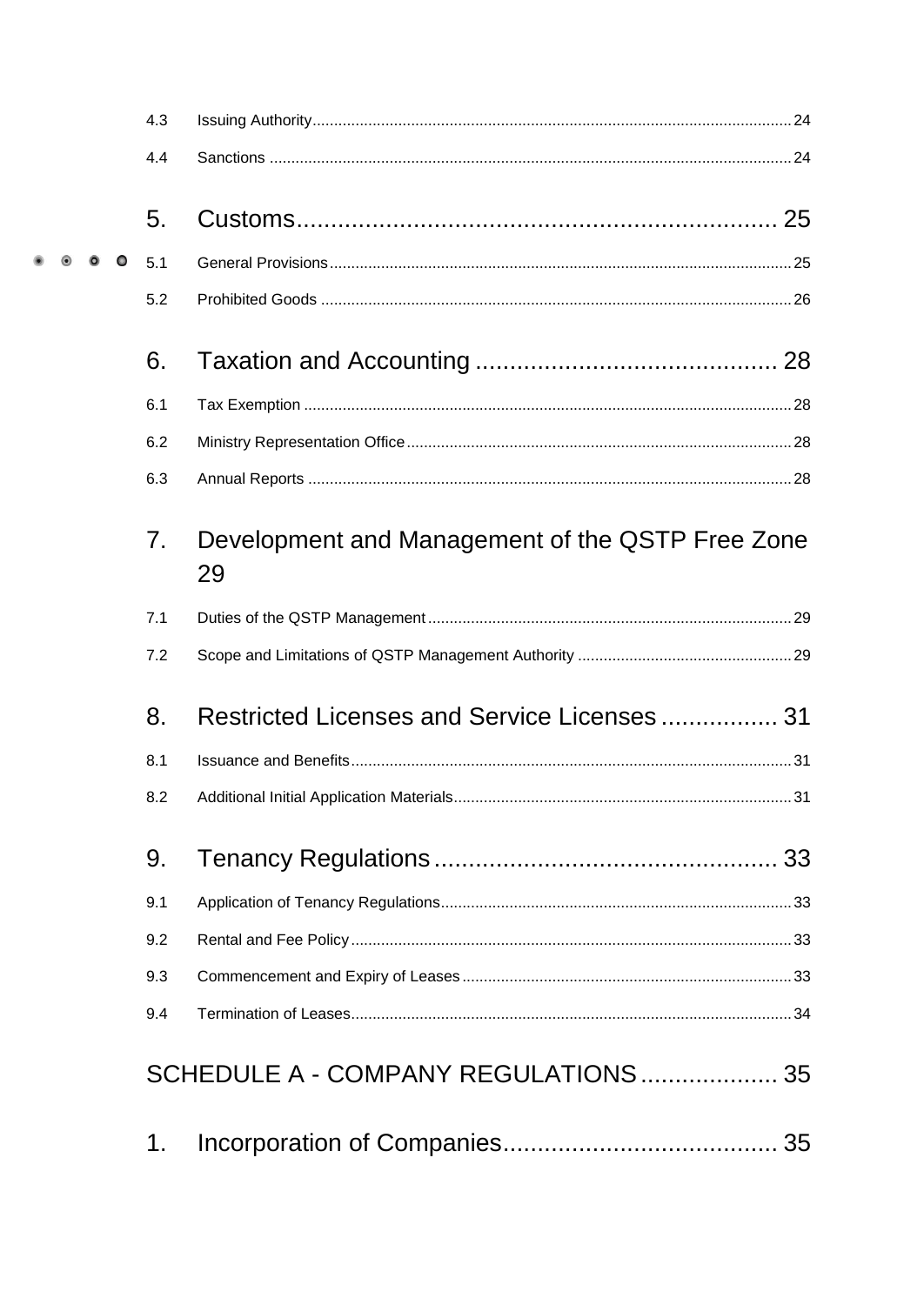|  |  | 1.1  |                                                                     |  |
|--|--|------|---------------------------------------------------------------------|--|
|  |  | 1.2  |                                                                     |  |
|  |  | 1.3  |                                                                     |  |
|  |  | 1.4  |                                                                     |  |
|  |  | 1.5  |                                                                     |  |
|  |  | 1.6  |                                                                     |  |
|  |  | 1.7  |                                                                     |  |
|  |  | 1.8  |                                                                     |  |
|  |  | 1.9  |                                                                     |  |
|  |  | 1.10 |                                                                     |  |
|  |  | 1.11 |                                                                     |  |
|  |  | 1.12 |                                                                     |  |
|  |  | 1.13 |                                                                     |  |
|  |  | 1.14 |                                                                     |  |
|  |  |      |                                                                     |  |
|  |  | 2.   |                                                                     |  |
|  |  | 2.1  |                                                                     |  |
|  |  | 2.2  |                                                                     |  |
|  |  | 2.3  |                                                                     |  |
|  |  | 2.4  |                                                                     |  |
|  |  | 2.5  |                                                                     |  |
|  |  | 2.6  |                                                                     |  |
|  |  | 2.7  |                                                                     |  |
|  |  | 2.8  |                                                                     |  |
|  |  | 3.   |                                                                     |  |
|  |  | 3.1  |                                                                     |  |
|  |  | 3.2  |                                                                     |  |
|  |  | 3.3  | Actions and Penalties Against Manager and the Board of Directors 45 |  |
|  |  | 3.4  |                                                                     |  |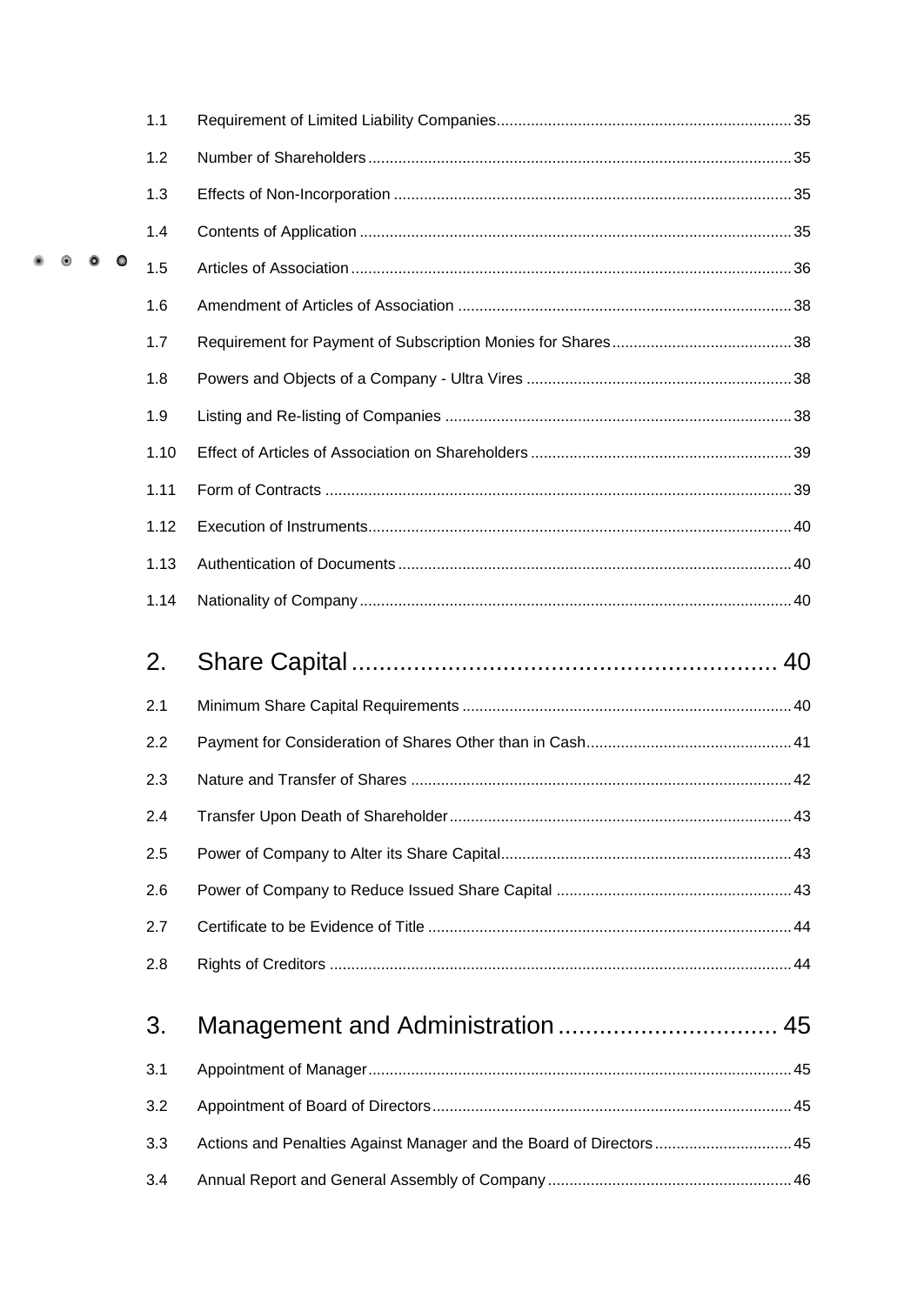|  | 3.5 |                                                                      |     |
|--|-----|----------------------------------------------------------------------|-----|
|  | 3.6 |                                                                      |     |
|  | 3.7 |                                                                      |     |
|  | 3.8 |                                                                      |     |
|  | 4.  | Supervision and Investigation into Company Affairs by                |     |
|  |     |                                                                      |     |
|  | 4.1 | Power to Oversee and Investigate under these Company Regulations  49 |     |
|  | 4.2 |                                                                      |     |
|  | 4.3 |                                                                      |     |
|  | 4.4 |                                                                      |     |
|  | 4.5 |                                                                      |     |
|  | 4.6 |                                                                      |     |
|  |     |                                                                      |     |
|  | 5.  |                                                                      |     |
|  | 5.1 |                                                                      |     |
|  | 5.2 |                                                                      |     |
|  | 5.3 |                                                                      |     |
|  | 5.4 |                                                                      |     |
|  | 55. | Liquidation                                                          | .52 |
|  |     | SCHEDULE B - INCUBATOR REGULATIONS 56                                |     |
|  |     |                                                                      |     |
|  | 1.  |                                                                      |     |
|  | 1.1 |                                                                      |     |
|  | 1.2 |                                                                      |     |
|  | 1.3 |                                                                      |     |
|  | 1.4 |                                                                      |     |
|  | 2.  |                                                                      | 58  |
|  |     |                                                                      |     |

 $\circledast$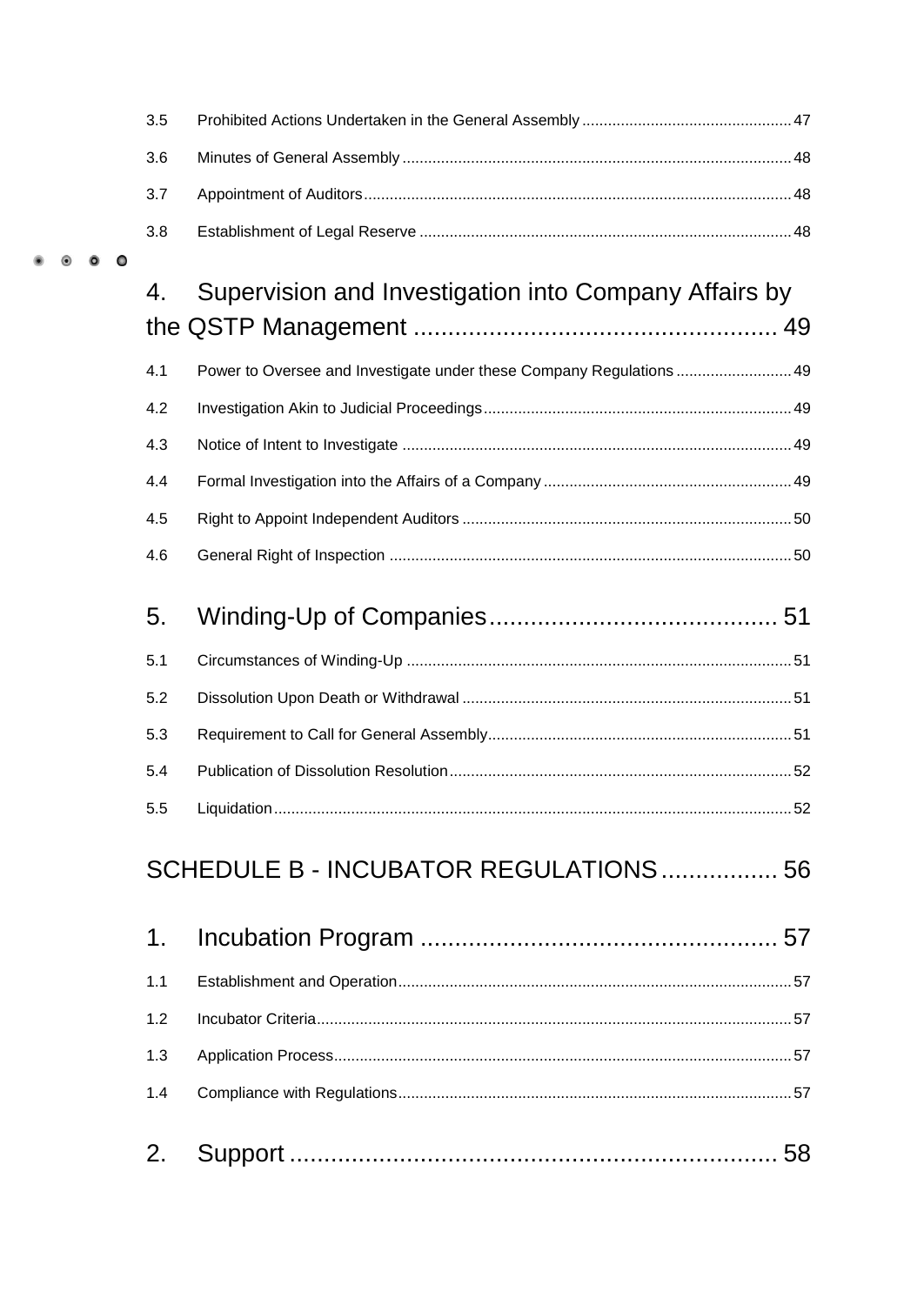|                        | 2.1 |                                                           |
|------------------------|-----|-----------------------------------------------------------|
|                        | 2.2 |                                                           |
|                        | 2.3 |                                                           |
| $\bullet$ $\bullet$ 3. |     |                                                           |
|                        | 3.1 |                                                           |
|                        | 3.2 |                                                           |
|                        | 3.3 |                                                           |
|                        | 4.  |                                                           |
|                        | 4.1 |                                                           |
|                        | 5.  |                                                           |
|                        | 5.1 |                                                           |
|                        | 5.2 |                                                           |
|                        | 5.3 |                                                           |
|                        | 5.4 |                                                           |
|                        |     | EXHIBIT A - English translation of QSTP Free Zone Law. 62 |

EXHIBIT B - QSTP Entry Criteria and Permitted Uses ..... 63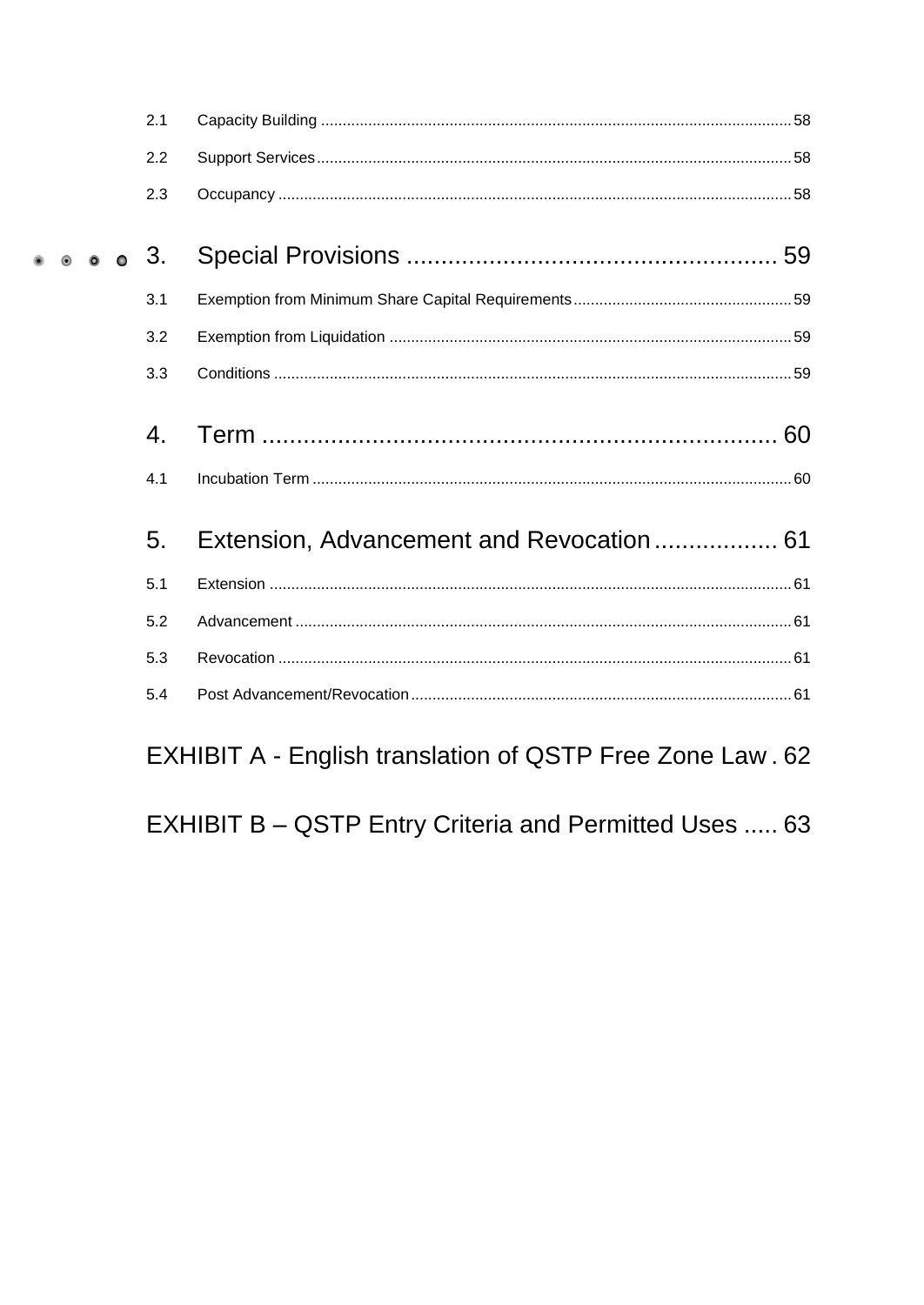# <span id="page-6-0"></span>1. Definitions and Occupancy Chronology

## <span id="page-6-1"></span>1.1 Definitions

The following words and phrases wherever used in these Regulations shall have the meaning  $\bullet$   $\bullet$  $\bullet$ ascribed thereto hereunder, unless the context indicates otherwise:

1.1.1 "Applicant" shall mean either:

(a) A Company or Branch which has received approval from the QSTP Board of its Initial Application and is applying for a License under these Regulations; or

(b) A party, whether one or more natural persons or an entity, which has received approval from the Board Management of its Initial Application and is applying for a Restricted License or Service License under these Regulations.

1.1.2 "Application" shall mean an application to be granted a License, a Restricted License or a Service License, as the case may be, under these Regulations.

1.1.3 "Approved Bank" shall mean any bank operating in the State of Qatar. In the case of such a bank with one or more branches, the term "Approved Bank" refers only to branches located in the State of Qatar.

1.1.4 "Articles of Association" shall mean the articles of association submitted by a Company to the QSTP Management under the Company Regulations.

1.1.5 "Board of Directors" or "Manager" shall mean a group of persons (or, in the case of a Manager, one person) who manage, direct and supervise the affairs of a Company.

1.1.6 "Branch" shall mean any branch of an Originating Company, which branch is registered pursuant to these Regulations.

1.1.7 "Branch Listing" shall mean the section of the Register relating to the Branches.

1.1.8 "Company" shall mean any company incorporated pursuant to the Company Regulations.

1.1.9 "Company Listing" shall mean the section of the Register relating to the Companies.

1.1.10 "Company Regulations" shall mean those rules and regulations set forth in Schedule A to these Regulations regarding the incorporation, share capital, management and administration, merger and division, supervision and investigation, and winding-up of Companies.

1.1.11 "Conditions" shall mean any restrictions or conditions imposed by the QSTP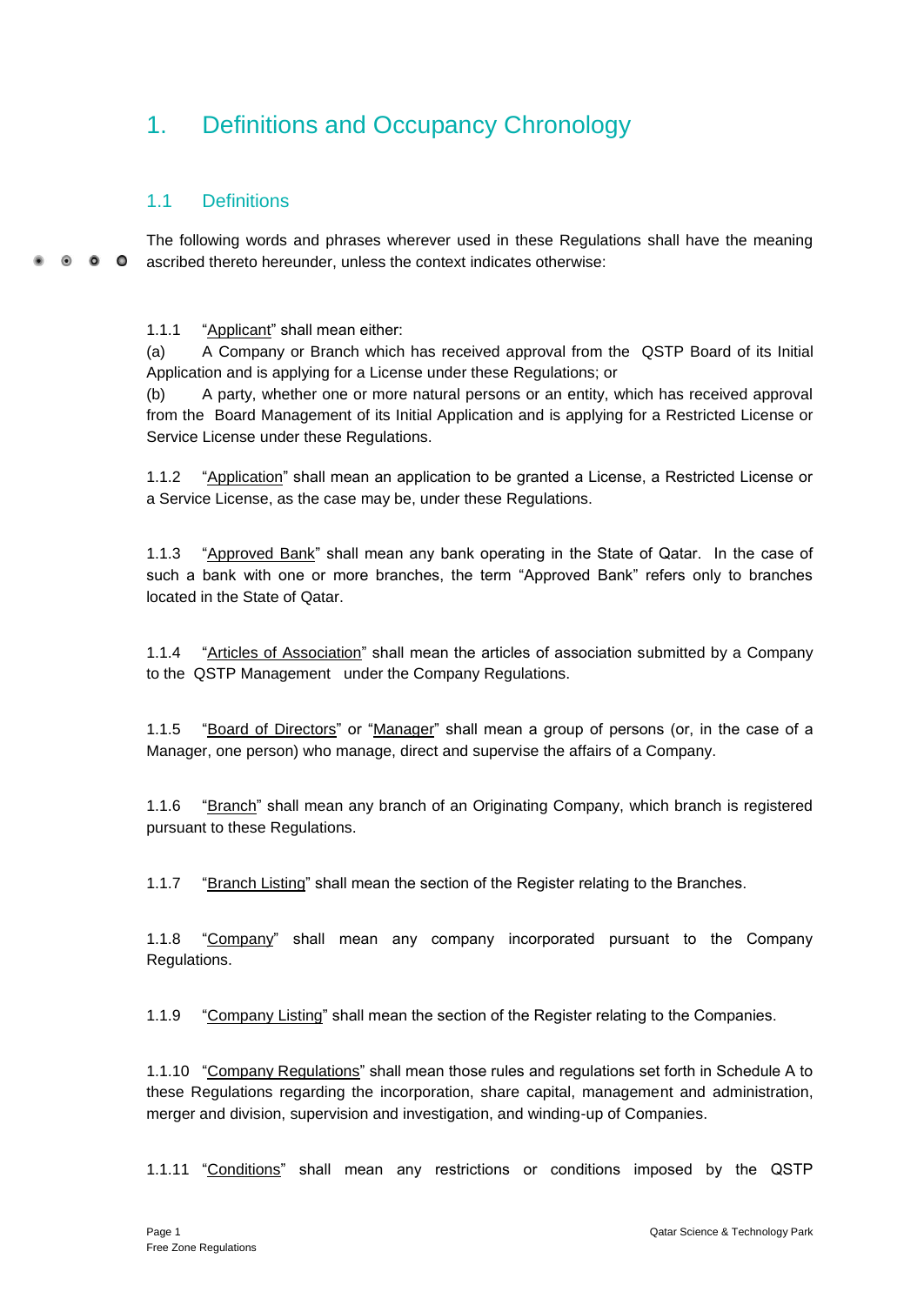Management on the use of a License, Restricted License or Service License under Section 3.4.5 or Section 3.4.6.

1.1.12 "Court" shall mean a court or judicial tribunal of competent jurisdiction in the State of Qatar.

 $\bullet$   $\bullet$   $\bullet$ 

1.1.13 "Customs Law" shall mean the laws, decrees, rules and regulations in place in the State of Qatar, determining the customs of all goods which enter and exit the Customs Territory.

1.1.14 "Customs Territory" shall mean the point where goods enter and exit the State of Qatar.

1.1.15 "Exported Goods" shall mean those goods produced in the QSTP Free Zone by a Licensee or a Restricted Licensee, which are transported out of the QSTP Free Zone.

1.1.16 "Hazardous Materials" shall mean any hazardous or toxic substance or hazardous or toxic waste, contaminant, or pollutant as defined in or regulated by any environmental, health or safety-related laws, rules or regulations from time to time enforced or enacted in the State of Qatar.

1.1.17 "Immigration Status" shall mean the category of visa documentation allowing a particular non-Qatari person to lawfully reside in Qatar (e.g., residency or work permit, visit visa).

1.1.18 "Imported Goods" shall mean those goods which are transported into the QSTP Free Zone by a Licensee or a Restricted Licensee.

1.1.19 "Initial Application" shall mean the application submitted by a prospective Licensee, Restricted Licensee or Service Licensee to the QSTP Management in accordance with Section 3.1.1, as same may be supplemented by the QSTP Criteria.

1.1.20 "Lease" shall mean the lease, and any amendments thereto, entered into between the Licensee, the Restricted Licensee or the Service Licensee (as the case may be), as tenant, and QF, as landlord, covering premises within the QSTP Free Zone. A copy of the Tenancy Regulations to which each Lease is subject is attached hereto as Schedule B.

1.1.21 "License" shall mean the license issued by the QSTP Management to a Company or a Branch pursuant to these Regulations.

1.1.22 "Licensee" shall mean an entity, whether a Company or a Branch, which has been granted a License under these Regulations and whose License has not expired or been revoked.

1.1.23 "Licensee Manager" shall mean the natural person who is appointed by the Licensee, Restricted Licensee or Service Licensee to be its principal representative both within the QSTP Free Zone and in all matters before QF, the QSTP Board, QSTP Management and the .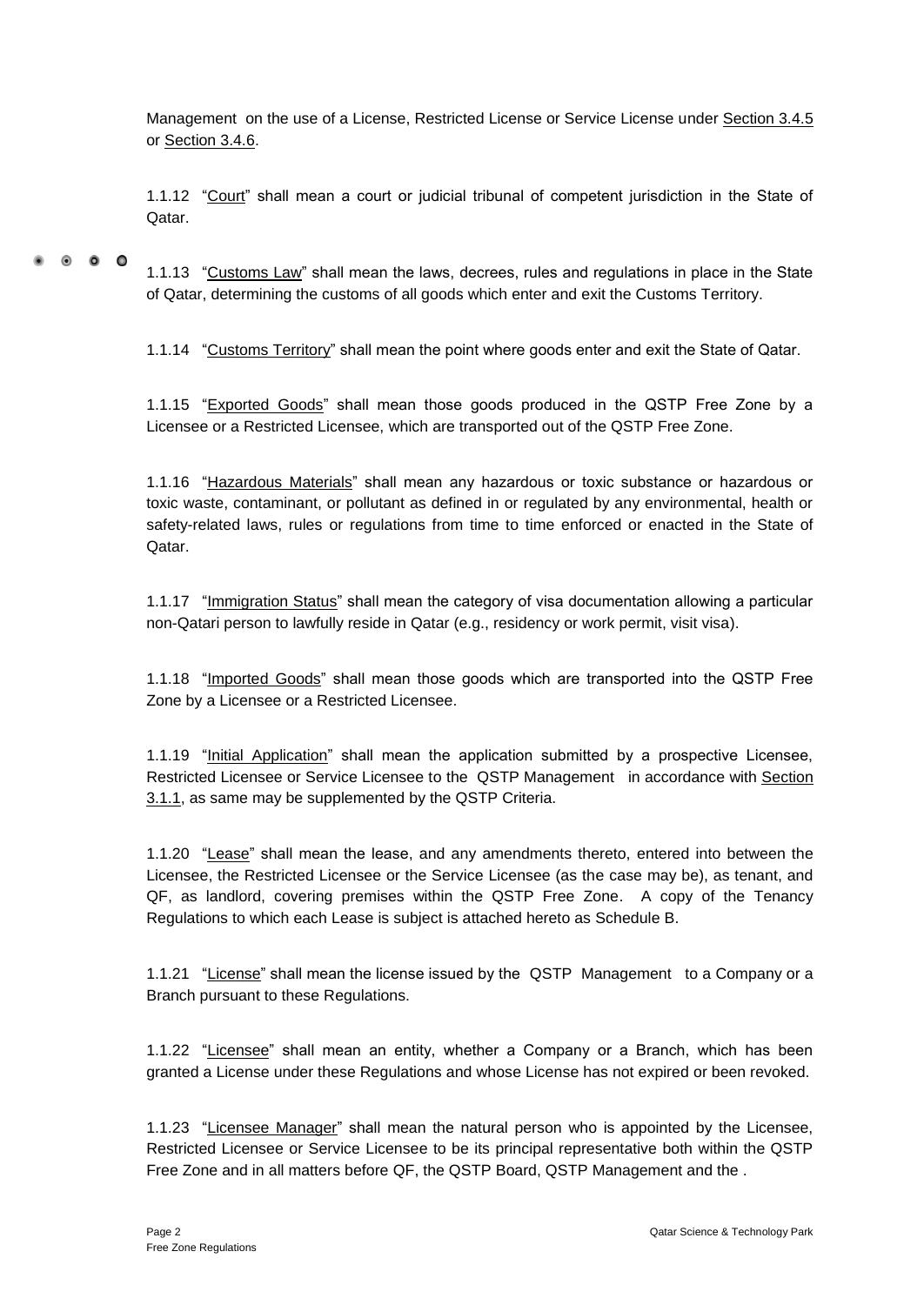1.1.24 "Originating Company" shall mean a company, whether incorporated inside or outside the State of Qatar, which seeks to register a Branch under these Regulations.

1.1.25 "Permitted Activities" shall mean those activities which a Licensee, Restricted Licensee or Service Licensee may undertake in the QSTP Free Zone in accordance with the terms of each of:

 $\bullet$   $\bullet$   $\bullet$ 

(a) These Regulations;

(b) The QSTP Criteria;

(c) The License granted to the Licensee, the Restricted License granted to the Restricted

Licensee or the Service License granted to the Service Licensee, as the case may be; and

(d) The subject Lease.

1.1.26 "Prohibited Activity" shall mean those activities which cannot be carried out in any manner whatsoever by any Licensee, Restricted Licensee or Service Licensee in the QSTP Free Zone, and being more specifically described as follows:

(a) Manufacturing, storing and trading in weapons, ammunition and explosives;

(b) Manufacturing, storing and trading in radioactive or nuclear materials or other Hazardous Materials;

(c) Manufacturing, storing and trading in drugs, other than such chemicals and medicines which may be required for the purposes of biochemical research and specifically approved in writing by the QSTP Management;

(d) Printing money bills and currency of any country;

(e) Developing and researching any genetic material to be used for the purposes of human and animal cloning; and

(f) Any other activities prohibited pursuant to:

i) the laws of the State of Qatar, unless such laws are expressly deemed inapplicable to Licensees, Restricted Licensees or Service Licensees by virtue of the QSTP Free Zone Law or these Regulations;

ii) the QSTP Free Zone Law:

iii) the QSTP Criteria; or

iv) the subject Lease.

1.1.27 "Prohibited Goods" shall mean those goods specified in Chapter 5, which are prohibited, under any circumstances whatsoever, from entering into the QSTP Free Zone.

1.1.28 " $QF$ " shall mean Qatar Foundation for Education, Science and Community Development.

1.1.29 "QSTP Board" shall mean the Board of Governors, as such term is defined in the QSTP Free Zone Law.

1.1.30 "QSTP Criteria" shall mean the document promulgated by the QSTP Management for the information of prospective Licensees, Restricted Licensees and Service Licensees and setting forth the entry criteria to, and permitted uses within, the QSTP Free Zone. A copy of the current version of the QSTP Criteria is attached hereto as Exhibit B.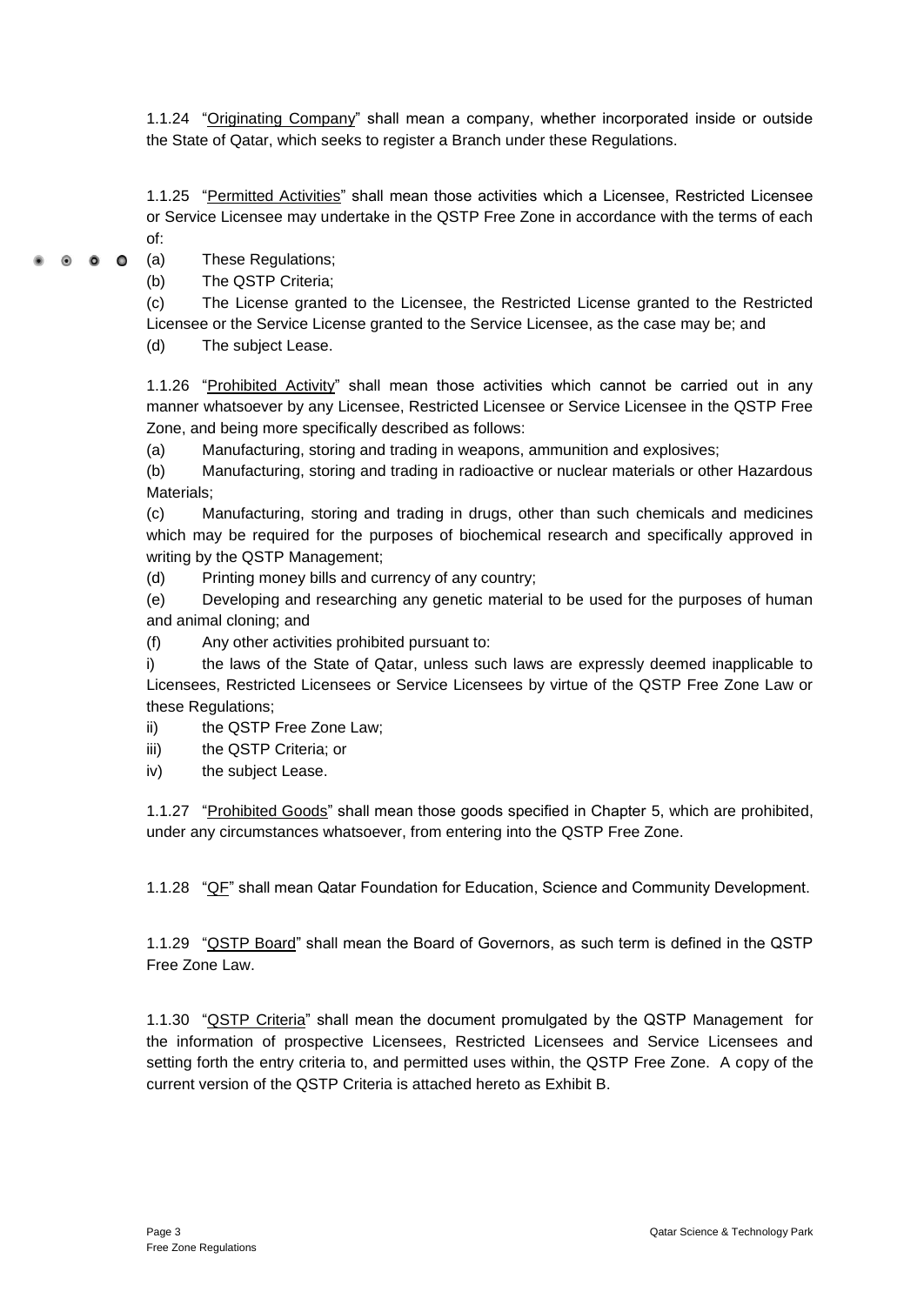1.1.31 QSTP Management" shall mean the management of QSTP, which shall carry its functions pursuant to the directions of QSTP Board.

1.1.32 "QSTP Free Zone" shall mean the free zone established under the QSTP Free Zone Law as the Qatar Science & Technology Park.

 $\bullet$   $\bullet$   $\bullet$ 1.1.33 "QSTP Free Zone Law" shall mean that certain Law No. (36) for the Year 2005 of the State of Qatar. An English translation of the QSTP Free Zone Law is attached as Exhibit A.

> 1.1.34 "Register" shall mean a register of the name of all the Companies and Branches who are Licensees and all parties who are Restricted Licensees and Service Licensees, and all pertinent information and particulars of the same, as maintained by the QSTP Management and more fully described in Chapter 3.

> 1.1.35 "Regulations" shall mean these Qatar Science & Technology Park Free Zone Regulations which have been promulgated by the QSTP Board pursuant to the QSTP Free Zone Law.

> 1.1.36 "Restricted License" shall mean the license issued by the QSTP Management to a Restricted Licensee pursuant to these Regulations.

> 1.1.37 "Restricted Licensee" shall mean a natural person (or persons) or an entity which has been granted a Restricted License under these Regulations and whose Restricted License has not expired or been revoked.

> 1.1.38 "Service License" shall mean the license issued by the QSTP Management to a Service Licensee pursuant to these Regulations.

> 1.1.39 "Service Licensee" shall mean a natural person (or persons) or an entity which provides services to tenants of the QSTP Free Zone (whether such tenants are Licensees, Restricted Licensees or other Service Licensees), which has been granted a Service License under these Regulations and whose Service License has not expired or been revoked.

> 1.1.40 "Shareholders" shall mean one or more natural person(s) or entity(ies), which may be Qatari or non-Qatari, who own shares in a Company. For purposes of clarity, a Company may be 100%-owned by non-Qatari natural person(s) or entity(ies).

> 1.1.41 "Tenancy Regulations" shall mean those rules and regulations set forth in Section 9 of these Regulations.

> 1.1.42 "Trade Name" shall mean a name (other than the full name of the Licensee or Restricted Licensee as it appears on its License or Restricted License) which:

(a) the QSTP Management has approved in writing, in its sole discretion; and

(b) is accompanied by a Trade Name Disclosure in all materials in which it is used, whether such materials consist of contracts, correspondence, receipts, notices or other papers, web site,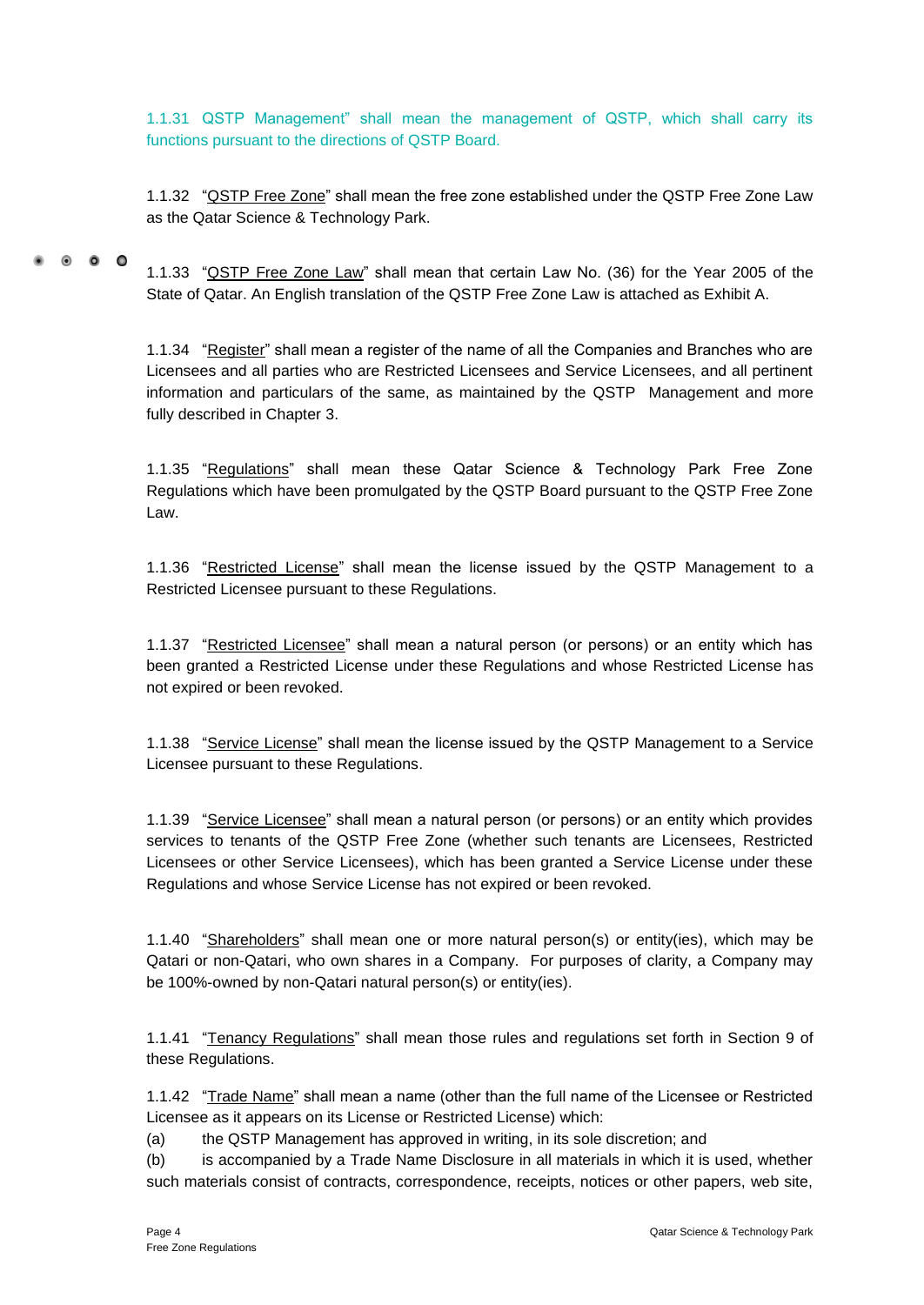CD Rom, computer diskettes, samples, models, or drawings.

1.1.43 "Trade Name Disclosure" shall mean a disclosure by the Licensee or Restricted Licensee (which need appear only once in the subject materials unless said materials consist of a web site in which case the disclosure must be included on each page of the web site) confirming that the Trade Name used in said materials is a trade name for the Licensee or Restricted Licensee whose full name as it appears on its License or Restricted License is also contained in said disclosure.

1.1.44 "Visa Documentation" shall mean, collectively, the entry visa, work visa, business visa, transit visa, residency permit and all other travel documents and immigration permissions that are issued to any non-Qatari natural person, for the purposes of entering, lawfully residing in, or working in the State of Qatar.

### <span id="page-10-0"></span>1.2 Rules of Construction

#### 1.2.1 References

 $\bullet$   $\bullet$ 

 $\bullet$ 

References to Chapters and Sections in these Regulations are to Chapters 1 through 8 of these Regulations and the Sections in said Chapters. References to Chapters and Sections of the Company Regulations shall specifically refer to the Company Regulations.

#### 1.2.2 Headings

The descriptive headings of the Chapters and Sections of these Regulations, as well as the Cover Page and Table of Contents of these Regulations, are included for convenience of reference only and shall not be used in any way in construing or interpreting any of the provisions of these Regulations.

#### 1.2.3 Schedules and Exhibits

The Schedules and Exhibits attached to these Regulations are made a part hereof for all purposes as if fully set forth herein.

## <span id="page-10-1"></span>1.3 Table: Steps to QSTP Free Zone Occupancy

The following table is intended to provide:

(a) a chronological summary of the steps for a prospective Licensee, prospective Restricted Licensee or prospective Service Licensee to secure occupancy in the QSTP Free Zone; and (b) a cross-reference to certain of the relevant Sections of these Regulations.

In the event of any conflict between the contents of this table and the remainder of these Regulations, the remainder of these Regulations shall control.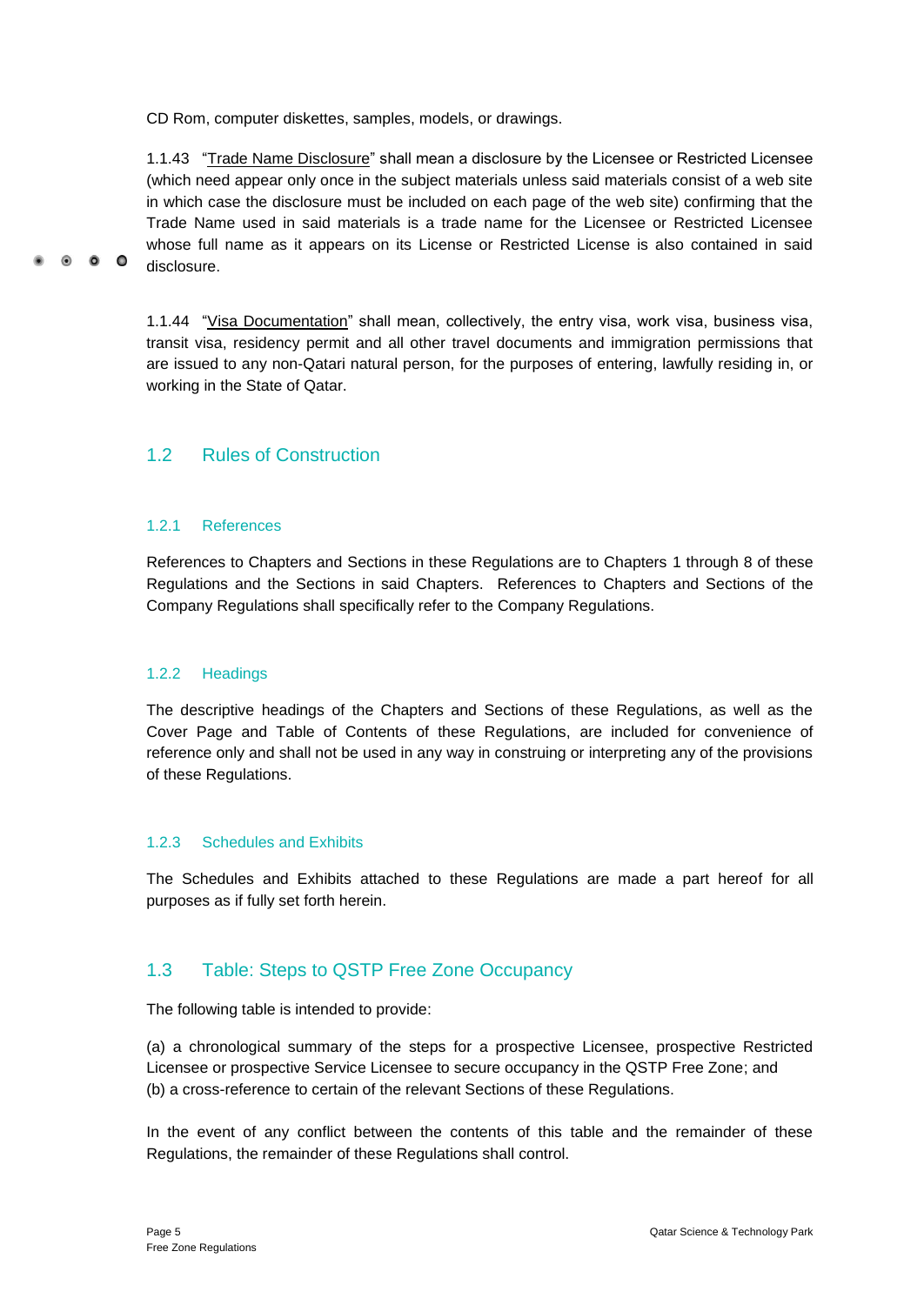|  |  |  | Licensing process and references to<br>sections (Sec.) of the Regulations                                                                                                                           | <b>LICENSEE</b><br>(COMPANY)       | <b>LICENSEE</b><br>(BRANCH)        | <b>RESTRICTED</b><br><b>LICENSEE</b> | <b>SERVICE</b><br><b>LICENSEE</b>  |
|--|--|--|-----------------------------------------------------------------------------------------------------------------------------------------------------------------------------------------------------|------------------------------------|------------------------------------|--------------------------------------|------------------------------------|
|  |  |  | STEP <sub>1</sub><br>Submit Initial Application to QSTP<br>Management                                                                                                                               | Sec. 3.1.1                         | Sec. 3.1.1                         | Sec. 3.1.1                           | Sec. 3.1.1                         |
|  |  |  | STEP <sub>2</sub><br>QSTP Management endorse Initial<br>Application and submit to QSTP Board<br>for approval                                                                                        | Sec. 3.1.2                         | Sec. 3.1.2                         | Sec. 3.1.2                           | Sec. 3.1.2                         |
|  |  |  | STEP <sub>3</sub><br>Upon approval of Initial Application,<br>submit application to either incorporate<br>Company or register Branch                                                                | Sec. 2.1<br>Sec. 2.2<br>Schedule A | Sec. 2.1<br>Sec. 2.3               | Not applicable                       | Not applicable                     |
|  |  |  | STEP <sub>4</sub><br>QSTP Management approves or<br>disapproves application to either<br>incorporate Company or register<br><b>Branch</b>                                                           | Schedule A                         | Sec. 2.3.3                         | Not applicable                       | Not applicable                     |
|  |  |  | STEP <sub>5</sub><br>If QSTP Management approves<br>application to incorporate a Company,<br>QSTP Management issues a certificate<br>of incorporation and adds Company to<br><b>Company Listing</b> | Schedule A                         | Not applicable                     | Not applicable                       | Not applicable                     |
|  |  |  | STEP <sub>6</sub><br>If QSTP Management approves<br>application to register a Branch,<br>Executive Management issues a<br>certificate of registration and adds<br>Branch to Branch Listing          | Not applicable                     | Sec. 2.3.3<br>Sec. 2.3.5           | Not applicable                       | Not applicable                     |
|  |  |  | STEP 7<br>Submit Application for License,<br>Restricted License or Service License                                                                                                                  | Sec. 3.1.2<br>Sec. 3.2<br>Sec. 3.3 | Sec. 3.1.2<br>Sec. 3.2<br>Sec. 3.3 | Sec. 3.1.2<br>Sec. 3.2<br>Sec. 3.3   | Sec. 3.1.2<br>Sec. 3.2<br>Sec. 3.3 |
|  |  |  | STEP <sub>8</sub><br>QSTP Management approves or<br>disapproves Application for License,<br>Restricted License or Service License                                                                   | Sec. 3.4.1                         | Sec. 3.4.1                         | Sec. 3.4.1                           | Sec. 3.4.1                         |
|  |  |  | STEP <sub>9</sub><br>QSTP Management adds Licensee,<br>Restricted Licensee or Service<br>Licensee to Register                                                                                       | Sec. 3.7.1                         | Sec. 3.7.1                         | Sec. 3.7.1                           | Sec. 3.7.1                         |
|  |  |  | STEP 10<br>Licensee, Restricted Licensee or                                                                                                                                                         |                                    |                                    |                                      |                                    |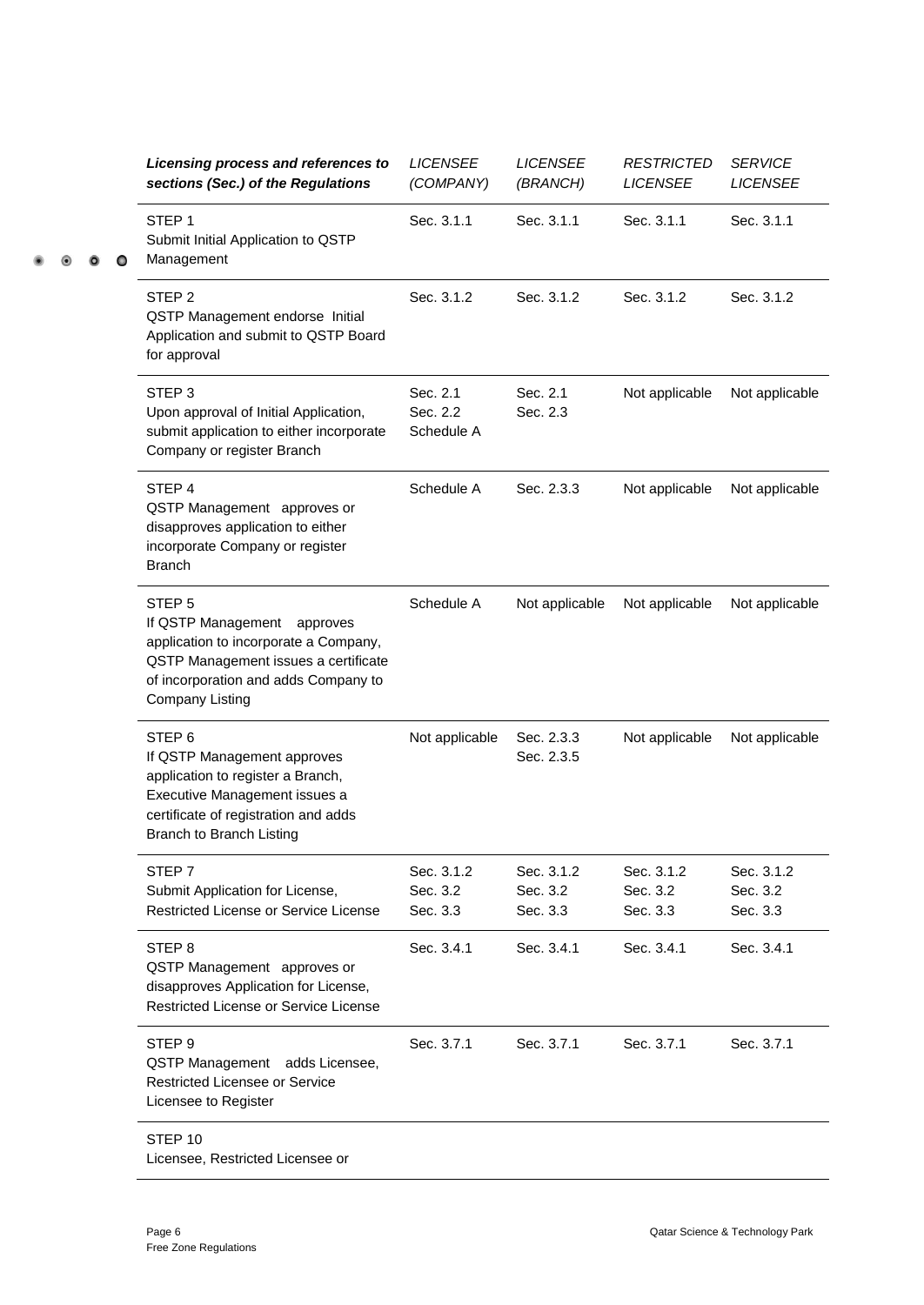## <span id="page-12-0"></span>1.4 Rules and Implementing Regulations

#### 0 0 0

#### 1.4.1 Power to Make and Amend

(a) Without prejudice to the specific powers mentioned elsewhere in these Regulations and notwithstanding the absence of such powers in certain other sections of these Regulations, the QSTP Management may amend or supplement these Regulations.

(b) Without prejudice to the specific powers mentioned elsewhere in these Regulations to prescribe matters or issue decisions or implementing regulations and notwithstanding the absence of such powers in certain other sections of these Regulations, the QSTP Management may make rules and/or implementing regulations from time to time to prescribe any matter to be prescribed under these Regulations or for the better carrying out of these Regulations and, in particular, the QSTP Management may make implementing regulations to fix or amend fees and fines for any function or offence performed under these Regulations. The QSTP Criteria shall be deemed implementing regulations for these purposes.

#### 1.4.2 Ineffectiveness or Delayed Effectiveness

Notwithstanding the provisions of Section 1.4.1 above, neither any amendment or supplement to these Regulations nor any rule or implementing regulation (or amendment or supplement thereto) issued by the QSTP Management shall be effective:

(a) If it contravenes the powers vested in the QSTP Board by the QSTP Free Zone Law;

(b) If it conflicts with the QSTP Free Zone Law (which, it is noted, neither the QSTP Management, QSTP Board nor QF has the power or authority to amend in any manner); or

(c) Prior to the expiration of the current License, Restricted License or Service License of any Licensee, Restricted Licensee or Service Licensee, as the case may be, if a material adverse effect would otherwise result to the Licensee, Restricted Licensee or Service Licensee, as the case may be, by virtue of the immediate effectiveness of such amendment or supplement to these Regulations, rule or implementing regulation (or amendment or supplement thereto).

### <span id="page-12-1"></span>1.5 Records

#### 1.5.1 Form of Records

Any book or paper required by these Regulations or any other regulations, whether public or private, to be kept and maintained by the QSTP Management , Company, Branch, Licensee, Restricted Licensee or Service Licensee may be kept by recording the matters in question in bound books, held in electronic form or in any other permanent manner.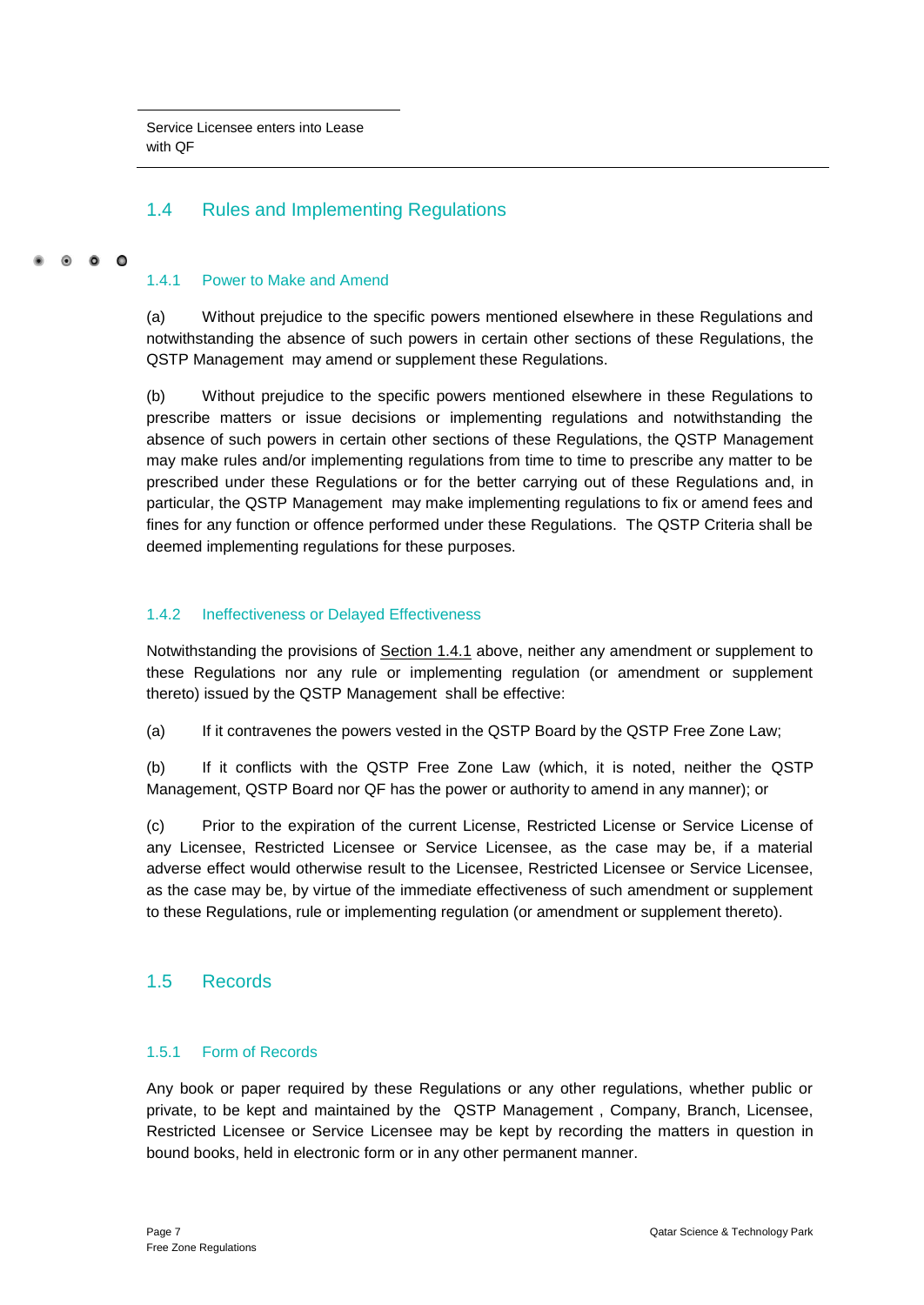#### 1.5.2 Copies of Records

The QSTP Management may, in the manner and upon payment of the fee prescribed by it, issue one or more certificates to any person showing the name of Licensees, Restricted Licensees and Service Licensees and any other items of information contained in the Register that the QSTP Management may from time to time consider appropriate.

#### 0 0 0

#### 1.5.3 Miscellaneous

(a) Adequate precautions shall be taken for guarding against falsification and facilitating its discovery and where the book or paper is kept in a form otherwise than legible it shall be capable of being reproduced in a legible form.

(b) Where provision is made in these Regulations for the inspection or reproduction of any book or paper then it shall be treated as a provision to allow inspection or reproduction in a legible form.

(c) With respect to Companies, copies of minutes and financial statements referred to in the Company Regulations shall be preserved in the office of the Company for a period of not less than six years from the date when they were first required.

### <span id="page-13-0"></span>1.6 Suits and Actions

#### 1.6.1 Good Faith Bar

No suit or action shall lie against QF, the QSTP Board and the QSTP Management, or any person acting on behalf of them, in respect of anything done or omitted to be done in their official capacity in good faith.

#### 1.6.2 No Foreign Suits

Nether, QF, the QSTP Board, the QSTP Management, nor anyone acting on their behalf, shall be required to prosecute, defend or take part in any proceedings outside the jurisdiction of the Courts of Qatar.

#### 1.6.3 Jurisdiction

All suits and actions between any parties (whether QF, the QSTP Board, the QSTP Management, a Company, Branch, Licensee, Restricted Licensee or Service Licensee, the managing agents, if any, of the foregoing, or any other parties) concerning the applicability, interpretation and any other issue pertaining to these Regulations shall be referred to and settled by the lower and higher Courts of the State of Qatar. All third parties, by submitting an Initial Application, hereby submit to the exclusive jurisdiction of the Courts of Qatar and waive any claim of inconvenient forum.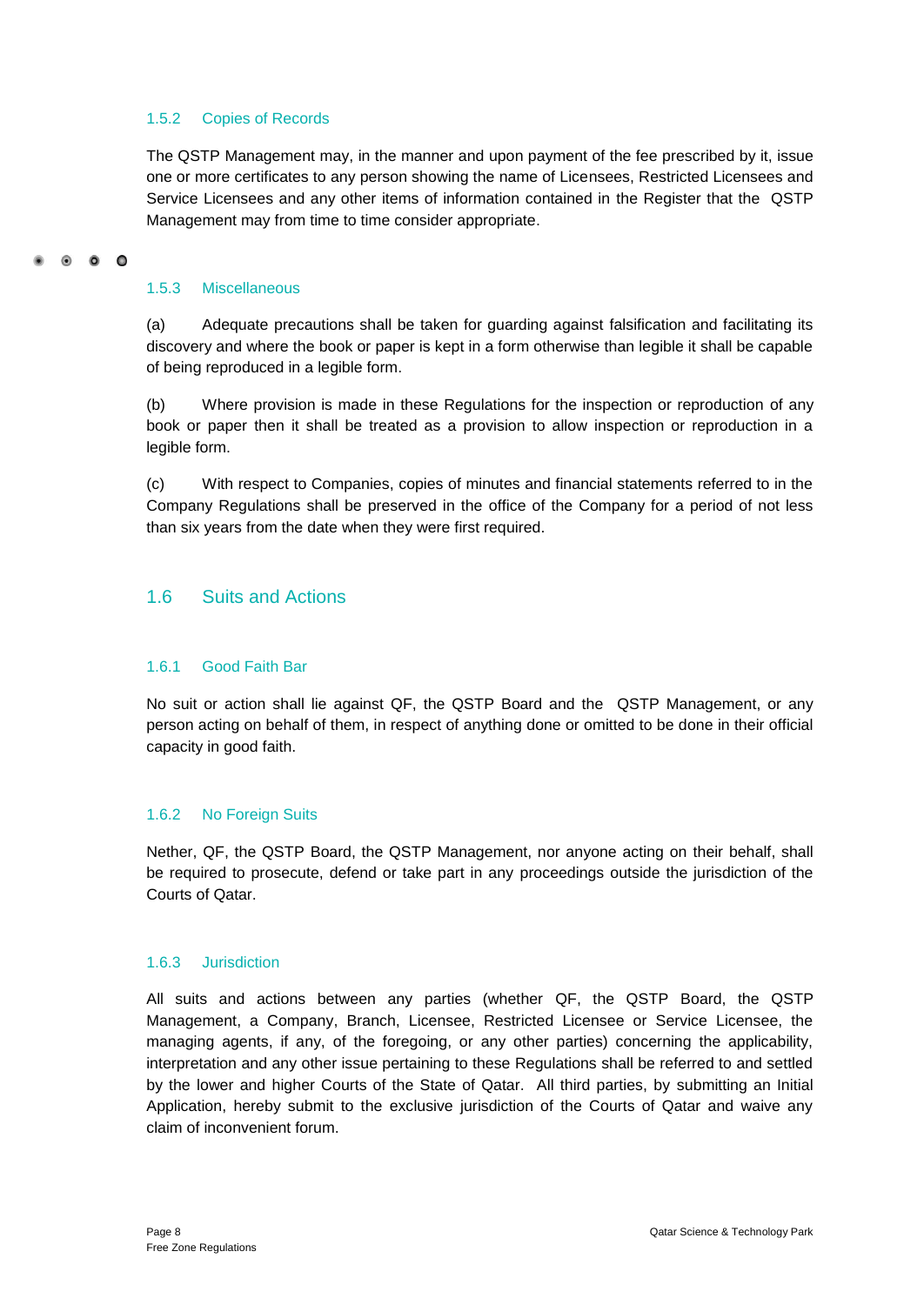#### 1.6.4 Applicable Law

The governing law concerning all matters of dispute concerning these Regulations shall be that of the State of Qatar. Any applications made to the Courts of Qatar shall be done in the manner prescribed by the Qatar Code of Civil Procedure. Orders made by a Court of competent jurisdiction concerning these Regulations shall be enforced by the QSTP Management as orders made in an action pending therein.

 $\begin{array}{ccccccccccccccccc} \bullet & \circ & \circ & \circ & \circ & \circ \end{array}$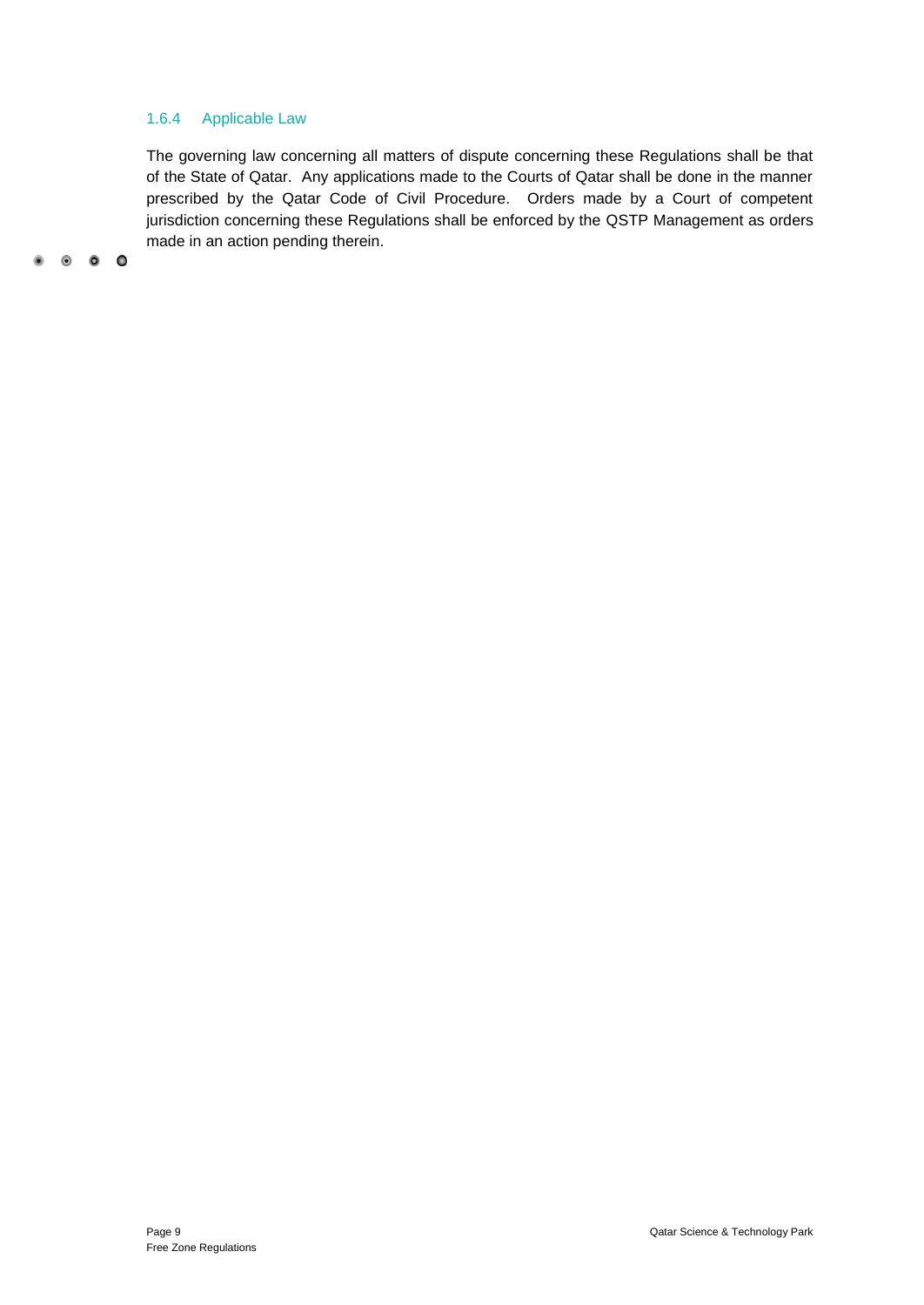## <span id="page-15-0"></span>2. Corporate Vehicle Alternatives for Licensees

## <span id="page-15-1"></span>2.1 Corporate Vehicle Alternatives

In order to be eligible to apply for a License, a prospective Licensee must either incorporate as a  $\bullet$   $\bullet$  $\bullet$ Company pursuant to Section 2.2 below or register as a Branch pursuant to Section 2.3 below.

## <span id="page-15-2"></span>2.2 Company Alternative

#### 2.2.1 Requirement of Limited Liability Companies

Any Company incorporated pursuant to these Regulations shall be a limited liability company.

### 2.2.2 Company Regulations

The Company Regulations (being set forth in Schedule A to these Regulations) shall govern the incorporation of Companies and all other matters relating to Companies covered thereby.

### <span id="page-15-3"></span>2.3 Branch Alternative

#### 2.3.1 Bar on Application for License

No Originating Company shall be permitted to pursue any License under Chapter 3 of these Regulations unless such Originating Company is registered as a Branch under these Regulations.

#### 2.3.2 Requirements for Registration of Branches

(a) Any application by an Originating Company shall contain the following information and documentation:

i) a notarised copy of the constituent documents of the Originating Company;

ii) if so required by the qstp Management, a copy of the audited accounts of the Originating Company for the preceding two years, save where the applicant Originating Company has been in existence for less than two years in which case a copy of the most recent audited accounts;

iii) a copy of a resolution of the board of directors of the Originating Company to establish a Branch in the QSTP Free Zone;

iv) a power of attorney from the Originating Company in favour of the principal representative of the Branch;

v) such other documents or information as the QSTP Management may in its absolute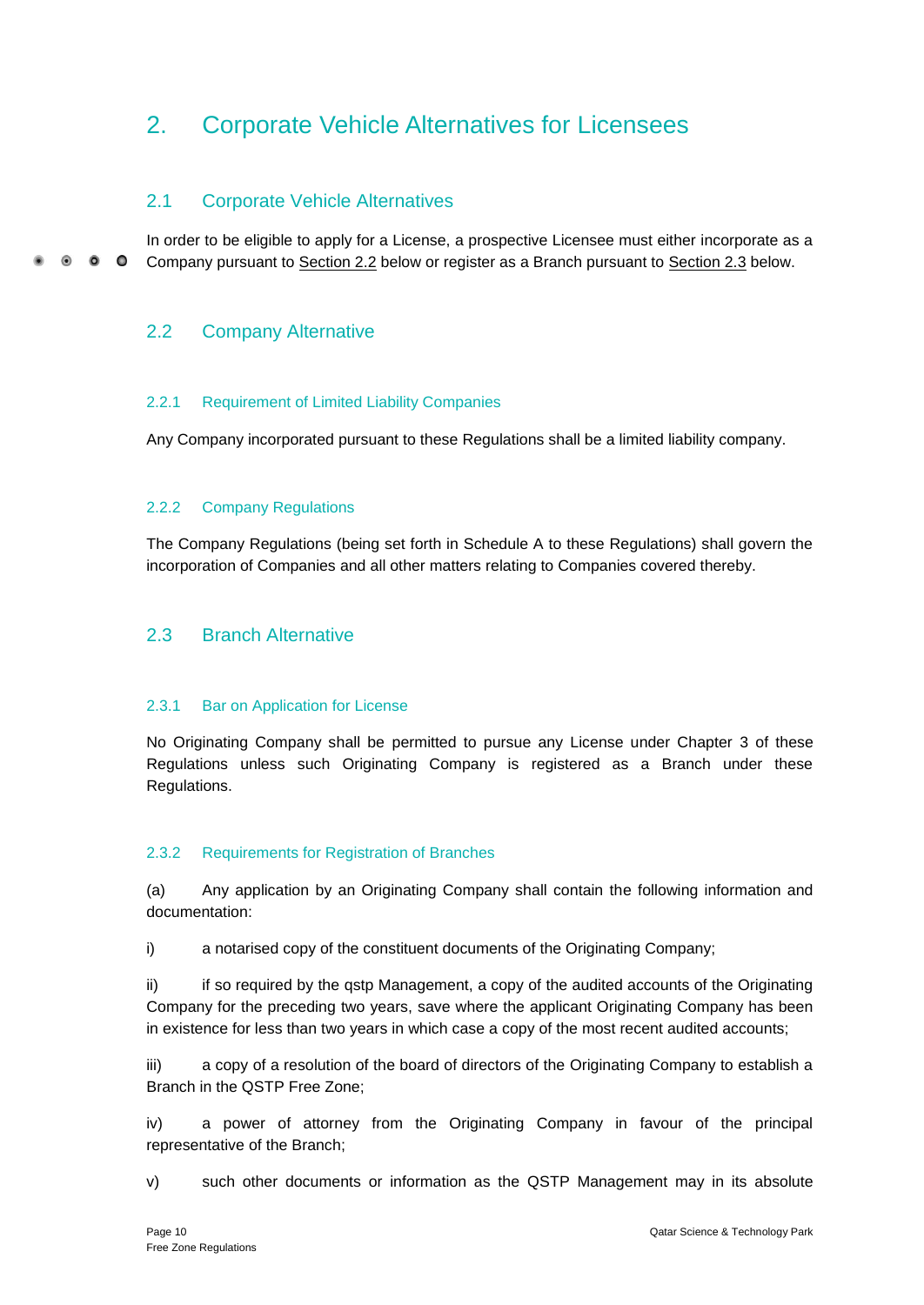discretion require from time to time, including, without limitation, such of the foregoing documentation with respect to the parent company (whether direct or indirect) of the Originating Company as the QSTP Management shall require; and

vi) such fees as may be prescribed from time to time by the QSTP Management .

(b) All documents submitted to the QSTP Management in connection with the registration of a Branch shall be written in Arabic or English.  $\bullet$   $\bullet$  $\bullet$ 

#### 2.3.3 Grant or Refusal of Application to Register a Branch

(a) The QSTP Management may on an application duly made in accordance with the above, grant or refuse such application.

(b) Where the QSTP Management grants an application to an Originating Company, it shall issue to the applicant a certificate of registration of the Branch in the QSTP Free Zone and such certificate shall be admissible in evidence in proceedings under these Regulations without further proof and shall be prima facie evidence of the facts certified or specified therein.

(c) Where the QSTP Management refuses to grant an application to establish a Branch it shall give written notice of that fact to the Originating Company but shall not be bound to provide any reason for its refusal.

#### 2.3.4 Principal Representatives

(a) Every Branch shall appoint and maintain a principal representative in the QSTP Free Zone and shall give notice in writing to the QSTP Management of such particulars of its principal representative as the QSTP Management may require.

(b) If any particulars of a principal representative required to be notified to the QSTP Management are altered, the Branch shall give in writing to the QSTP Management particulars of the alteration.

#### 2.3.5 Branch Listing

The QSTP Management shall keep a Branch Listing in such form as it shall determine but which shall show:

- (a) The name of the Branch and, if different, the Originating Company;
- (b) The address of the Branch in the QSTP Free Zone;
- (c) The date and place of incorporation of the Originating Company; and
- (d) A copy of its certificate of registration.

#### 2.3.6 Records to be Kept by Branches

(a) Every Branch shall keep at the place of business in the QSTP Free Zone such records of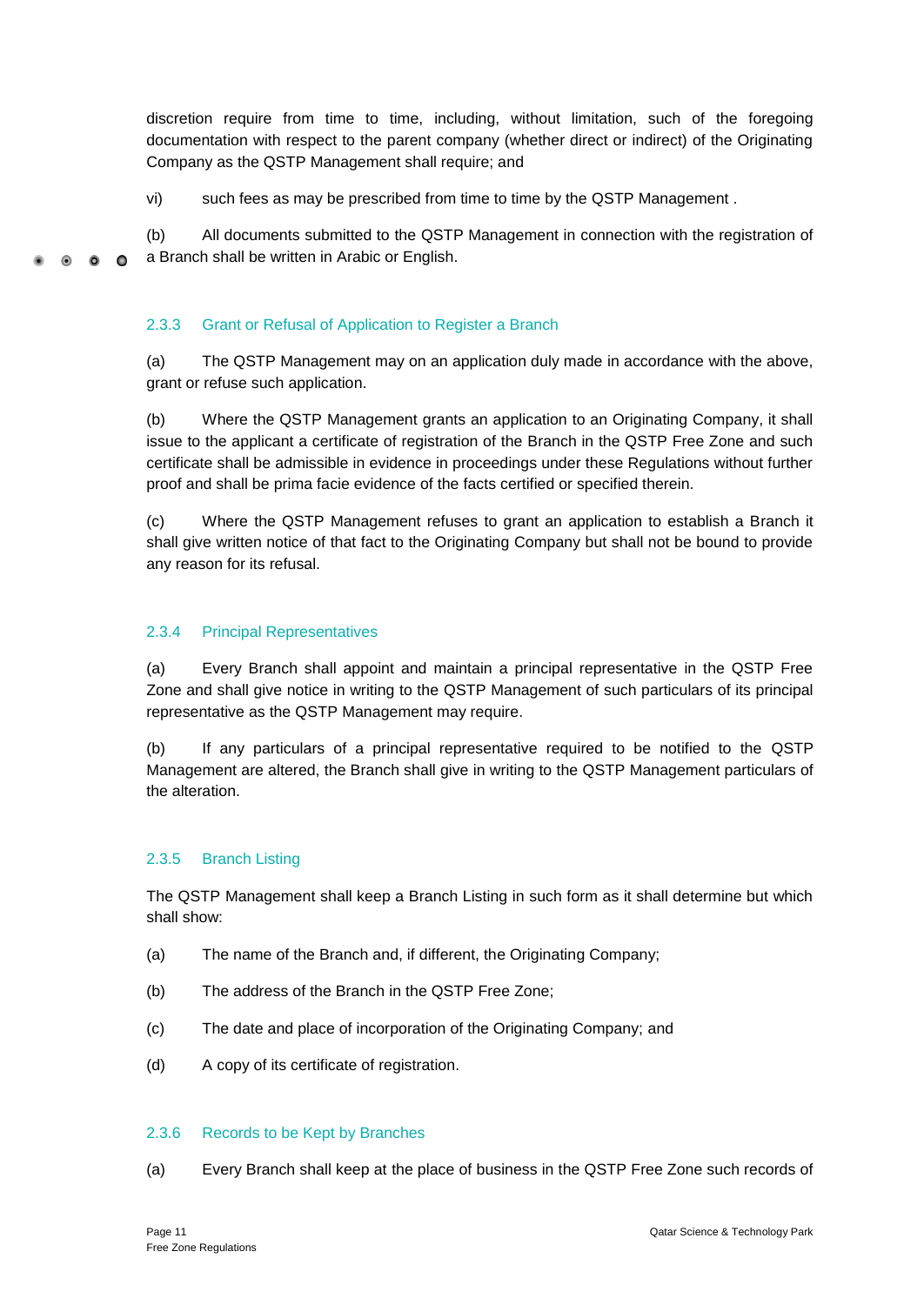its acts and financial affairs as will show adequately the trade or business it is engaging in or carrying on or has engaged in or carried on in the QSTP Free Zone.

(b) The QSTP Management shall have the same power as in the case of Companies to appoint an inspector to investigate the affairs of a Branch and to empower such an inspection and require the co-operation of third parties with such an inspector, and to require the production of documents and records and the taking of copies thereof.

#### 2.3.7 Letterhead and Contracts

 $\bullet$   $\bullet$ 

 $\bullet$ 

Every Branch shall have the following particulars on all contracts, correspondence, receipts, notices and other papers issued by a Branch (other than materials of a nature described in Section 1.1.42):

(a) Its full name as appears on the License obtained from the QSTP Management to operate in the QSTP Free Zone; and

(b) The place of incorporation of the Originating Company for which it is a branch and the address of the Branch in the QSTP Free Zone.

#### 2.3.8 Service of Process

For the purposes of these Regulations, any process or notice required to be served on an Originating Company shall be sufficiently served if served on any person named in the materials delivered by the Branch to the QSTP Management or if left at a place of business of the Branch in the QSTP Free Zone as notified to the QSTP Management.

#### 2.3.9 Powers and Objects of a Branch - Ultra Vires

(a) No act of a Branch shall be invalid by reason only of the fact that the Branch was without capacity or power to perform the act.

(b) The objects of a Branch shall not include business activities requiring the carrying out of banking, insurance or the investment of monies for third parties, whether as a principal or agent.

(c) A Branch shall have its sole place of business in the QSTP Free Zone.

### <span id="page-17-0"></span>2.4 Requirements Concerning Names

#### 2.4.1 Contents of Name

No Company or Branch shall, except with the express approval of the QSTP Management, be permitted to be registered with a name which:

- (a) In the opinion of the QSTP Management is undesirable;
- (b) Is identical to the name by which another Company is incorporated or another Branch is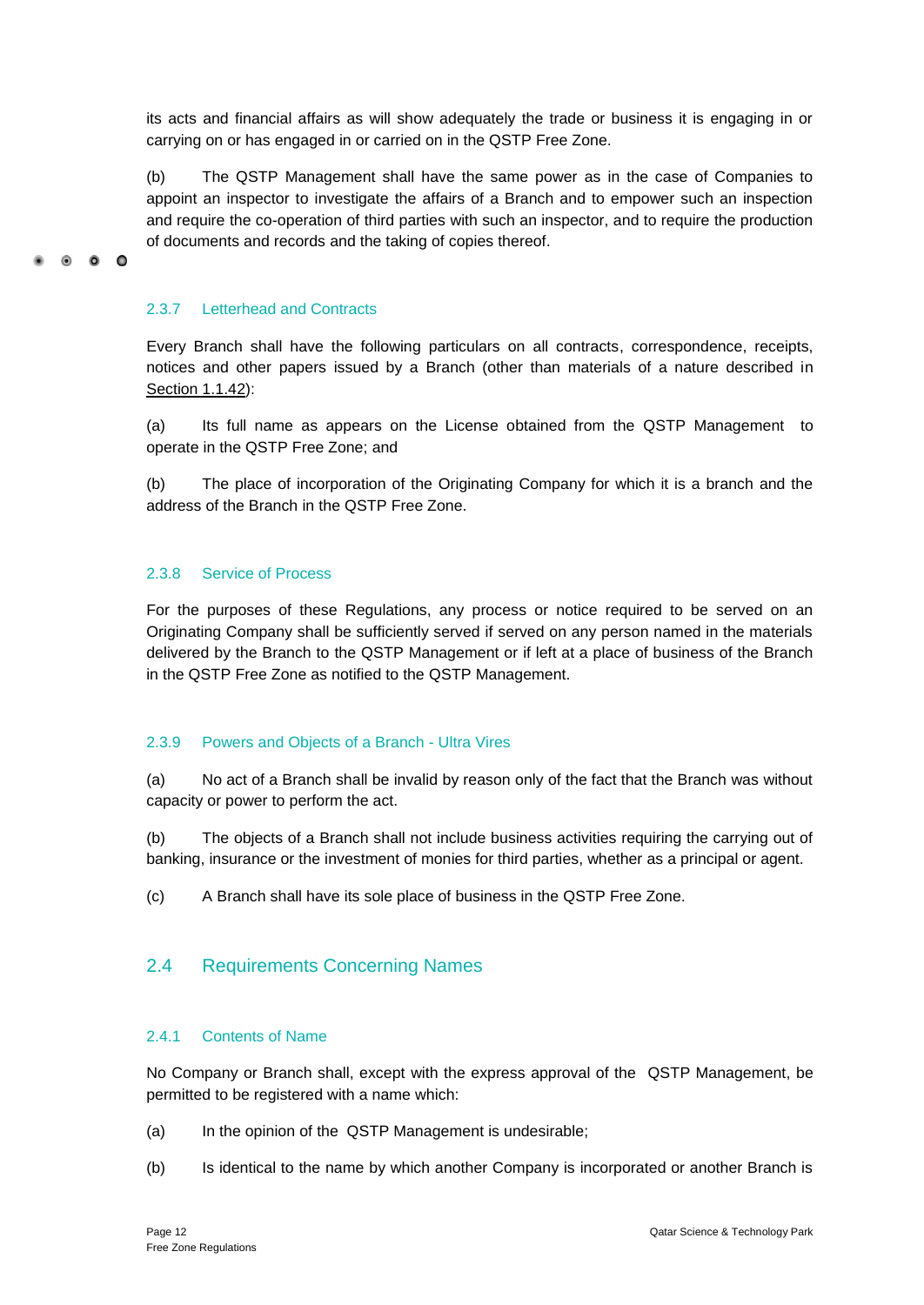registered under these Regulations or so nearly resembles that name as to be likely to deceive unless that Company or Branch signifies its consent in such manner as the QSTP Management may require;

(c) Contains words which in the opinion of the QSTP Management suggests or is likely to suggest the patronage of prominent local persons with no real connection, or connection with any government or authority whether in the QSTP, the State of Qatar or elsewhere, or could in any other manner be misleading to the public;

(d) Contains the word "Doha", "Qatar", "Science & Technology Park", "Education City", "Science City", "Innovation Park", "QSTP" or "STP" (except as set forth in (f) below), "municipal", "chartered";

(e) Consists of any name which the QSTP Management shall from time to time prescribe as "sensitive";

(f) Does not contain the letters "QSTP-LLC" in the case of a Company or "QSTP-B" in the case of a Branch;

(g) The use of would breach international conventions and rules governing intellectual property rights or constitute a violation of the laws of the State of Qatar as per applicable intellectual property rights, or

(h) Specifies words or expressions for which approval is required from the QSTP Management for use by a Licensee in the QSTP Free Zone.

### 2.4.2 Change of Name

 $\bullet$   $\bullet$   $\bullet$ 

(a) Subject to the generality of the Company Regulations and Section 2.4.1 above, a Company or Branch may by special resolution change its name if the QSTP Management has, on application, approved in writing the proposed name.

(b) The QSTP Management shall, on receipt of a certified copy of the Special Resolution referred to in Section 2.4.2 (a) above, together with such fees as may be prescribed:

i) enter the new name on the Company Listing or Branch Listing, as applicable, in place of the former name;

ii) enter on the Company Listing or Branch Listing, as applicable, the effective date of the change of name which shall be the date of entry of the new name on said listing; and

iii) issue a new certificate of incorporation or registration, as applicable, evidencing the change of name.

(c) The change of name of a Company or Branch shall not affect any of its rights or obligations, or render defective any legal proceedings by or against it, and any legal proceedings that might have been continued or commenced against it in its former name may be continued or commenced against it in its new name.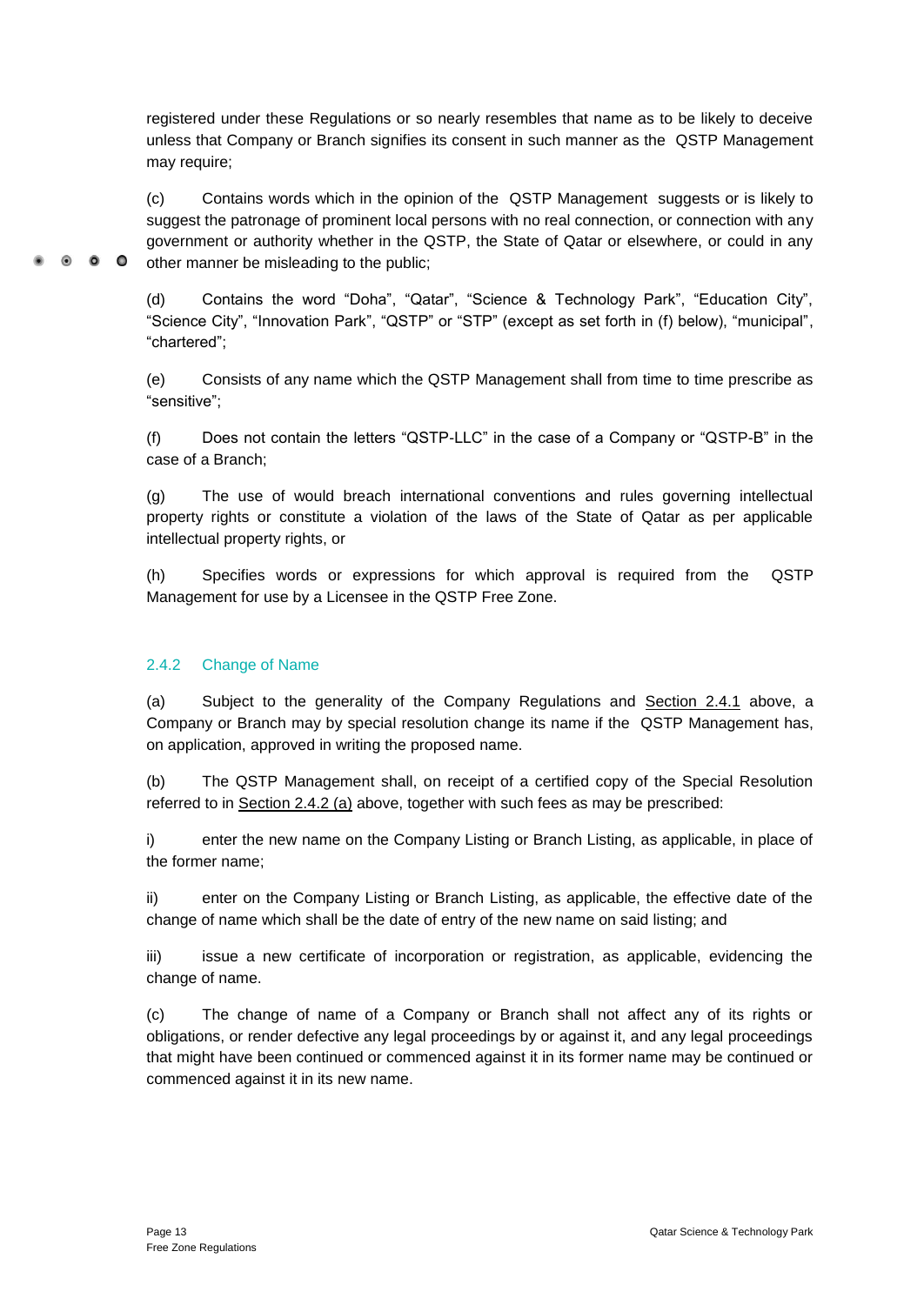## <span id="page-19-0"></span>3. Licensing

## <span id="page-19-1"></span>3.1 Initial Application for License, Restricted License or Service License

#### $\bullet$   $\bullet$   $\bullet$ 3.1.1 Contents of Initial Application

Before a prospective Licensee, Restricted Licensee or Service Licensee is entitled to apply for a License, Restricted License or Service License, respectively, it is required to submit the Initial Application to the QSTP Management to obtain approval by QSTP Management/QSTP Board, which shall include the following documentation and information and such other documentation and information as is required under the QSTP Criteria:

(a) A brief description about the nature of the activities to be undertaken;

(b) In the case of a License or a Restricted License, the amount in US Dollars projected to be expended in connection with said activities;

- (c) The expected duration (if any can be calculated) of the activities;
- (d) The likely number of people to be employed in the activities; and

(e) Profile of the Applicant including financial information as well as information detailing its previous experience concerning similar types of activities to those proposed to be undertaken in the QSTP Free Zone.

Chapter 8 sets forth additional documentation and information to be submitted by prospective Restricted Licensees and Service Licensees.

#### 3.1.2 Discretion of QSTP Management to Proceed

(a) If the QSTP Board approves the Initial Application in its sole discretion, QSTP Management shall notify the prospective Licensee, Restricted Licensee or Service Licensee that it is eligible to make an Application pursuant to Section 3.3 below.

(b) If the QSTP Board disapproves the Initial Application in its sole discretion, the QSTP Management shall give written notice to the prospective Licensee, Restricted Licensee or Service Licensee, but such refusal notice need not state the reasons why the Initial Application was refused.

#### 3.1.3 Request for Information

The QSTP Management, acting reasonably, may at any time during this period request certain additional information from the prospective Licensee, Restricted Licensee or Service Licensee for the purposes of reaching a decision under Section 3.1.2 above.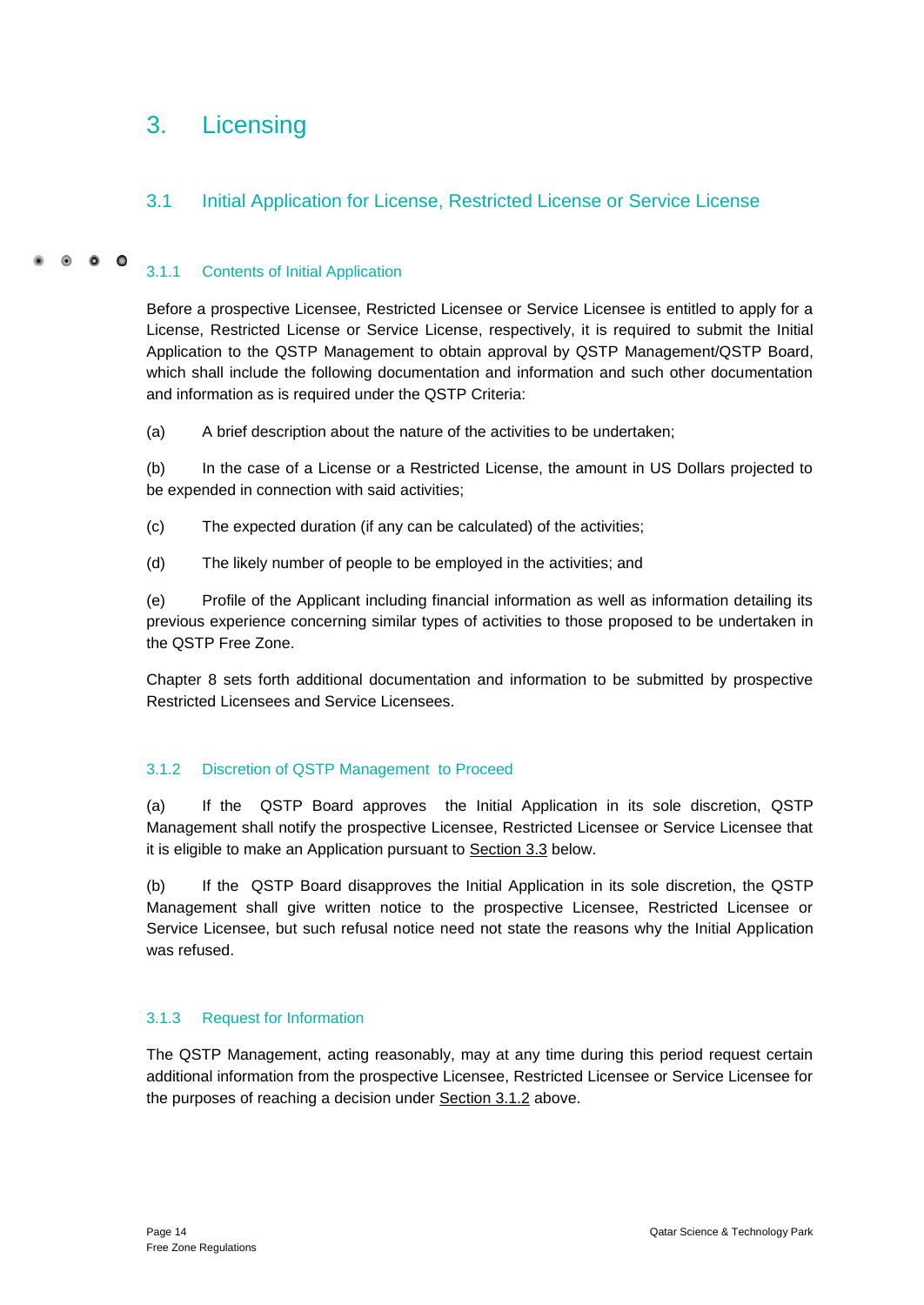## <span id="page-20-0"></span>3.2 Persons Entitled to Carry Out Business in the QSTP Free Zone

#### 3.2.1 Requirement of License, Restricted License or Service License

No persons shall be entitled to enter into a Lease or carry out any Permitted Activity in the QSTP Free Zone without first obtaining a License, Restricted License or Service License from the  $\circ$   $\circ$   $\circ$ QSTP Management. All Permitted Activities by the Licensee, Restricted Licensee or Service Licensee shall be in accordance with the License, Restricted License or Service License granted to it, as the case may be.

#### 3.2.2 Categories of Permitted Activities

The QSTP Criteria shall set forth the categories of Permitted Activities for which a License, Restricted License or Service License may be issued.

#### <span id="page-20-1"></span>3.3 Application Process

#### 3.3.1 Nature of Applicant

Only a Company or Branch is eligible to make an Application for a License to the QSTP Management. Chapter 8 of these Regulations and the QSTP Criteria describe parties eligible to make an Application for a Restricted License or a Service License.

#### 3.3.2 Details of Application to be Submitted

Any Application required by the QSTP Management shall be in the manner and form as may be prescribed by the QSTP Management from time to time, but shall at a minimum include;

(a) A description of the type of Permitted Activity to be carried out in the QSTP Free Zone;

(b) The original term of the intended Lease (exclusive of any extensions or renewals);

(c) A designation of the Licensee Manager for all dealings with QF, the QSTP Board, QSTP Management and the QSTP Management and third parties;

(d) Other information of the type and manner which the QSTP Management may require, including but not limited to financial information of the Applicant and any prior proficiency in activities similar to the proposed Permitted Activity; and

(e) Any fees which may be prescribed by the QSTP Management for processing of the Application.

#### 3.3.3 Power of QSTP Management to Request Further Information

The QSTP Management may, at any time during or after the submittal of the Application, make a written request to the Applicant, or any authorised officer therein, to make available any further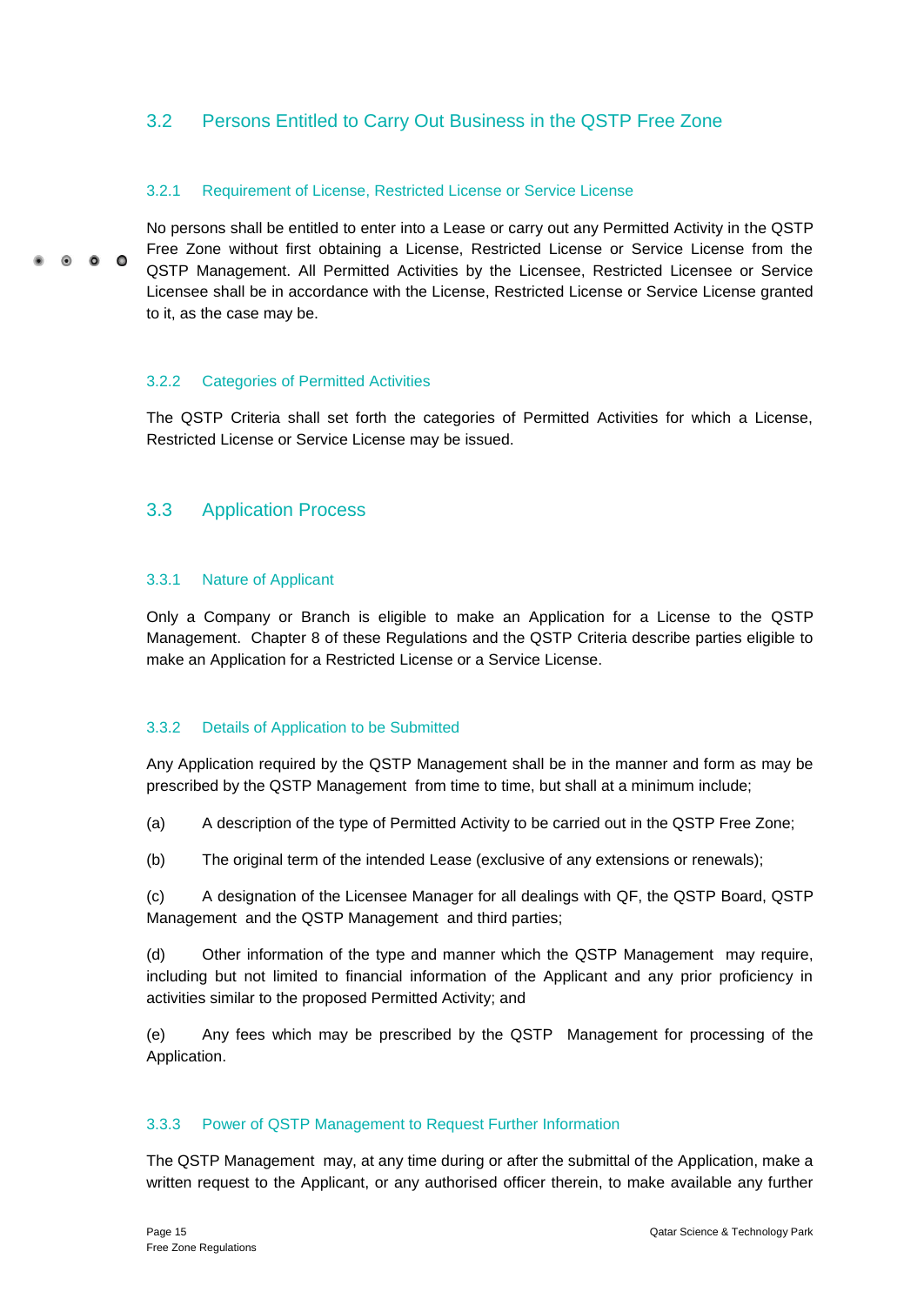information and documentation which the QSTP Management , acting reasonably, considers pertinent for the purposes of processing any Application made by the Applicant. Any failure to provide information deemed reasonably necessary by the QSTP Management shall result in rejection of any Application.

#### 3.3.4 Withdrawal of Application  $\circ$   $\circ$   $\circ$

The Applicant may make a written request to withdraw any Application before the same is ruled upon by the QSTP Board. Any fees paid by the Applicant shall be non-refundable.

<span id="page-21-0"></span>3.4 Ruling of QSTP Management on Granting or Refusal of License, Restricted License or Service License

#### 3.4.1 QSTP Management 's Discretion

The QSTP Management may after receiving an Application in approved form, in its absolute discretion, grant or refuse the same to any Applicant. The QSTP Management shall give written notice to the Applicant for any unsuccessful Application, but such refusal notice need not state the reasons why the Application was refused.

#### 3.4.2 Criteria for Determination

In determining whether to grant or refuse an Application, the QSTP Management may take into account, without limitation, the following matters:

(a) Any entity that wishes to engage in any Prohibited Activity within the QSTP Free Zone;

(b) Whether an entity is an affiliate with any person who may choose to exercise its influence at the detriment of the ability of QF, the QSTP Board, QSTP Management and the QSTP Management to supervise and regulate the activities of the Applicant in the QSTP Free Zone; and

(c) The accurateness and veracity of the information supplied.

#### 3.4.3 Term of License, Restricted License or Service License

Where the QSTP Management has granted an Application, it will give written notice to the Applicant. The term of such License, Restricted License or Service License, which term shall be established by the QSTP Management in its sole discretion, shall be the period beginning on the date of issuance and ending on the date of expiry as set forth in the subject License, Restricted License or Service License.

#### 3.4.4 Information Contained in the License, Restricted License or Service License

The License, Restricted License or Service License shall contain the following information: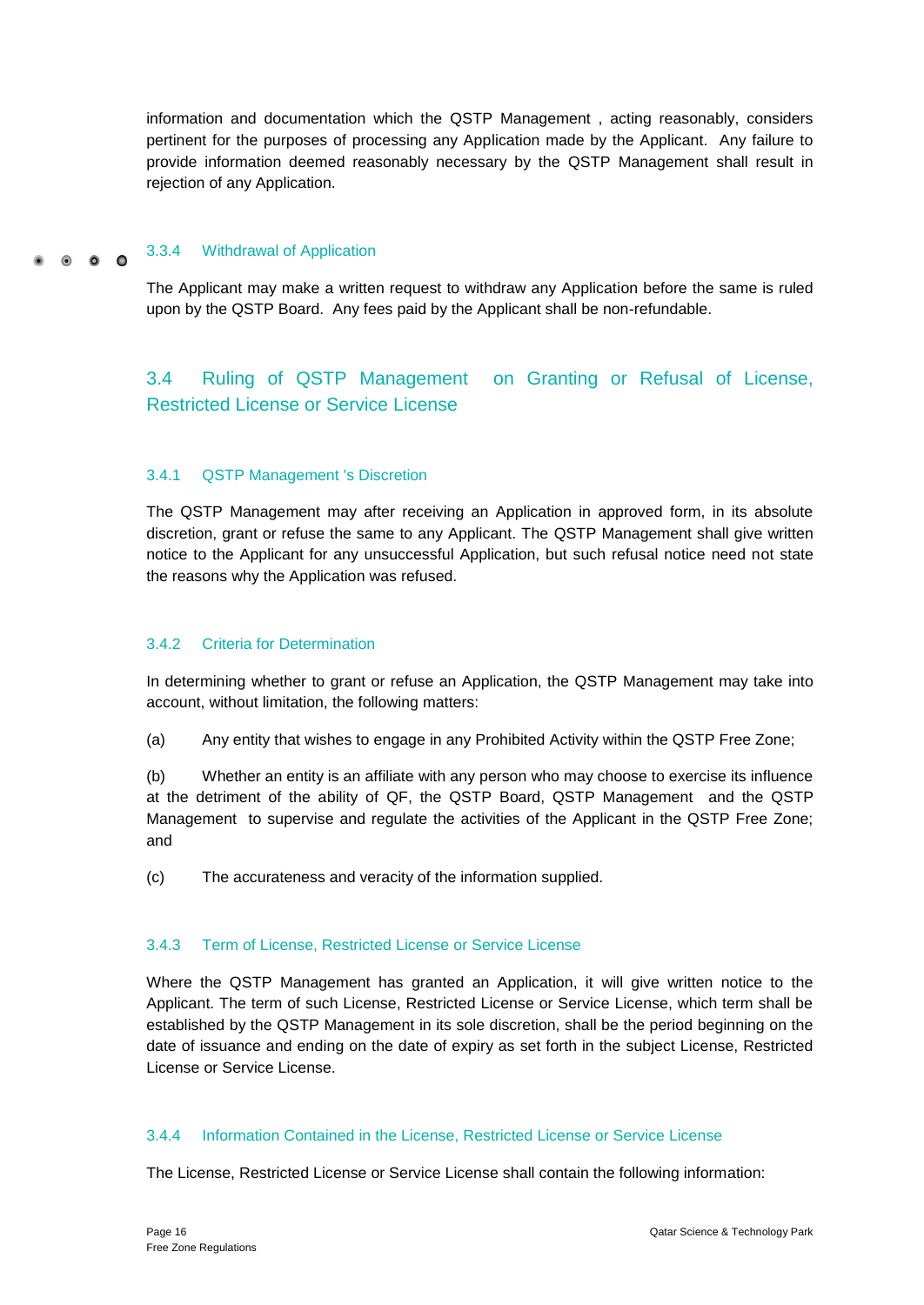(a) Name of the Licensee, Restricted Licensee or Service Licensee;

(b) Date from which License, Restricted License or Service License shall take effect and the term thereof;

(c) Name of the Licensee Manager;

(d) Category or categories of Permitted Activity to be undertaken by the Licensee, Restricted  $0.00$ Licensee or Service Licensee; and

> (e) Such other terms and conditions, including any restriction imposed on the Licensee, Restricted Licensee or Service Licensee as may be specified by the QSTP Board.

#### 3.4.5 Power to Impose Conditions

The QSTP Management may, acting reasonably, at any time on or after issuance of the License, Restricted License or Service License under these Regulations:

(a) Impose Conditions which the QSTP Management considers necessary or desirable in respect of the Permitted Activity undertaken by the Licensee, Restricted Licensee or Service Licensee. An explanation regarding the imposition of the Conditions may be requested by the Licensee, Restricted Licensee or Service Licensee; thereupon the QSTP Management will provide a written statement of reasons on why the Conditions were imposed.

(b) Vary or revoke any Condition so imposed.

The QSTP Management shall give the Licensee, Restricted Licensee or Service Licensee advance written notice of the QSTP Board's intent to impose, vary or revoke Conditions, such notice to designate a compliance date for the Licensee, Restricted Licensee or Service Licensee that is reasonable under the specific circumstances. While recognizing that different Permitted Activities may necessitate different Conditions, no Licensee, Restricted Licensee or Service Licensee will be unfairly discriminated against by the QSTP Management in connection with the imposition, variance or revocation of Conditions

#### 3.4.6 Types of Conditions to be Imposed

The QSTP Management through the QSTP Management may impose Conditions on the use of the License, Restricted License or Service License which include but are not limited to the following:

(a) A Licensee, Restricted Licensee or Service Licensee shall not engage in any activity within the QSTP Free Zone which is not pursuant or compatible to the Permitted Activities;

(b) A Licensee, Restricted Licensee or Service Licensee may not carry out any business outside the QSTP Free Zone, in the State of Qatar, solely on the basis of a License, Restricted License or Service License granted pursuant to these Regulations; and

(c) No Licensee, Restricted Licensee or Service Licensee shall carry out any Prohibited Activity.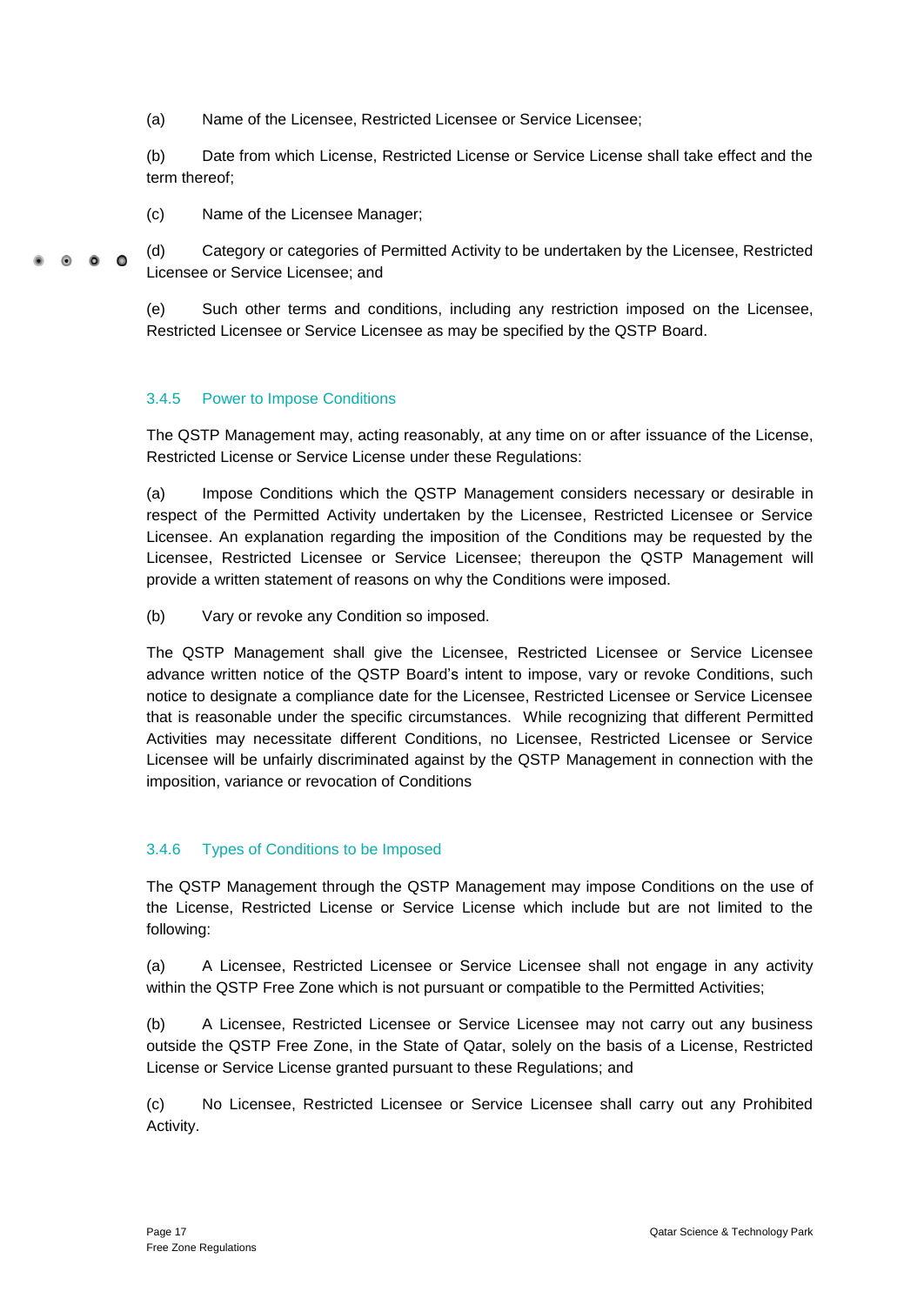### 3.4.7 Revocation, Termination or Suspension of License, Restricted License or Service License

The QSTP Management may, if it thinks fit, advise a Licensee, Restricted Licensee or Service Licensee of its intent to suspend, terminate or revoke a License, Restricted License or Service License due to material breach of these Regulations or the License, Restricted License or Service License. If the Licensee, Restricted Licensee or Service Licensee does not comply or otherwise satisfy the QSTP Management that it is not in material breach or has remedied any material breach of these Regulations or the applicable License, Restricted License or Service License, the QSTP Management will terminate the applicable License, Restricted License or Service License. All Leases shall include a provision whereby the Lease is automatically terminated in the event that the License, Restricted License or Service License, as the case may be, of the tenant is terminated by the QSTP Management.

### 3.4.8 Grounds for Termination, Revocation or Suspension of a License, Restricted License or Service License

The License, Restricted License or Service License may be suspended, terminated or revoked under the following grounds:

(a) Upon the request of the Licensee, Restricted License or Service License;

(b) If the Licensee, Restricted Licensee or Service Licensee has violated any provision of these Regulations or any term of the License, Restricted License or Service License, as the case may be;

(c) If the Licensee, Restricted Licensee or Service Licensee has furnished any misleading or inaccurate information for the purposes of obtaining a License, Restricted License or Service License, as the case may be, or satisfying any other obligation required of it under these Regulations;

(d) If the Licensee, Restricted Licensee or Service Licensee has not commenced the Permitted Activity within six months of the issuance of the License, Restricted Licensee or Service Licensee, as the case may be, unless convincing reasons hindering the commencement of the Permitted Activity are provided;

(e) Upon non-payment by the Licensee, Restricted Licensee or Service Licensee of any dues payable to the QSTP Management including but not limited to, the fee for the License, Restricted License or Service License, as the case may be, or any other fee including renewal and penalty fees;

(f) If the Licensee, Restricted Licensee or Service Licensee has ceased to carry out the Permitted Activity in the QSTP Free Zone or, in the case of a Licensee, is carrying out a Permitted Activity or operating in any manner outside the QSTP Free Zone;

(g) If the Licensee, Restricted Licensee or Service Licensee is carrying out work of a different nature and category to that of the Permitted Activity;

(h) If the Licensee, Restricted Licensee or Service Licensee is carrying out the Permitted Activity in the QSTP Free Zone under a name other than that designated in its License, Restricted License or Service License, as the case may be, or other than a Trade Name in connection with a Trade Name Disclosure, it being specifically noted that the names of Licensees

 $\bullet$   $\bullet$   $\bullet$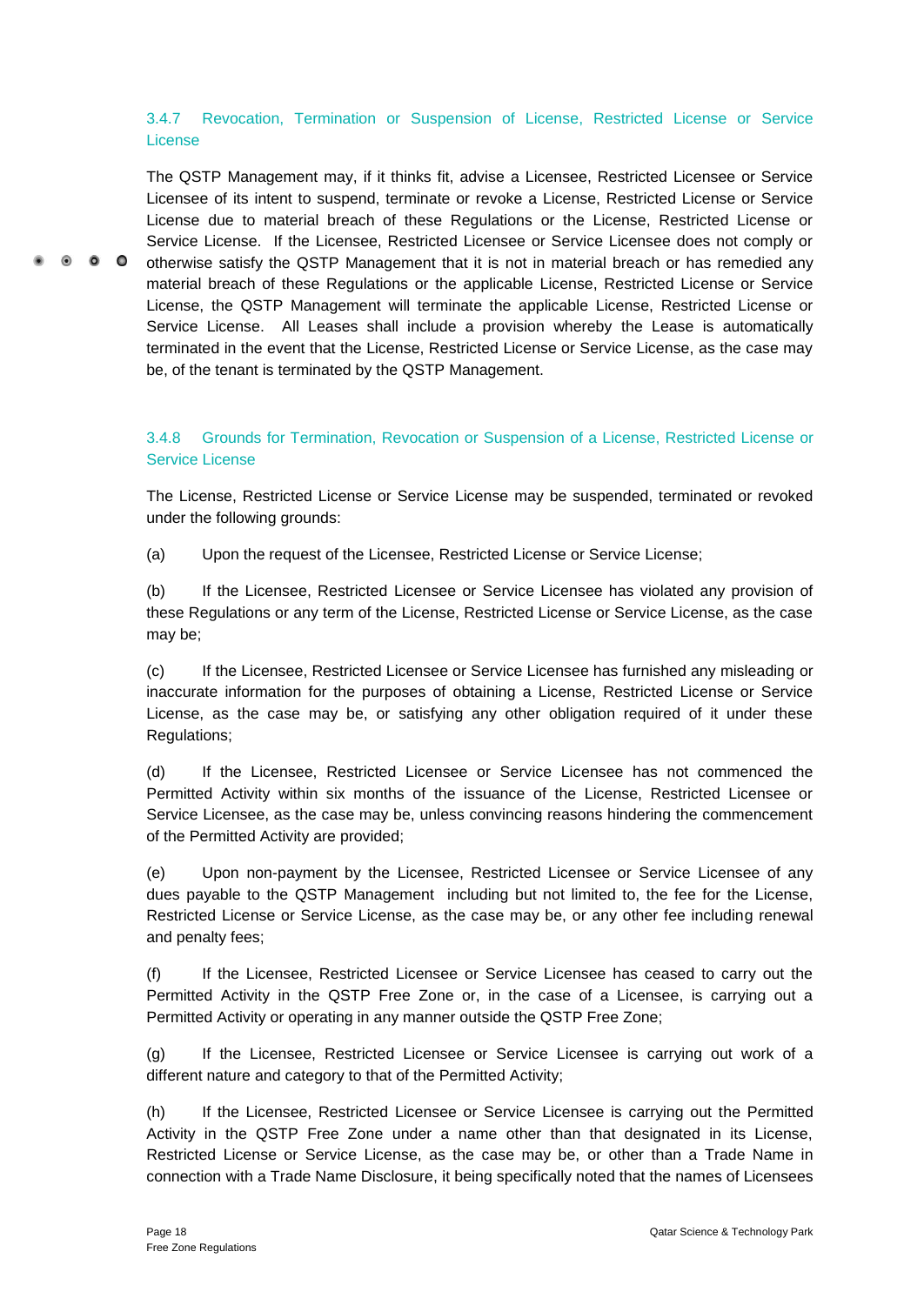and Restricted Licensees must conform with the naming provisions set forth in these Regulations;

(i) Upon assignment of benefit or control by the Licensee, Restricted Licensee or Service Licensee to any third party, or any change in the ownership of the Licensee, Restricted Licensee or Service Licensee, without the prior written consent of the QSTP Management;

(j) Upon termination of the subject Lease, whether by virtue of expiration of the term of the  $\bullet$   $\bullet$   $\bullet$ Lease without renewal or extension, termination by the landlord due to default, or otherwise; or

(k) Upon any order of any court of competent jurisdiction in the State of Qatar.

#### 3.4.9 Termination on Grounds of Public Interest

The QSTP Management may consider it desirable to revoke, terminate or suspend any License, Restricted License or Service License for the protection of the public and reputation of the QSTP Free Zone.

#### 3.4.10 Appointment of Licensee Manager

(a) Every Licensee, Restricted Licensee and Service Licensee shall appoint a Licensee Manager, who shall be a natural person, upon issuance of the subject License, Restricted License or Service License.

(b) The Licensee Manager shall be the principle representative of the Licensee, Restricted Licensee or Service Licensee, as the case may be, in the QSTP Free Zone, and shall represent the Licensee, Restricted Licensee or Service Licensee, as the case may be, or properly delegate to any authorised official, in all matters before QF, the QSTP Board, QSTP Management and the QSTP Management.

(c) The Licensee, Restricted Licensee or Service Licensee shall notify the QSTP Management in writing within 14 days of any change in the identity of the Licensee Manager.

## <span id="page-24-0"></span>3.5 Power of Investigation and Request for Information by the QSTP Management

#### 3.5.1 Power to Request Information

The QSTP Management may, upon written notice of the same, require the Licensee, Restricted Licensee or Service Licensee, as the case may be, to provide to the QSTP Management (at a time reasonably designated by the QSTP Management) any information either in the form of verbal representations before the QSTP Management or in the form of a written report which the QSTP Management may reasonably require for the exercise of its powers under these Regulations.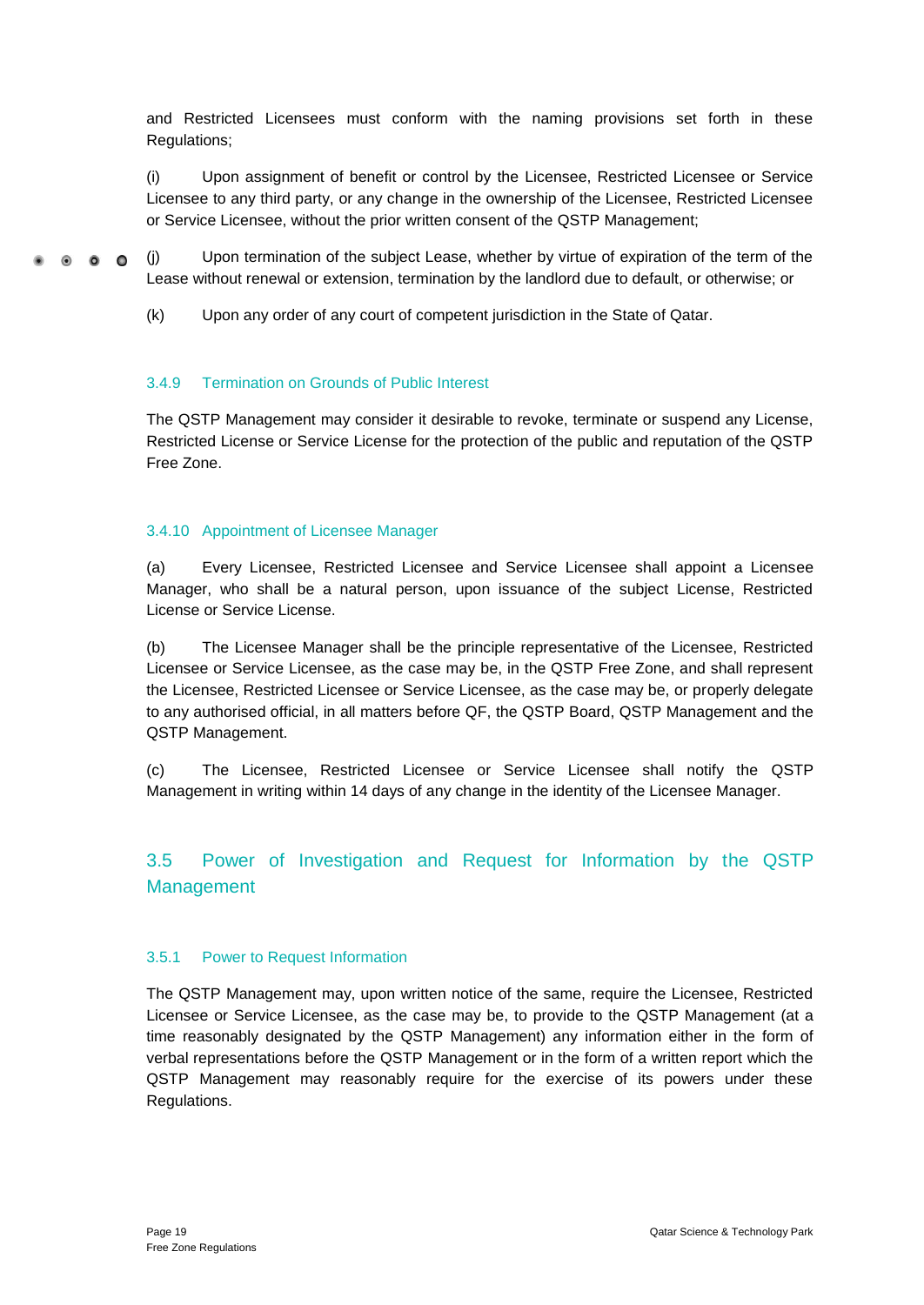#### 3.5.2 Power to Obtain Information and Documentation

The QSTP Management may by notice in writing require the Licensee, Restricted Licensee or Service Licensee, as the case may be, or any other person in possession of documents or information, to produce certain specified documentation within the manner prescribed in its notice; or authorise any officer or agent the right to require a Licensee furnish them with such information or documentation which may be specified. In all cases, the information or documentation must be reasonably required by the QSTP Management for the exercise of its powers under these Regulations.

3.5.3 Right of Entry to Procure Information and Documentation

An officer or agent of the QSTP Management may enter any premises occupied by a Licensee, Restricted Licensee or Service Licensee, as the case may be, on whom notice has been served under Section 3.5.2.

#### 3.5.4 Ancillary Powers to Request Information

 $\bullet$   $\bullet$   $\bullet$ 

Any power requiring a Licensee, Restricted Licensee or Service Licensee to produce information or documentation, so requested, shall include the following powers:

(a) Make copies of any documents so produced by the Licensee, Restricted Licensee or Service Licensee and require the Licensee, Restricted Licensee or Service Licensee, as the case may be, to certify the accurateness and validity of such copies; and

(b) If such documents cannot be produced, to require the Licensee, Restricted Licensee or Service Licensee or any competent officer of the same to state to the best of his knowledge or belief where such documentation may be.

#### 3.5.5 Investigations By QSTP Management

(a) The QSTP Management may appoint one or more persons, whose appointment shall be made known to the Licensee, Restricted Licensee or Service Licensee, as the case may be, to investigate and report to the QSTP Management on the following activities of the Licensee, Restricted Licensee or Service Licensee:

i) the nature, conduct or status of the activity of the Licensee, Restricted Licensee or Service Licensee in the QSTP Free Zone or any particular aspect of it; and

ii) ownership or control of the Licensee, Restricted Licensee or Service Licensee, as the case may be.

(b) An investigator may, for the purposes of his investigation, look into the affairs of any other body corporate which is an affiliate of the Licensee, Restricted Licensee or Service Licensee.

(c) An investigator may, for the purposes of his investigation and after written notice specifying a time and location, enter the premises of any Licensee, Restricted Licensee or Service Licensee, as the case may be, who is under investigation.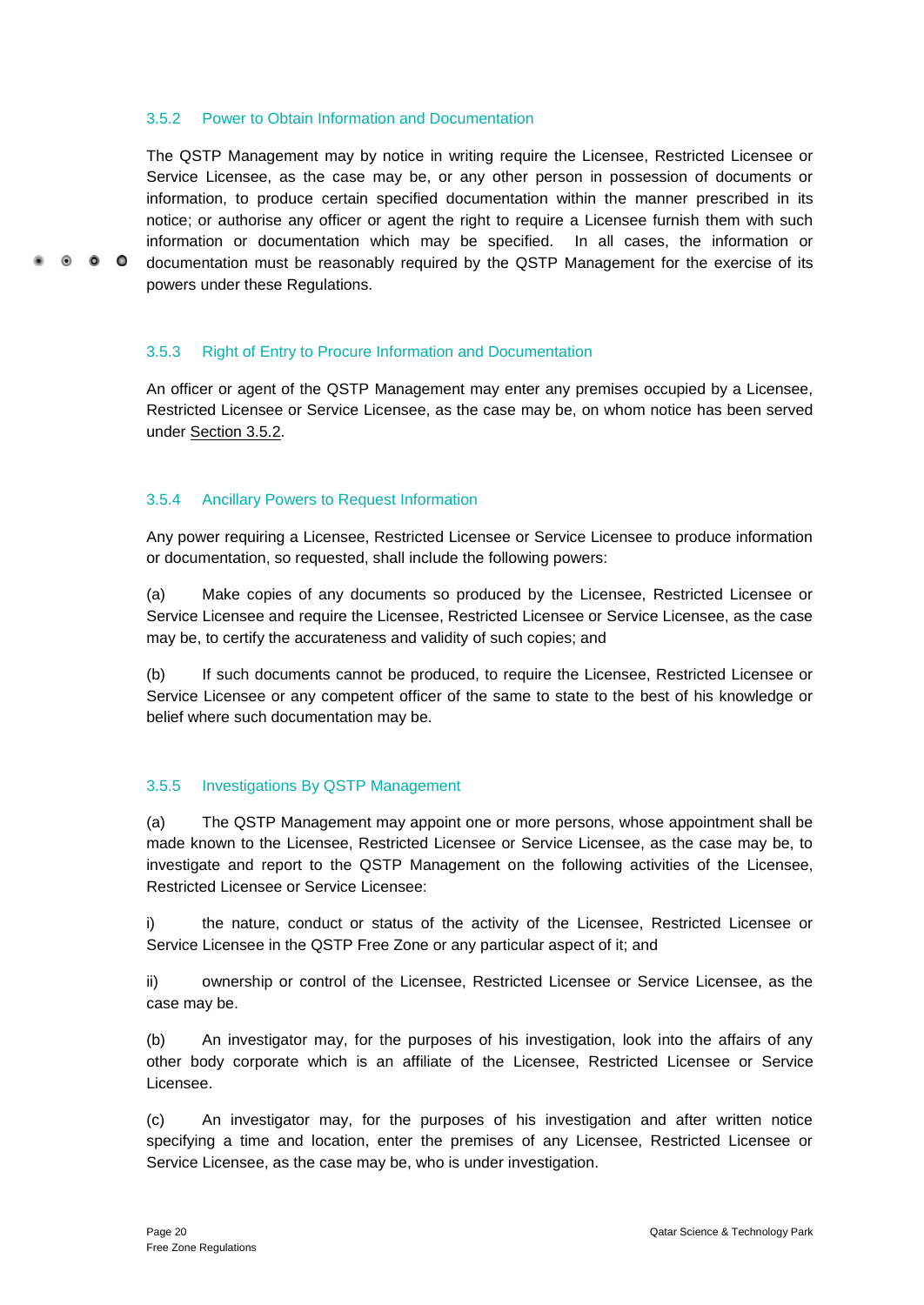(d) An investigator shall, upon request, disclose the evidence of his authority to the Licensee, Restricted Licensee or Service Licensee.

#### 3.5.6 Effect on Former Licensees, Restricted Licensees or Service Licensees

The provisions of Section 3.5 shall apply equally to any former Licensees, Restricted Licensees  $\bullet$ or Service Licensees. Any notice required herein shall for the purposes of these Regulations be served in any place of business of a former Licensee, Restricted Licensee or Service Licensee, as the case may be, which is located in the State of Qatar.

### <span id="page-26-0"></span>3.6 Prescribed Methods of Business

#### 3.6.1 Power to Make Rules

The QSTP Management may make rules from time to time, regulating the conduct of business activities, advertising, financial resources, notification and employment of prohibited persons and any other category which it considers requires specific policies.

#### 3.6.2 Conduct of Business Activities Rules

The QSTP Management may make rules which restrict the following type of activities within the QSTP Free Zone:

(a) Any Prohibited Activity;

(b) Work which is of a different nature or scale than that as notified to the QSTP Management;

(c) Provision of services to persons other than those of a specified class or description;

(d) Manner in which Licensees, Restricted Licensees or Service Licensees and their employees hold themselves out as providing work or conducting their business activities; and

(e) The form and content of accounts and records to be kept by Licensees, Restricted Licensees or Service Licensees.

#### 3.6.3 Regulation of Advertising

The QSTP Management may make the following rules and directives concerning the regulation of form and content of advertising within the QSTP Free Zone, and undertake the following actions pursuant to such rules and directives:

(a) Issue directives to Licensees, Restricted Licensees or Service Licensees to retract any commercial or campaign which the QSTP Management considers misleading;

(b) Make provisions as to matters which may or may not be included in advertising campaigns; and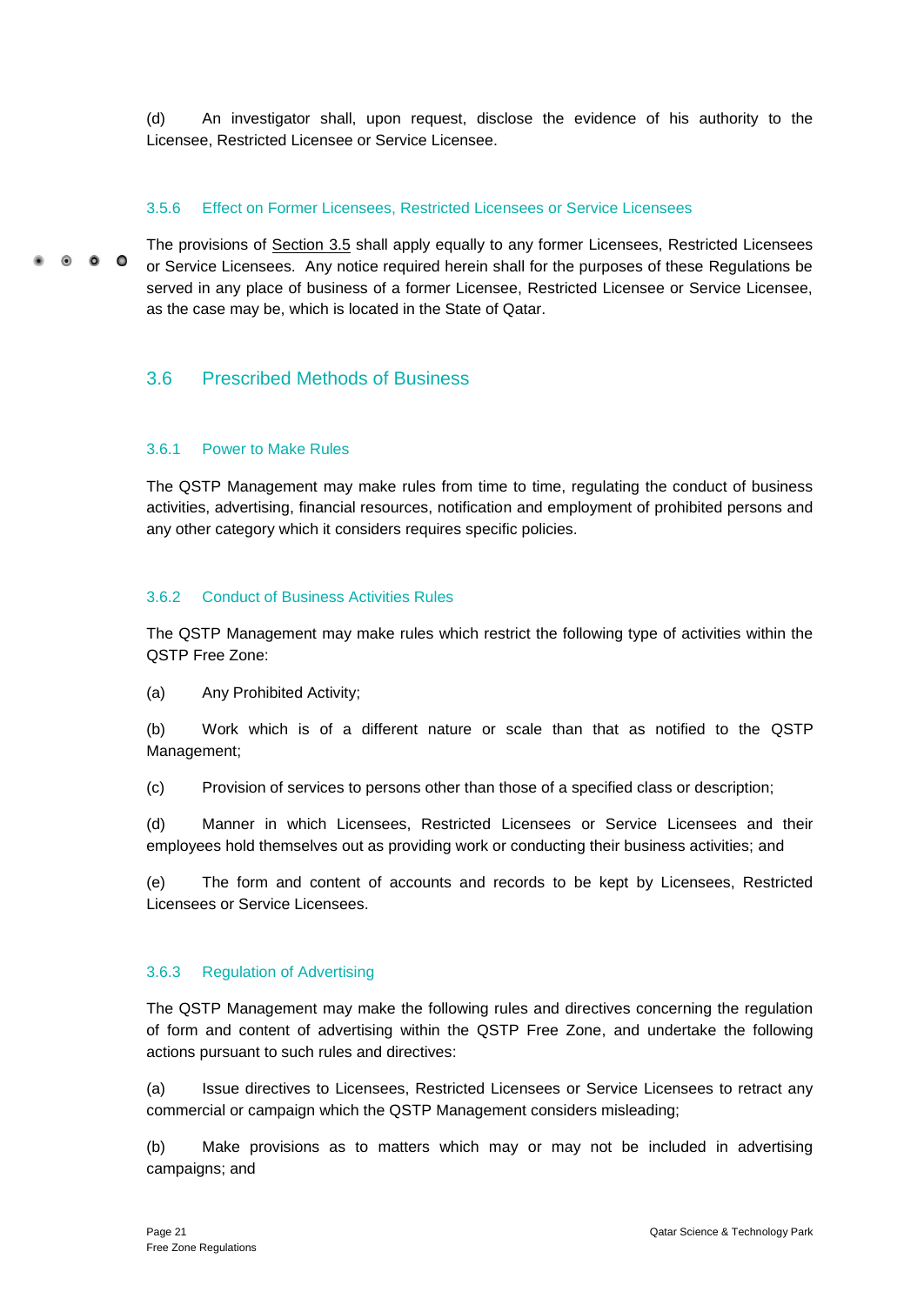(c) Provide for any exemption from the prevailing rules issued under this Section 3.6.3.

#### 3.6.4 Financial Resources

The QSTP Management may require Licensees, Restricted Licensees or Service Licensees to have and maintain in respect of their work and business activities such financial resources as are 0 0 0 required by rules issued pursuant to this Section 3.6.4. Such rules may include the following:

> (a) Imposition of requirements of accounting which comply with international standards, in terms of quality, scope and as may be determined by the QSTP Management from time to time; and

> (b) Specification of assets, liabilities and any other matters to be taken into account for the purposes of evaluating the financial resources of Licensees, Restricted Licensees or Service Licensees.

#### 3.6.5 Notification Rules

The QSTP Management may make rules requiring the Licensee, Restricted Licensee or Service Licensee, as the case may be, to provide notice to the QSTP Management of the occurrence of certain specified events.

- (a) Nature of business being carried out;
- (b) Any proposal to alter the nature or extent of the any business being carried on;
- (c) Any changes in key personnel; and

(d) Any change in the financial position of any Licensee, Restricted Licensee or Service Licensee, as the case may be.

## <span id="page-27-0"></span>3.7 Register of Licensees, Restricted Licensees and Service Licensees and Disclosure of Information

#### 3.7.1 Register of Licensees, Restricted Licensees and Service Licensees

The QSTP Management shall maintain the Register setting forth all Licensees, Restricted Licensees and Service Licensees in accordance with Section 1.5.1 hereof. The Register shall include the name, address and any Trade Name of the Licensees, Restricted Licensees and Service Licensees, the Licensee Manager for each and any other pertinent information which the QSTP Management deems appropriate to record.

#### 3.7.2 Disclosure of Information

- (a) Subject to Section 3.7.2 (b) below, no person:
- i) who receives information relating to any business or other affairs of any person under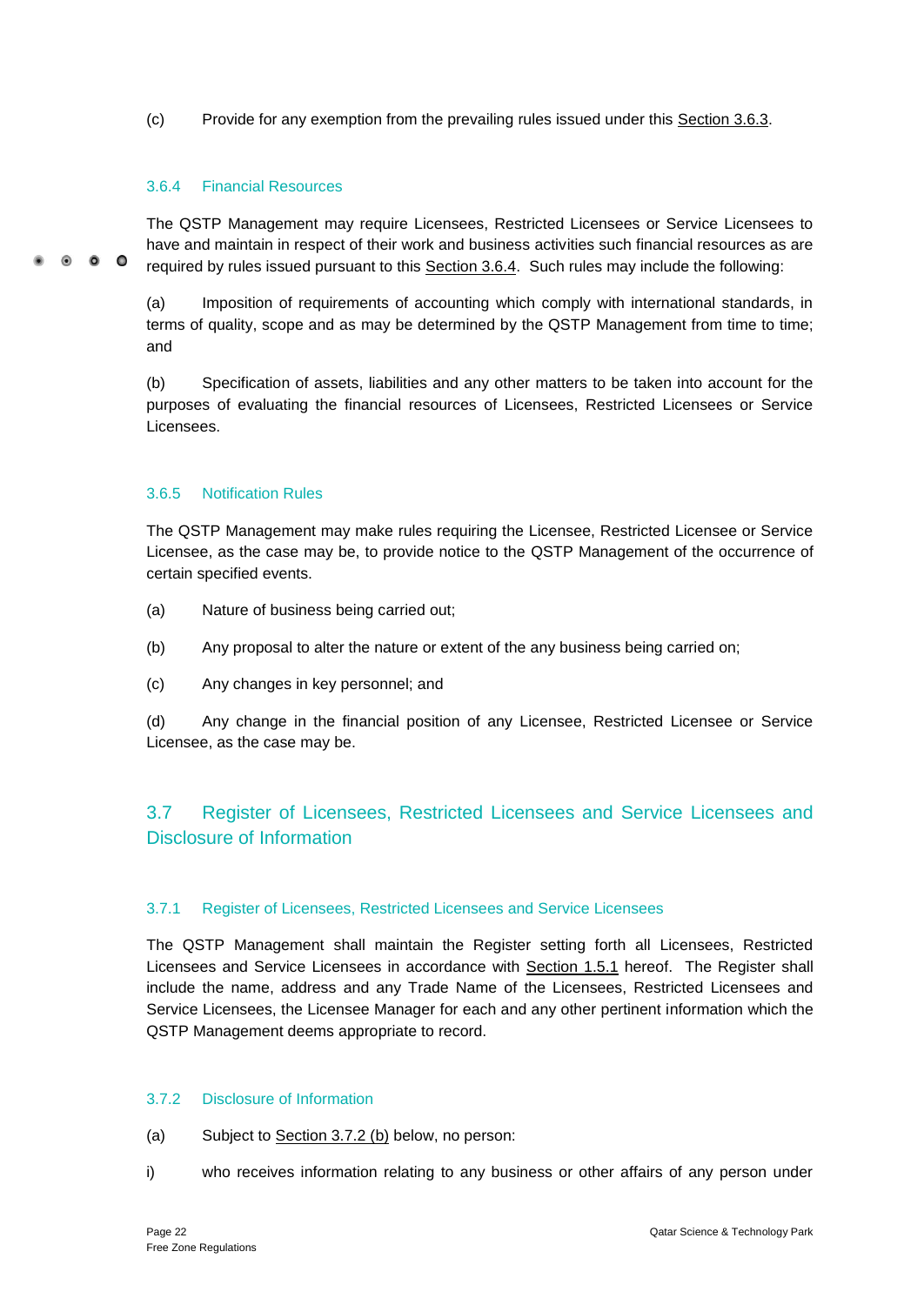these Regulations; and

ii) who obtains any such information directly or indirectly from a person who has so received the information,

shall disclose such information without the consent of the person to whom it relates, or from whom he has obtained it.

 $\bullet$   $\bullet$   $\bullet$ 

(b) Notwithstanding Section 3.7.2 (a) above, disclosure of information is permitted where such disclosure:

i) is of information that has already been made available or has become known to the public from alternative sources;

ii) enables the QSTP Board, QSTP Management or the QSTP Management to discharge the obligations conferred by it under these Regulations, including disclosure to the auditor of a Licensee, Restricted Licensee or Service Licensee, as the case may be, or to otherwise safeguard the public interest;

iii) is to any independent expert in the fields of law, accounting or other area which requires the engagement of persons with specialised skill, for whom the dissemination of such information is necessary for the expert to undertake the task that has been conferred on him;

iv) is made by the QSTP Board, QSTP Management or the QSTP Management and is for the purposes of marketing the QSTP Free Zone to potential customers;

v) assists a home regulator of any foreign company or foreign-owned company which is situated outside the QSTP Free Zone and the State of Qatar; or

vi) is for the purposes of investigating any criminal activity.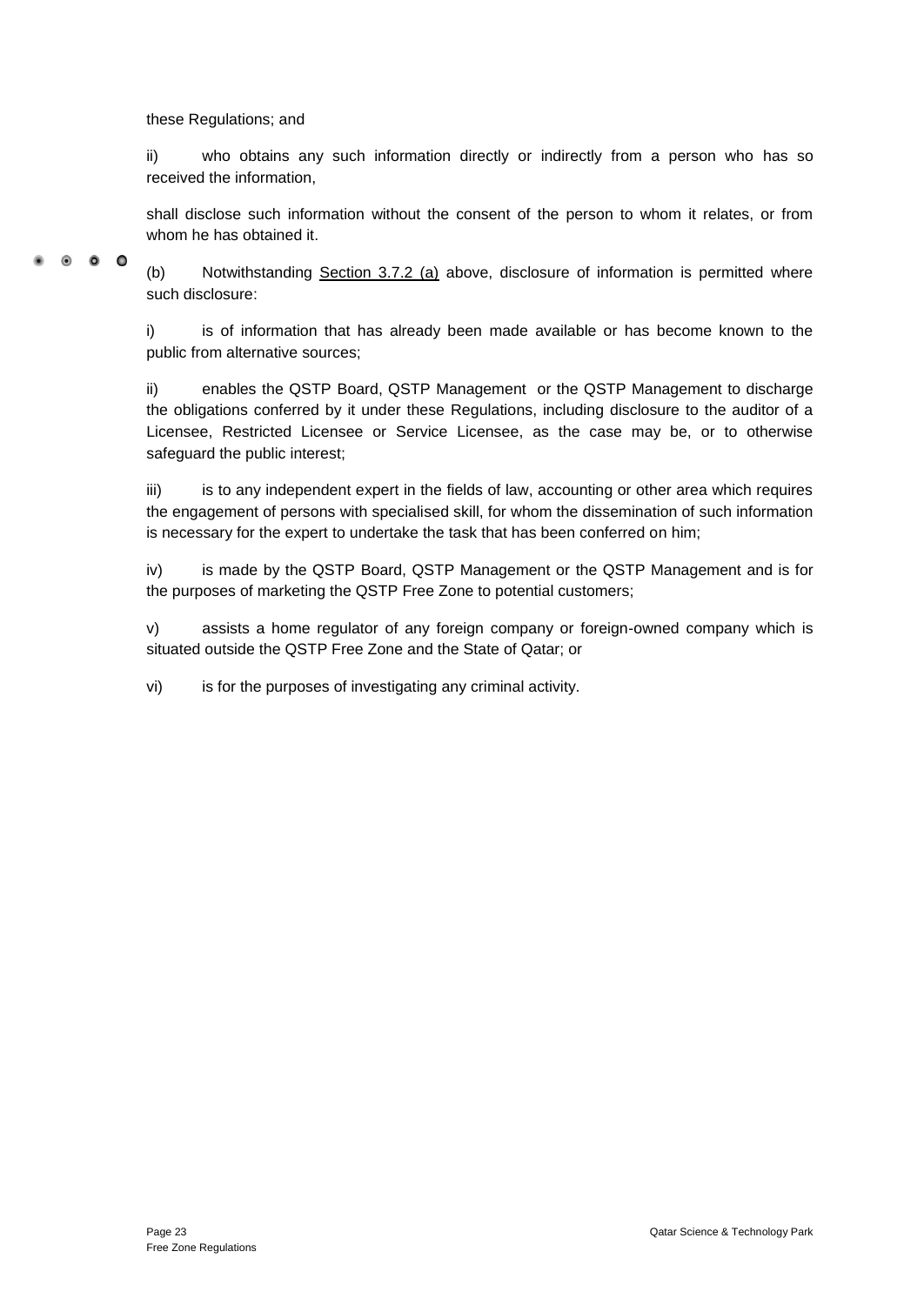## <span id="page-29-0"></span>4. Visa Documentation

## <span id="page-29-1"></span>4.1 Ministry Representation Office

In order to facilitate the provisions of this Chapter 4, the Ministry of Interior may establish a  $\bullet$   $\bullet$   $\bullet$ representation office at the QSTP Free Zone. The QSTP Management shall, in coordination with the Ministry of Interior, have the power to issue Visa Documentation for employees of Licensees and Restricted Licensees.

## <span id="page-29-2"></span>4.2 Applications for Visa Documentation

All applications for Visa Documentation for employees of Licensees and Restricted Licensees, families of employees of Licensees and Restricted Licensees and business visitors to Licensees and Restricted Licensees shall be made to the Ministry of Interior, in the manner prescribed under Qatari law.

## <span id="page-29-3"></span>4.3 Issuing Authority

All Visa Documentation shall be processed and issued by the Ministry of Interior, under the rules governing immigration and visa requirements pronounced by the same (to the extent not contrary with the QSTP Free Zone Law), in the manner and procedure prescribed by Qatari law. If a representation office is established at the QSTP Free Zone by the Ministry of Interior, the processing and issuance of all Visa Documentation shall take place through such office.

## <span id="page-29-4"></span>4.4 Sanctions

Any Licensee or Restricted Licensee, as the case may be, or any of its employees who has committed any act or omission in violation of the terms of their Visa Documentation or their Immigration Status shall be subject to such sanctions and penalties that may be imposed by the Ministry of Interior under the prevailing law in the State of Qatar. If any Licensee or Restricted Licensee has been found to be complicit in any such violation, the QSTP Management may impose additional sanctions on the Licensee or Restricted Licensee (including fines) and, in cases of gross and repeated violations, may cancel the License of such Licensee or Restricted License of such Restricted Licensee, as the case may be.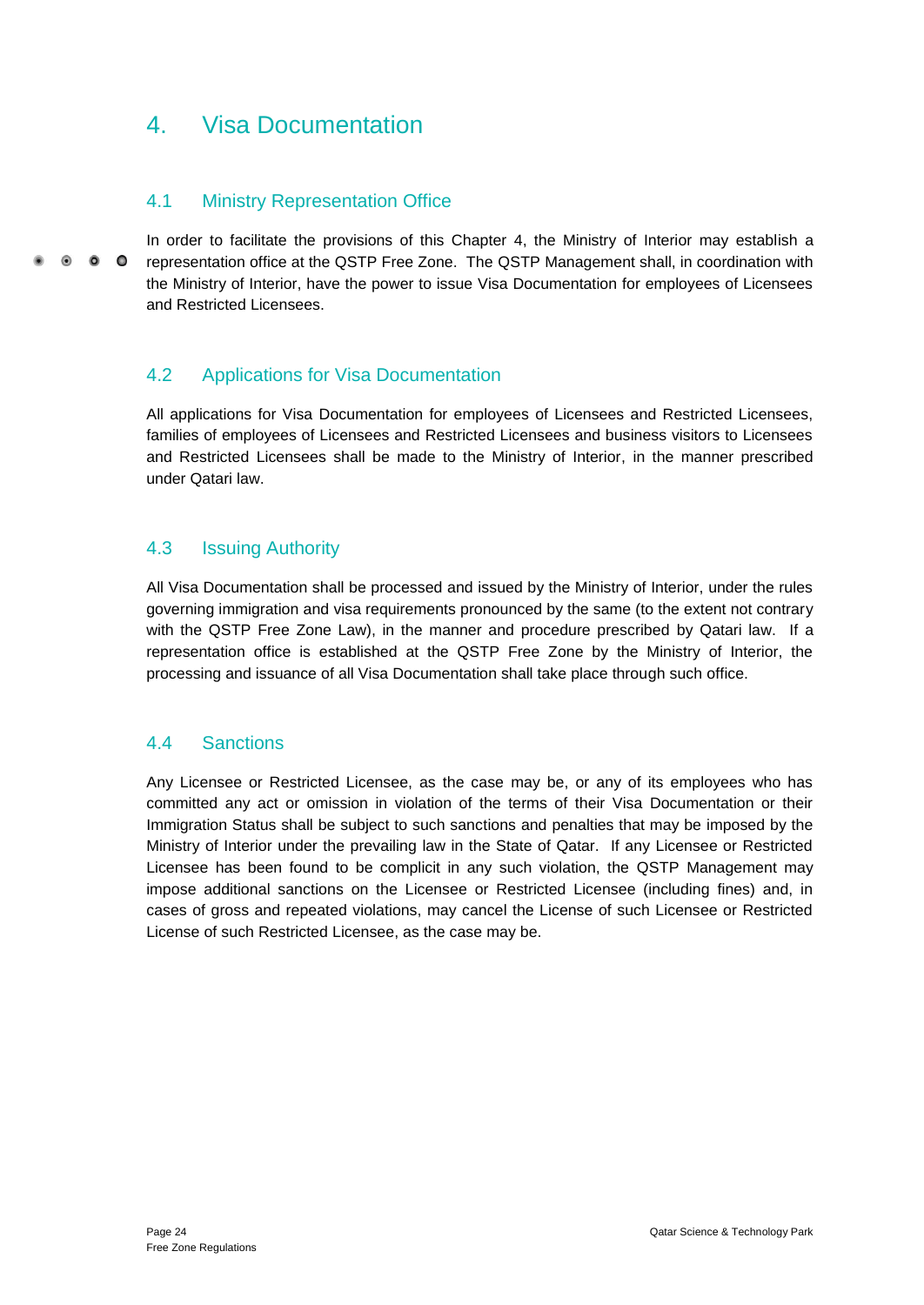## <span id="page-30-0"></span>5. Customs

## <span id="page-30-1"></span>5.1 General Provisions

#### $\circ$   $\circ$   $\circ$ 5.1.1 Instructions and Ministry Representation Office

The QSTP Management shall, in coordination with The General Authority for Customs and Seaports of the State of Qatar, issue import and export instructions regulating the processes of importation and exportation of goods from and into the QSTP Free Zone and all matters related thereto. In order to facilitate the provisions of this Chapter 5, The General Authority for Customs and Seaports of the State of Qatar may establish a representation office at the QSTP Free Zone.

#### 5.1.2 Jurisdiction of Officials

All goods earmarked for the QSTP Free Zone shall remain sealed at the Customs Territory, and be transported for the purposes of custom proceedings to take place at the QSTP Free Zone. All customs inspections, procedures and inventory of goods to be admitted to or removed from the QSTP Free Zone shall take place at the QSTP Free Zone by the QSTP Management, or its designee, in coordination with The General Authority for Customs and Seaports of the State of Qatar. QF may designate an area in the QSTP Free Zone as the point through which all goods must enter or exit the QSTP Free Zone.

#### 5.1.3 No Duties

As set forth in the QSTP Free Zone Law, no import or export duties of any kinds shall be levied on any goods of Licensees (and Restricted Licensees if explicitly provided for in the subject Restricted License) entering or leaving the QSTP Free Zone or the State of Qatar.

#### 5.1.4 Declaration of Goods

(a) Goods entering or exiting the QSTP Free Zone shall be admitted to the QSTP Free Zone pursuant to an application made by Licensee or Restricted Licensee. Instructions issued by the QSTP Management shall prescribe the forms for the declarations and information to be included in the application, the documents to be attached thereto and any other provisions and procedures the QSTP Management deems necessary for the admission of goods into, or removal of goods from, the QSTP Free Zone.

(b) A cargo movement permit of goods subject to removal from the QSTP Free Zone or the Customs Territory shall be issued by the QSTP Management prior to its outward movement pursuant to an application made by the Licensee or Restricted Licensee. The QSTP Management shall issue instructions prescribing the conditions and procedures necessary to grant such a permit.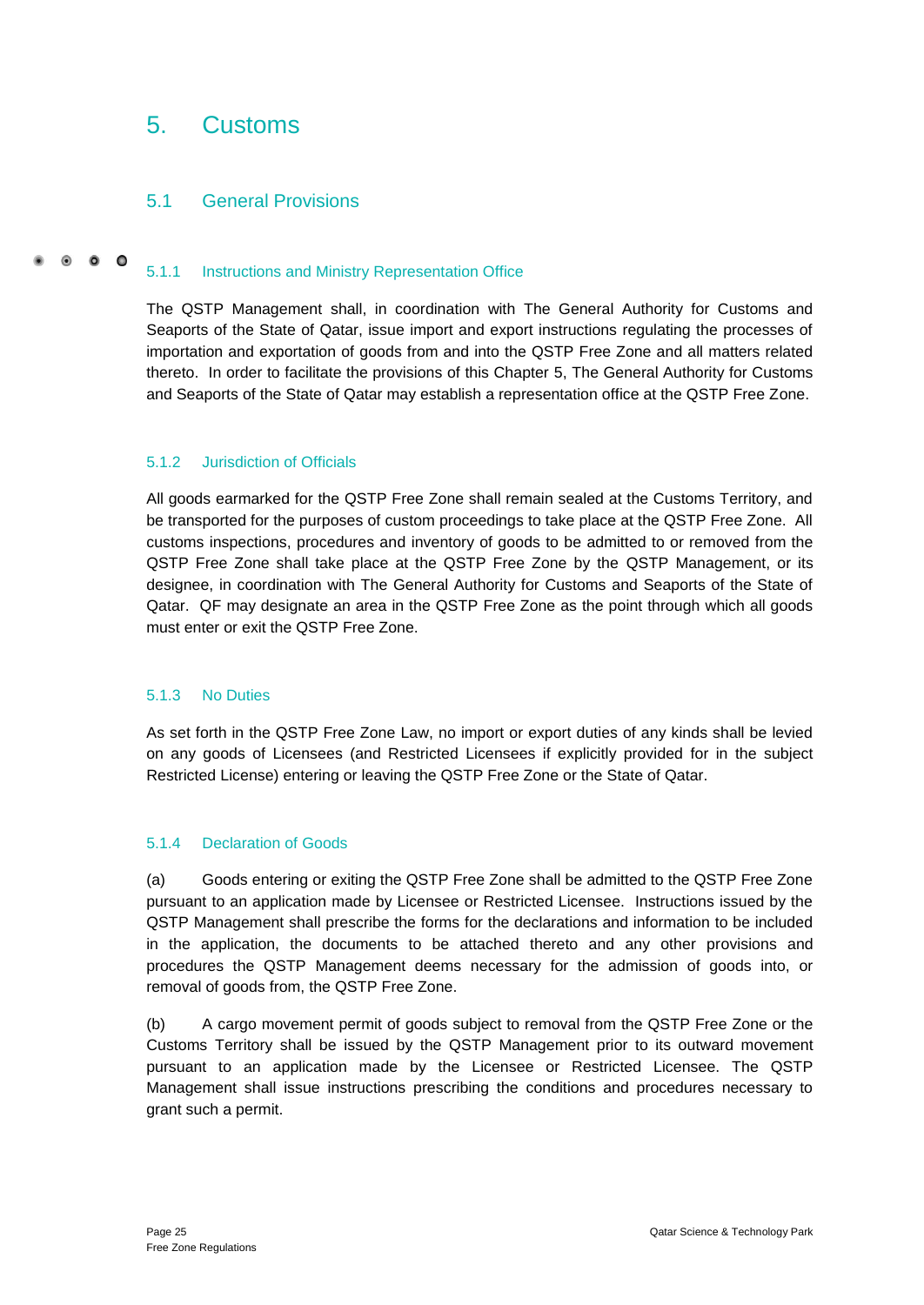#### 5.1.5 Inspections by the QSTP Management

The QSTP Management may order the inspection of any goods entering the QSTP Free Zone, whether or not it has reasonable grounds to assume that such goods are not those that have been declared or are Prohibited Goods.

#### $\bullet$   $\bullet$   $\bullet$ 5.1.6 Export and Import of Goods

All goods entering and leaving the QSTP Free Zone shall be treated as imported and exported respectively upon the signature of the Licensee or Restricted Licensee as importer or exporter, as the case may be.

#### 5.1.7 Applicability of Laws

All issues of custom laws and rules not alluded to in this Chapter 5 shall bear the meaning and interpretation as prescribed under the Customs Law and the practice of the Chief of The General Authority for Customs and Seaports of the State of Qatar.

### <span id="page-31-0"></span>5.2 Prohibited Goods

#### 5.2.1 Prohibited Goods

Unless specifically approved in writing by the QSTP Management (and accompanied by such licensing from the competent authorities in the State of Qatar as may be necessary), the following goods shall not be allowed to enter into the QSTP Free Zone under any circumstances:

- (a) Spoiled merchandise;
- (b) Radioactive or nuclear materials or other Hazardous Materials;
- (c) Weapons and war munitions of any type;
- (d) All types of drugs and their derivatives;

(e) Merchandise whose origin or source is from banned countries as such may be designated from time to time by the State of Qatar;

(f) Merchandise violating Islamic precepts and accepted standards of behaviour; and

(g) Merchandise violating the laws of the State of Qatar regarding intellectual, commercial, industrial, literary or artistic property.

#### 5.2.2 Abandoned, Prohibited and Confiscated Goods

The QSTP Management shall be authorised to take any of the following actions as it elects in its sole discretion:

(a) Store goods that have been abandoned, left unclaimed or sequestered by the QSTP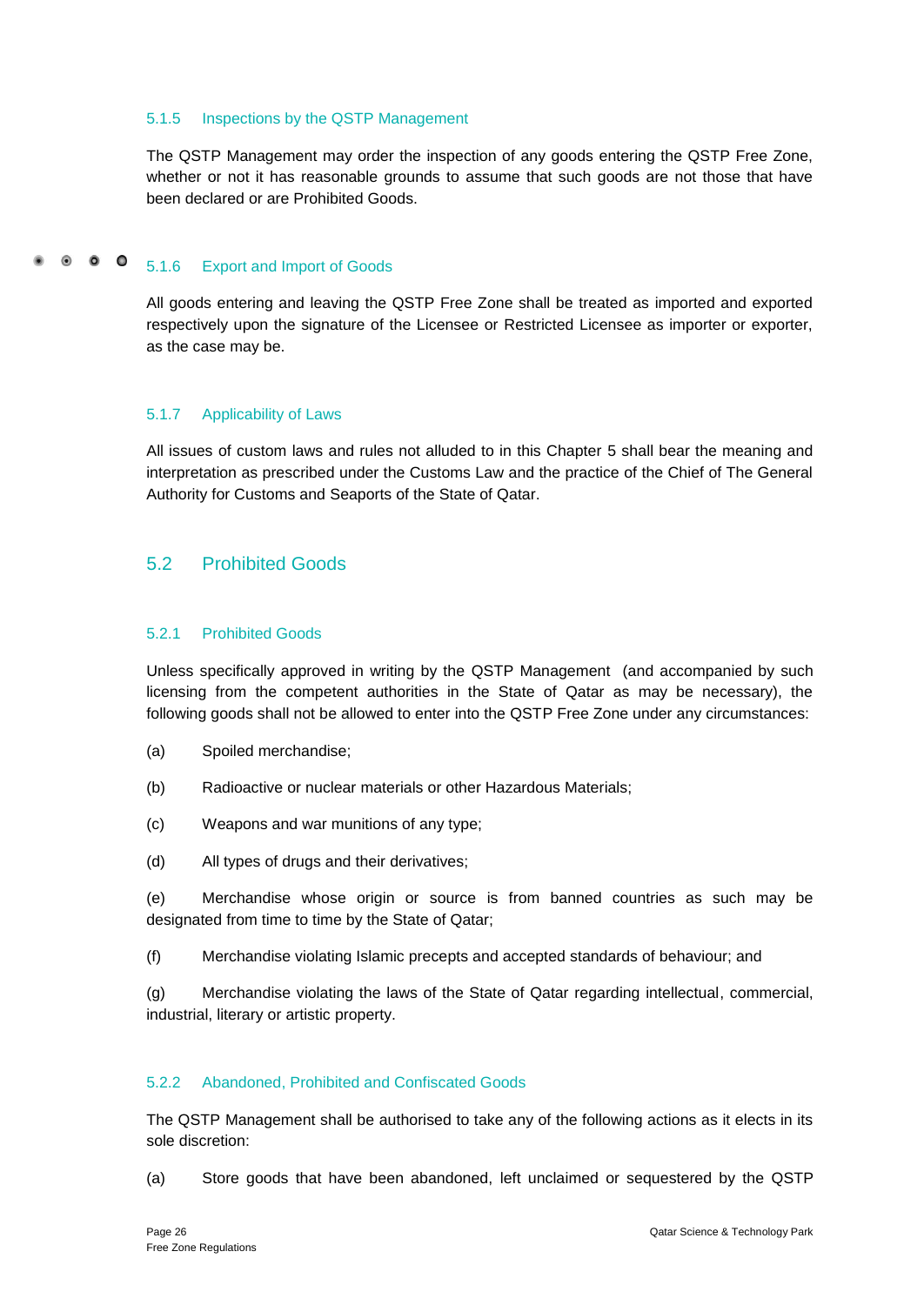Management under the terms of these Regulations;

- (b) Destroy, sell or otherwise dispose of abandoned goods; or
- (c) Confiscate and return to the original sender any Prohibited Goods.

#### $\bullet$  $\bullet$  $\bullet$ 5.2.3 Custom Violations

The following shall be considered customs violations under these Regulations:

(a) Admitting, exiting, possessing or transporting any Prohibited Goods;

(b) Obstructing the duties of any of the QSTP Management's officials or officers in the exercise of their powers under these Regulations, including their right to search and inspect goods; and

(c) Submitting false or forged documentation to the QSTP Management regarding the nature and identity of the Imported Goods.

The Licensee or Restricted Licensee, as the case may be, shall be liable for any loss or damage arising out of committing any of the foregoing customs violations.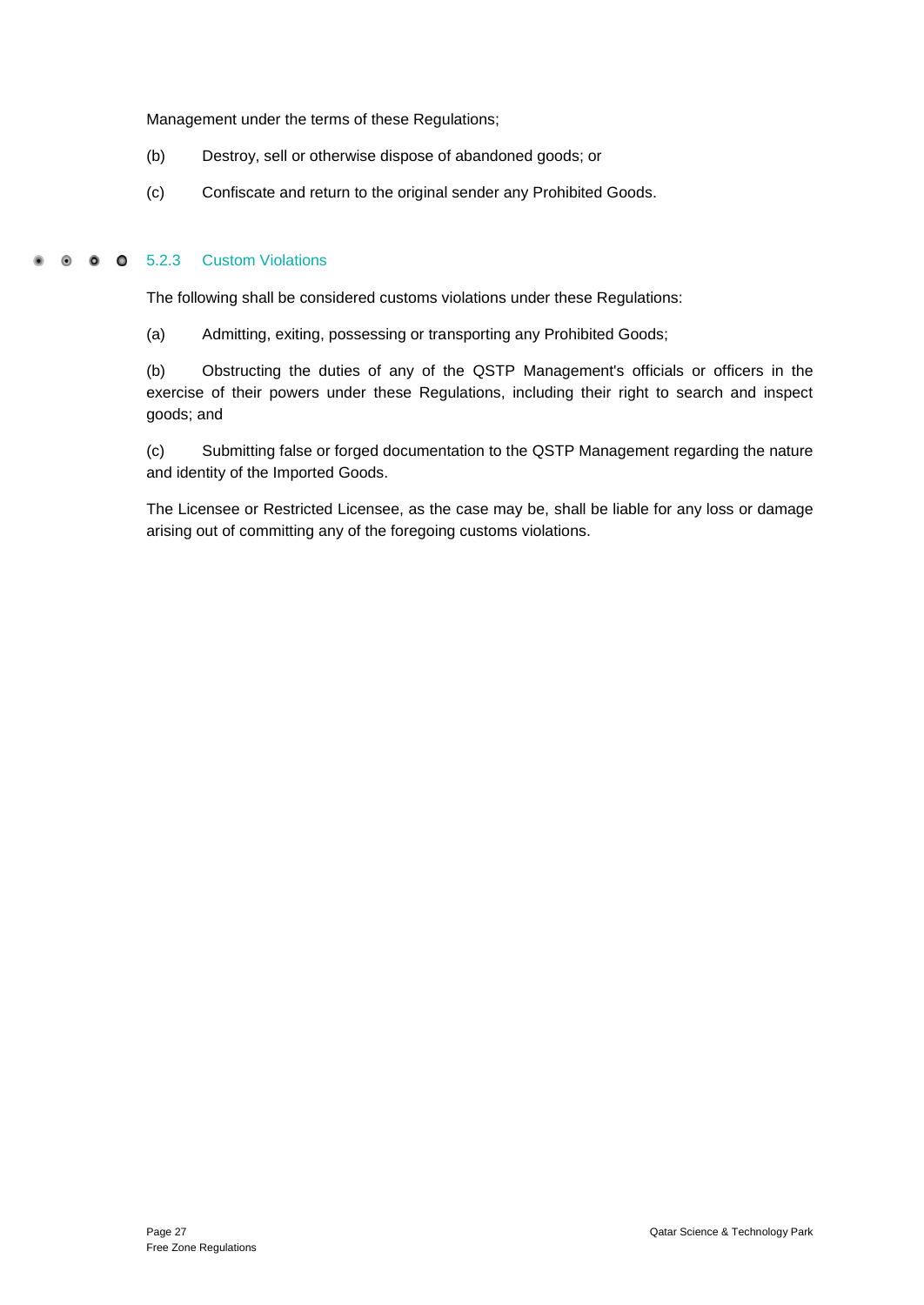## <span id="page-33-0"></span>6. Taxation and Accounting

## <span id="page-33-1"></span>6.1 Tax Exemption

Pursuant to the QSTP Free Zone Law, Licensees (and Restricted Licensees if explicitly provided  $\circ$   $\circ$   $\circ$ for in the subject Restricted License) shall be exempt from taxation.

## <span id="page-33-2"></span>6.2 Ministry Representation Office

With the approval of QF, the Ministry of Finance may establish a representation office at the QSTP Free Zone.

### <span id="page-33-3"></span>6.3 Annual Reports

Each Licensee, Restricted Licensee and Service Licensee shall submit annually to the QSTP Management, within three months from the end of its respective financial year, the following items prepared in accordance with generally accepted accounting principles:

- 6.3.1 balance sheet,
- 6.3.2 operating and trading accounts,
- 6.3.3 profit and loss statement or income statement,
- 6.3.4 statement of source and application of funds,

6.3.5 list of the capital assets which the value of their sale, or the value of their written off or appropriation paid up compensations, has been used for the purchase of new assets, and the date of the sale, the acquisition of the compensations, or the appropriation shall be noted on the list, together with their book value, the value of the achieved capital profits, and the purchase date and value of the new assets,

6.3.6 list of the asset depreciation including the new plant and equipment, purchase date and value, and the additional depreciation, and

6.3.7 list of the details of income and expenditures specified in the profit and loss statement.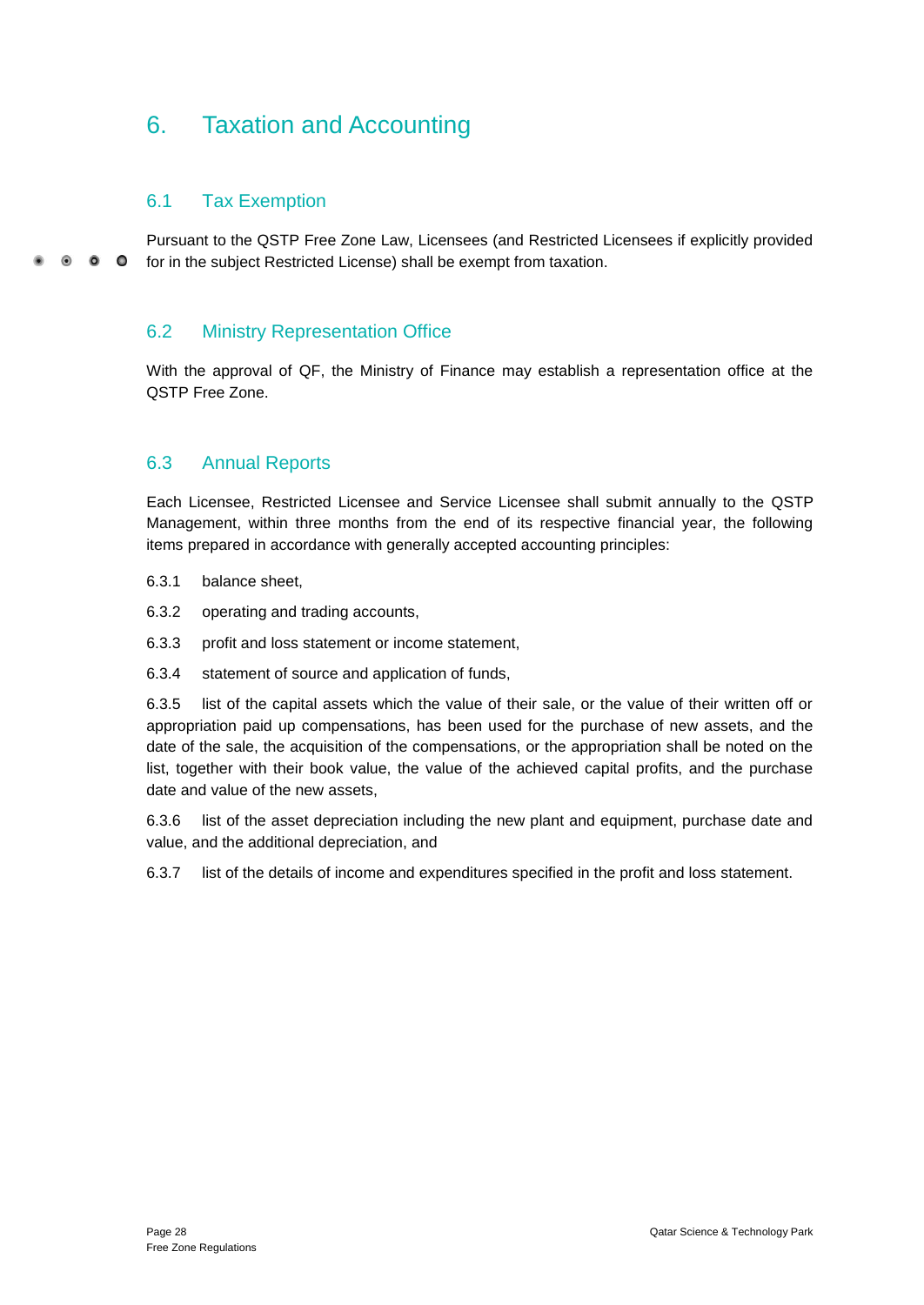## <span id="page-34-0"></span>7. Development and Management of the QSTP Free Zone

## <span id="page-34-1"></span>7.1 Duties of the QSTP Management

 $\circ$   $\circ$ 

 $\Omega$ 

The QSTP Management shall be required to perform the following:

7.1.1 Design and implement plans related to the development of the QSTP Free Zone directly or through third parties.

7.1.2 Liaise and secure the participation of Licensees, Restricted Licensees and Service Licensees in the QSTP Free Zone.

7.1.3 Contract with experts, consultants, sub-contractors and contractors required to implement the development and management of the QSTP Free Zone.

7.1.4 Establish a management structure for the efficient operation of the QSTP Free Zone, including the hiring of the necessary personnel and establishment of the necessary infrastructure.

7.1.5 Liaise with and be the primary point of contact for all prospective Licensees, Restricted Licensees and Service Licensees during and after the Initial Application process and for all Licensees, Restricted Licensees and Service Licensees during and after the Application process.

7.1.6 Monitor and review the performance and quality of the Permitted Activities of the Licensees, Restricted Licensees and Service Licensees.

7.1.7 Monitor actions of the Licensees, Restricted Licensees and Service Licensees within the QSTP Free Zone in order to assure compliance with these Regulations.

## <span id="page-34-2"></span>7.2 Scope and Limitations of QSTP Management Authority

#### 7.2.1 Authority of the QSTP Management

Any order or decision of the QSTP Management shall be considered by the Licensees, Restricted Licensees and Service Licensees to be binding.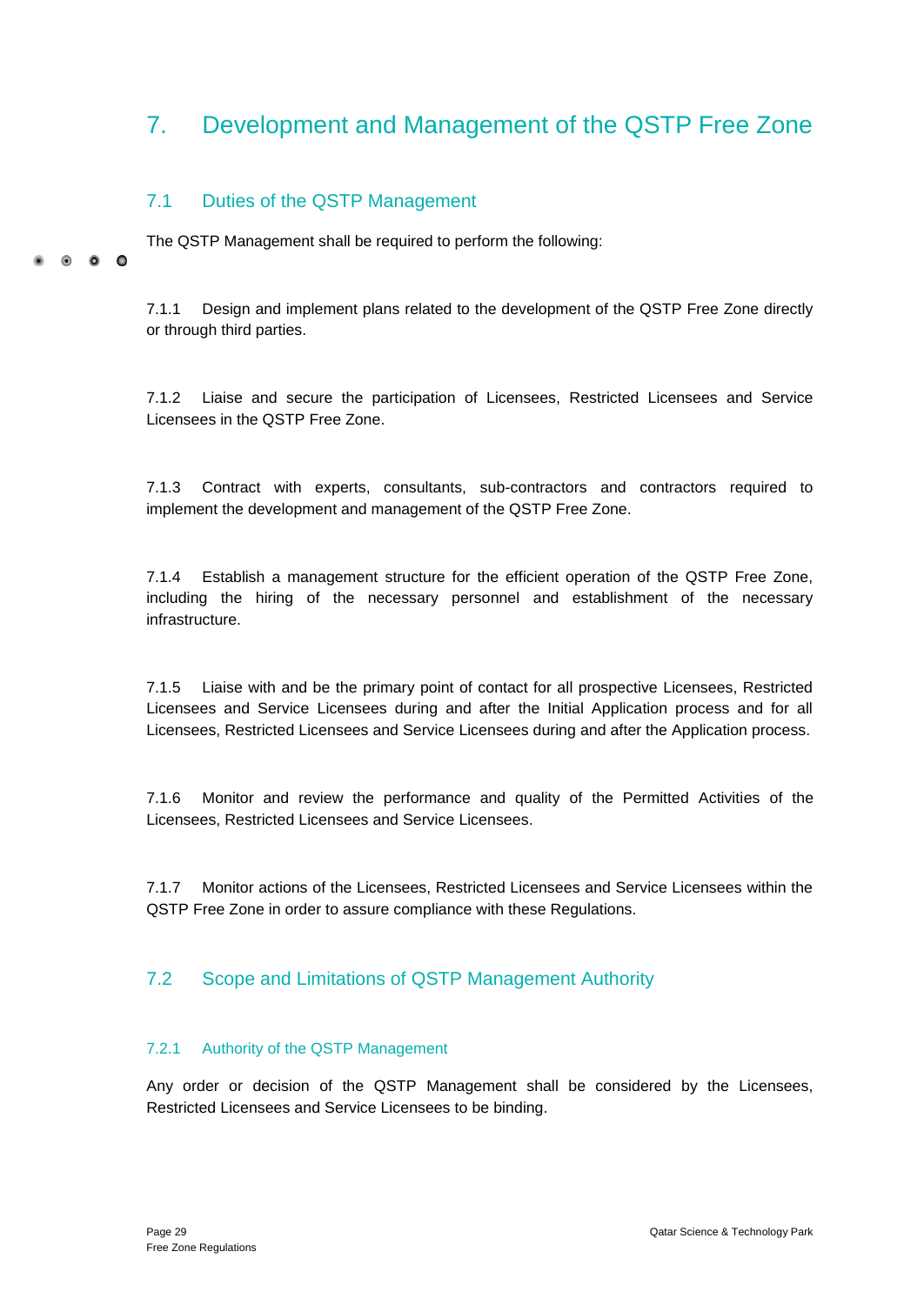#### 7.2.2 Limitations of Authority of the QSTP Management

 $\bullet$   $\bullet$   $\bullet$ 

Notwithstanding the provisions of Section 7.2.1 above, the QSTP Management shall not be authorised to, and shall not, do any of the following:

(a) Hold or exercise any sovereign power not specifically delegated to it by the QSTP Free Zone Law or these Regulations;

(b) Hold or exercise any power which cannot be lawfully exercised by or delegated to QF or the QSTP Management by the laws of the State of Qatar;

(c) Arrange for the sale of any property in the QSTP Free Zone; or

(d) Arrange for the lease of property in the QSTP Free Zone for a term exceeding twenty years.

### 7.2.3 Authority and Limitations Regarding QSTP Criteria

The QSTP Management may amend the QSTP Criteria from time to time in its sole discretion, provided, however, that the QSTP Management may not amend the QSTP Criteria so as to:

(a) Conflict with the QSTP Free Zone Law or these Regulations; or

(b) Cause a material adverse effect to any Licensee, Restricted Licensee or Service Licensee prior to the expiration of its current License, Restricted License or Service License, as the case may be.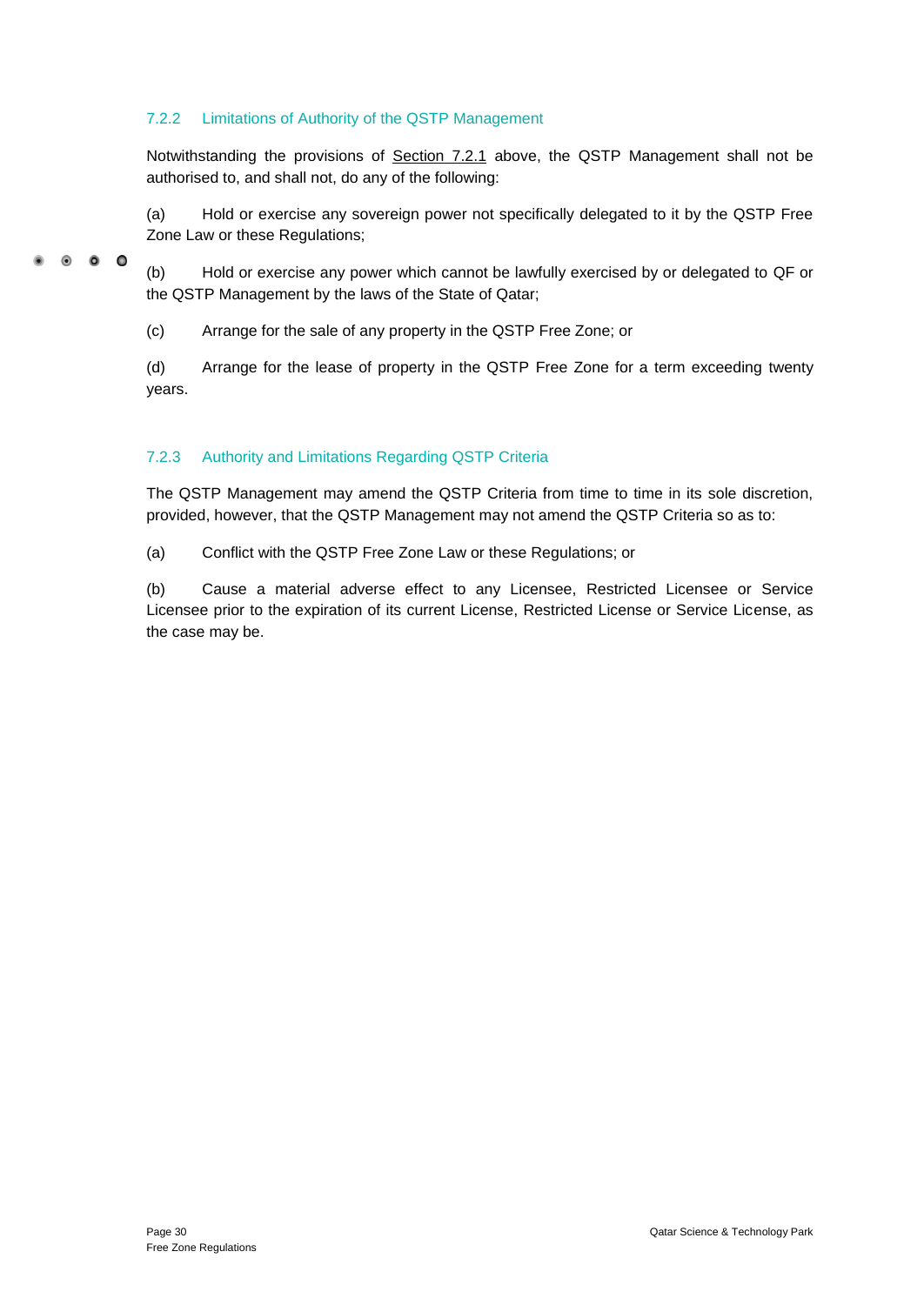## <span id="page-36-0"></span>8. Restricted Licenses and Service Licenses

## <span id="page-36-1"></span>8.1 Issuance and Benefits

#### $\bullet$   $\bullet$   $\bullet$ 8.1.1 General

In addition to the Licenses, the QSTP Management may, in its sole discretion, issue Restricted Licenses and Service Licenses. Neither Restricted Licensees nor Service Licensees shall be required to incorporate as a Company or register as a Branch as a precondition to obtaining Restricted Licenses or Service Licenses, respectively. Unless specifically waived by the QSTP Management in its approval of an Application submitted by a prospective Restricted Licensee, the QSTP Management shall apply similar requirements regarding the name of Restricted Licensees as are set forth in Section 2.4.1 of these Regulations.

#### 8.1.2 Variable Free Zone Benefits to Restricted Licensees

From among the benefits to which a Licensee is entitled by virtue of the QSTP Free Zone Law and these Regulations:

(a) The QSTP Management may, in its sole discretion, grant or deny all or some of such benefits as a condition to approving the Application for the Restricted License; and

(b) No particular benefit shall be deemed to accrue to a particular Restricted Licensee unless such benefit is expressly detailed in the Restricted License which it receives from the QSTP Management.

#### 8.1.3 No Free Zone Benefits to Service Licensees

Service Licensees shall not be entitled to any of the benefits accruing to Licensees under and by virtue of the QSTP Free Zone Law and these Regulations.

## <span id="page-36-2"></span>8.2 Additional Initial Application Materials

The Initial Application to be submitted for approval by a prospective Restricted Licensee or Service Licensee to the QSTP Management shall include the following additional materials (except that some of the following may be waived by the QSTP Management in the case of a prospective Restricted Licensee or prospective Service Licensee consisting of a natural person):

8.2.1 A notarised copy of the constituent documents of the prospective Restricted Licensee or Service Licensee, as the case may be;

8.2.2 If so required by the QSTP Management, a copy of the audited accounts of the prospective Restricted Licensee or Service Licensee for the preceding two years, save where the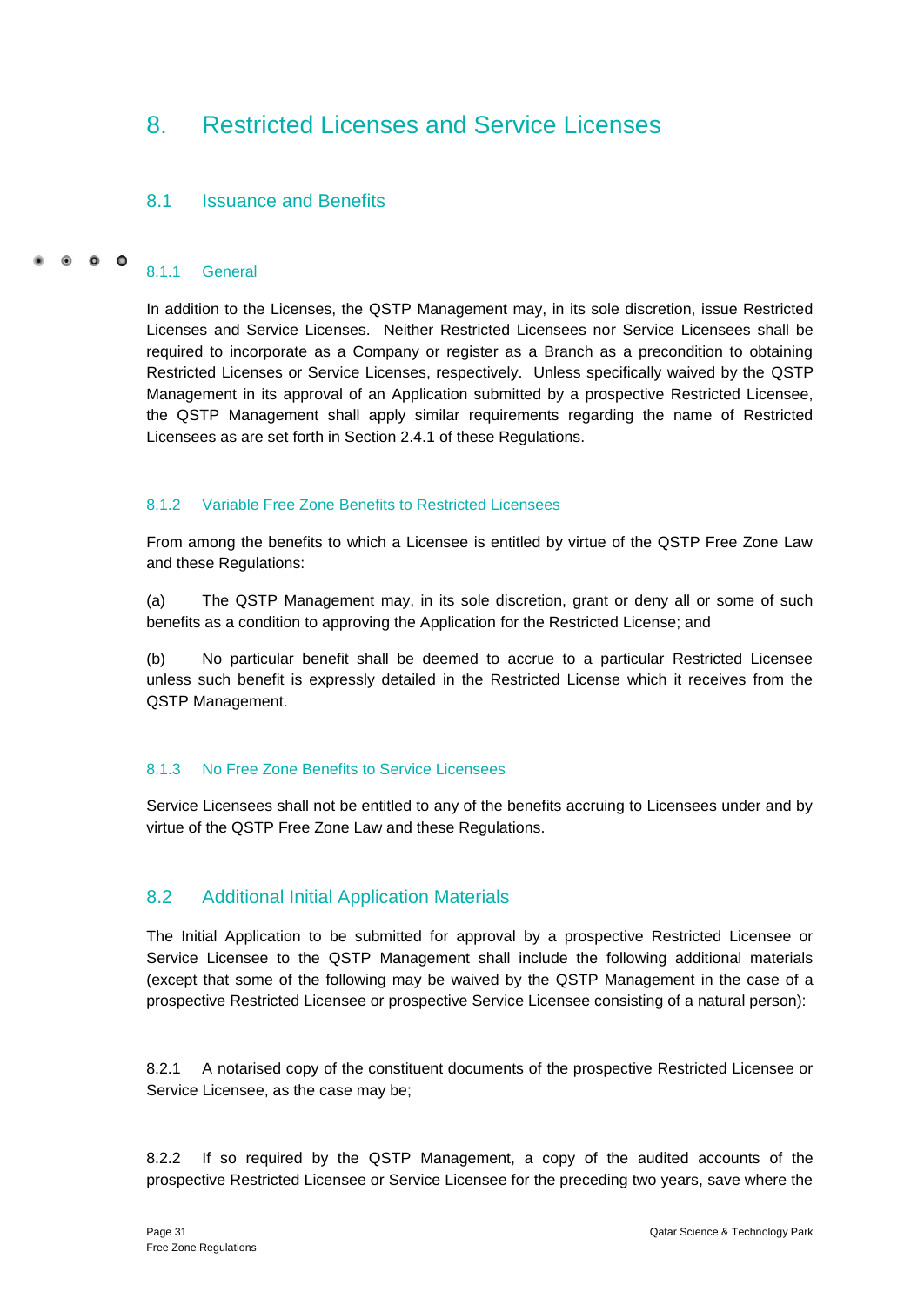prospective Restricted Licensee or Service Licensee has been in existence for less than two years in which case a copy of the most recent audited accounts;

8.2.3 A copy of a resolution of the board of directors or other managing authority of the prospective Restricted Licensee or Service Licensee to undertake activity and lease space in the QSTP Free Zone;

8.2.4 Such other documents or information as the QSTP Management may in its absolute discretion require from time to time; and

8.2.5 Such fees as may be prescribed from time to time by the QSTP Board.

All documents submitted to the QSTP Management in connection with the Initial Application of a prospective Restricted Licensee or Service Licensee shall be written in Arabic or English.

 $\bullet$   $\bullet$   $\bullet$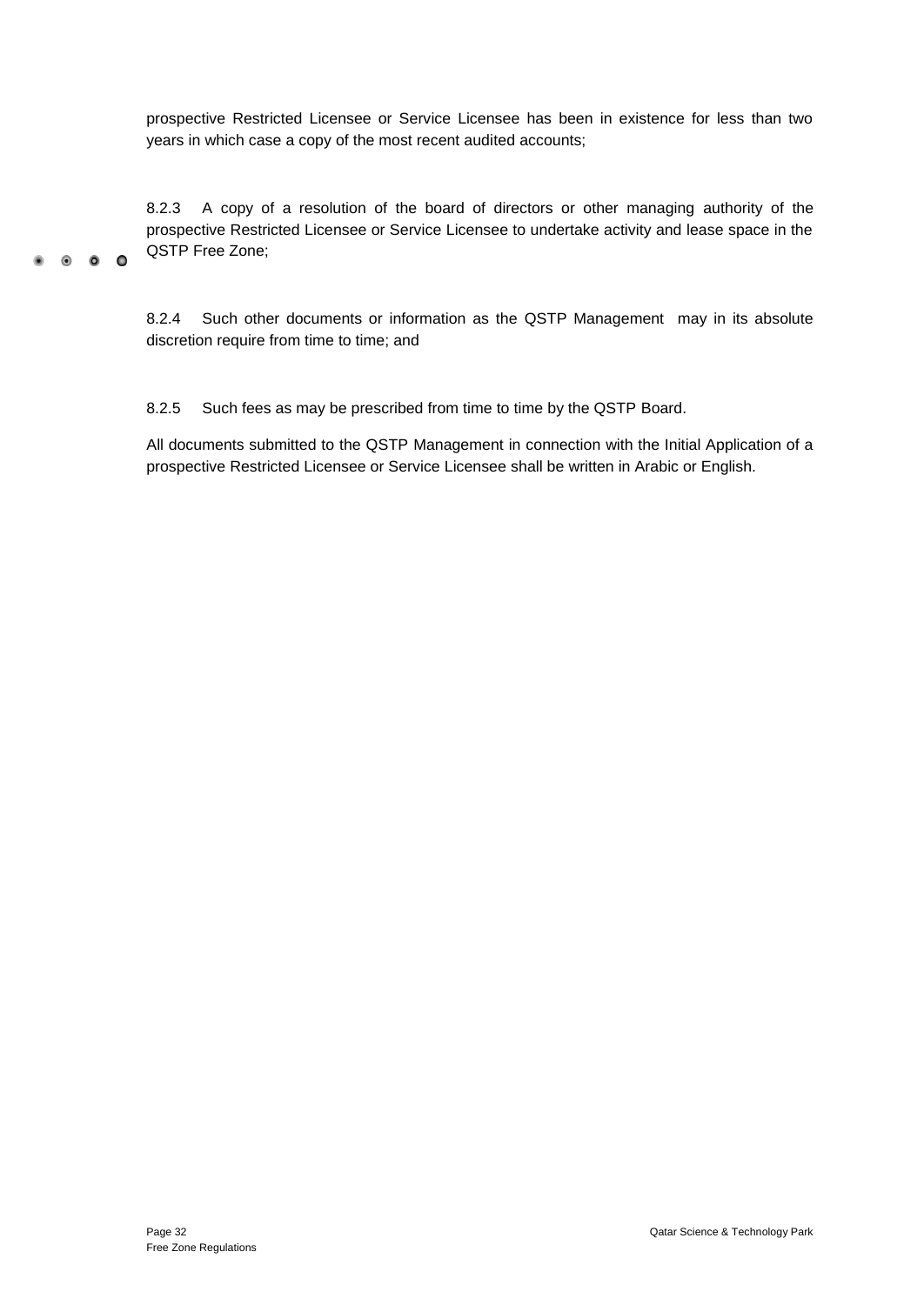## <span id="page-38-0"></span>9. Tenancy Regulations

## <span id="page-38-1"></span>9.1 Application of Tenancy Regulations

 $\bullet$   $\bullet$   $\bullet$ 

9.1.1 Each Lease, whether concluded before or after the issuance of these Regulations, shall be subject exclusively to:

(a) the terms and conditions agreed to by the parties and set forth in the particular Lease; and

(b) these Tenancy Regulations;

provided, however, that:

(i) in the event that there is no provision in these Tenancy Regulations that deals with or regulates a specific matter not otherwise addressed in the particular Lease, only the relevant provisions of the Civil Code issued by Law No. 22 of 2004 of the State of Qatar shall apply; and

(ii) the terms and conditions agreed to by the parties and set forth in the particular Lease shall control in the event of conflict with these Tenancy Regulations.

## <span id="page-38-2"></span>9.2 Rental and Fee Policy

9.2.1 The QSTP Management may determine, in its sole discretion, the rental rates of different premises within the QSTP Free Zone. Such rental rates may vary from one premises to the other due to various factors such as the location, the size of the building, the type of activity or mutual interests between the QSTP Board, as landlord, and the Licensees, Restricted Licensees, and Service Licensees, as tenants.

9.2.2 The Licensee, Restricted Licensee or Service Licensee shall pay to QF during the period of the Lease, the total fees (comprising the rent for the leased premises and the service charges) set forth in the particular Lease on the first date of each quarter.

9.2.3 The Licensee, Restricted Licensee or Service Licensee shall pay any and all other amounts payable to QF, if any, under the Lease at the times and in the manner specified in the particular Lease.

## <span id="page-38-3"></span>9.3 Commencement and Expiry of Leases

9.3.1 Each Lease shall be effective as of the date of its execution and, subject to earlier termination in accordance with the terms and conditions thereof and/or these Tenancy Regulations, shall expire on the expiry date stipulated in the particular Lease.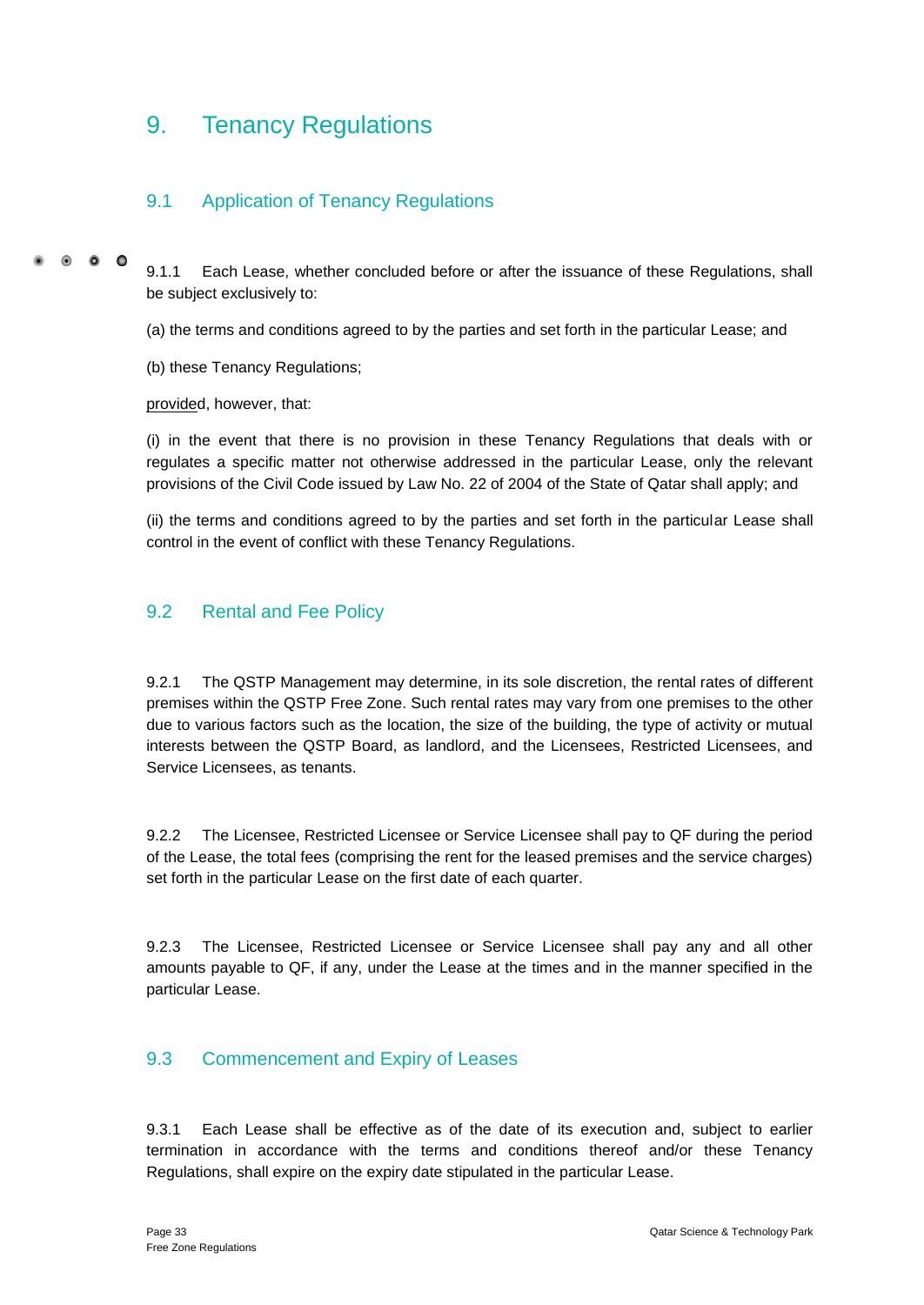## <span id="page-39-0"></span>9.4 Termination of Leases

9.4.1 Termination of Leases and consequences thereof shall be subject exclusively to the terms and conditions set out in the Leases.

 $\begin{array}{ccccccccc}\n\bullet & \circ & \circ & \circ & \circ\n\end{array}$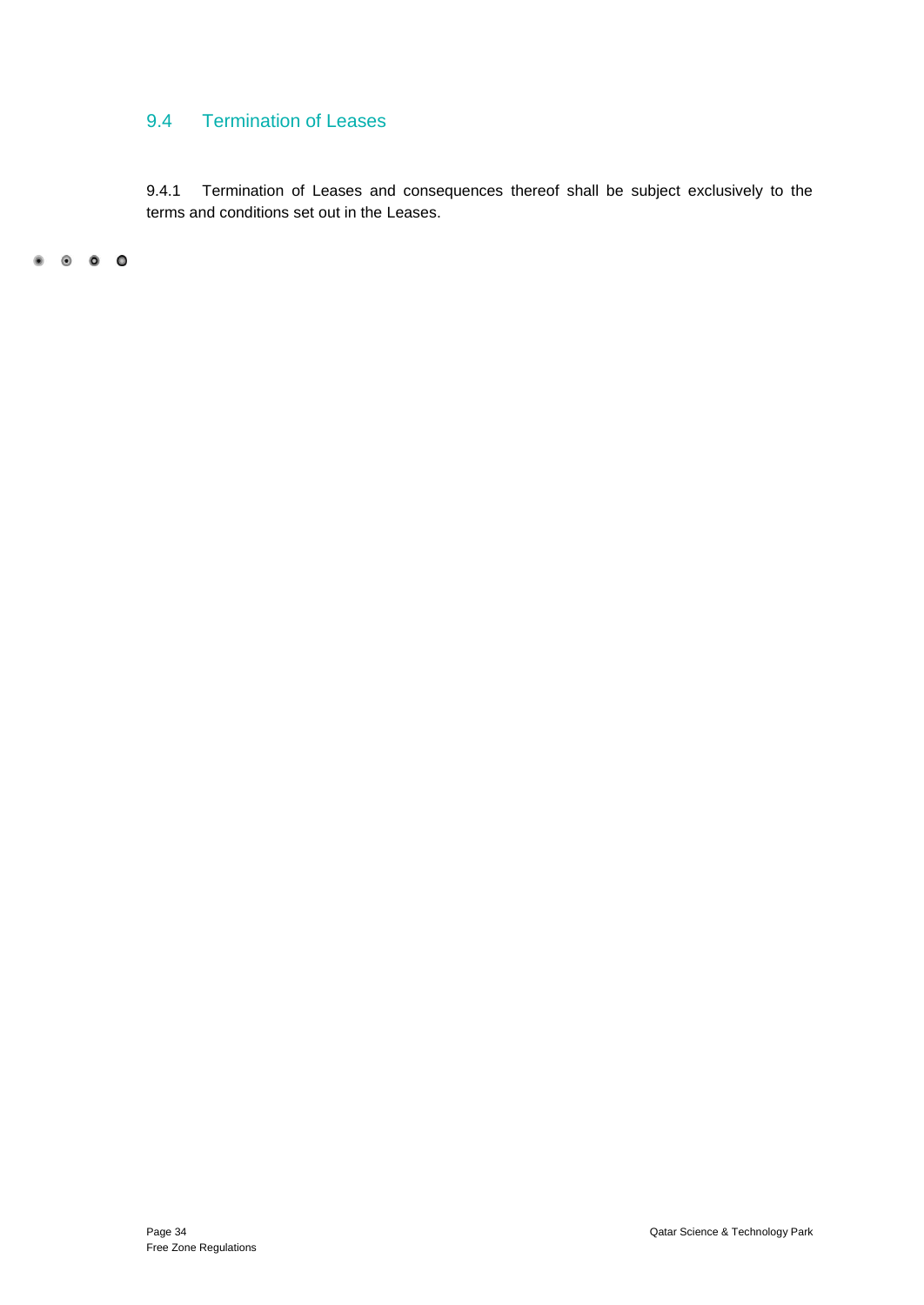# <span id="page-40-0"></span>SCHEDULE A - COMPANY REGULATIONS

## <span id="page-40-2"></span><span id="page-40-1"></span>1. Incorporation of Companies

#### 1.1 Requirement of Limited Liability Companies  $0 \quad 0 \quad 0$

All Companies shall be limited liability companies incorporated and otherwise complying with these Company Regulations.

## <span id="page-40-3"></span>1.2 Number of Shareholders

A Company may consist of a single Shareholder. The liability of each Shareholder shall be limited to his shares in the Company. A Company shall not be permitted to raise capital or obtain loans by way of public subscription in Qatar.

## <span id="page-40-4"></span>1.3 Effects of Non-Incorporation

No Company shall have a legal personality until it has been incorporated in accordance with the provisions of these Company Regulations. The Shareholders shall be jointly and severally responsible for any damages sustained by a third party as a result of non-incorporation.

## <span id="page-40-5"></span>1.4 Contents of Application

The Manager or Board of Directors shall apply to the QSTP Management for the incorporation of the Company (and its listing in the Company Listing) only after it has received approval of the Initial Application from the QSTP Management . The application to incorporate shall be in such form and such manner as the QSTP Management may require from time, and shall otherwise include the following:

1.4.1 The Articles of Association of the Company;

1.4.2 Payment of the relevant incorporation fee as determined by the QSTP Management from time to time;

1.4.3 Details of the distribution of shares among the Shareholders;

1.4.4 Confirmation of the full payment of such shares;

1.4.5 Confirmation of the deposit of the Share payments in an Approved Bank; and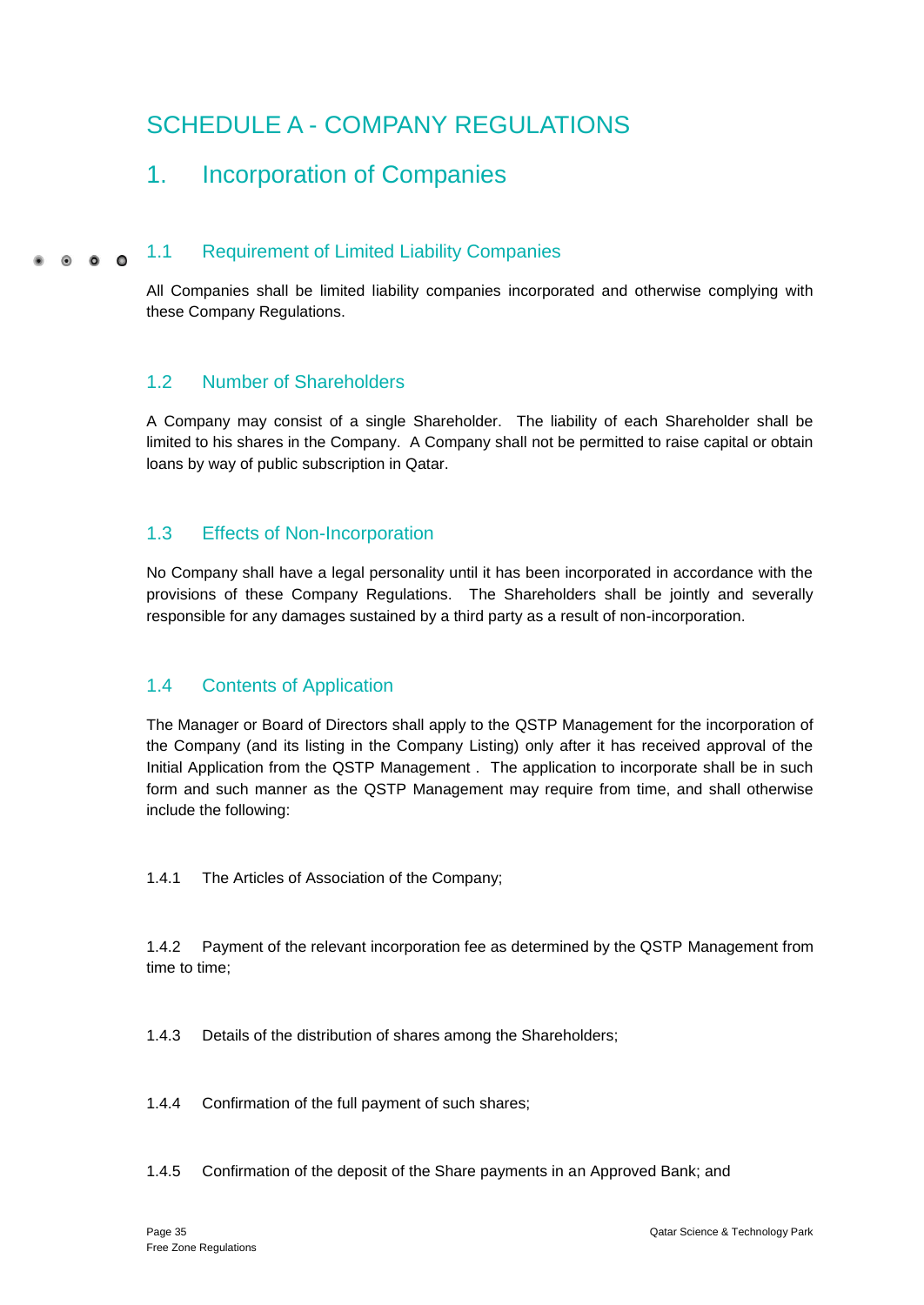1.4.6 Documents indicating the Company's receipt of shares in kind (if any).

The QSTP Management may, on an application duly made in accordance with the above, grant or refuse such application. Where the QSTP Management refuses to grant an application to incorporate a Company, it shall give written notice of that fact to the Manager or Board of Directors of the Company but shall not be bound to provide any reason for its refusal.

#### $\bullet$   $\bullet$   $\bullet$

#### <span id="page-41-0"></span>1.5 Articles of Association

1.5.1 The Articles of Association shall be written and signed by all the Shareholders. The Articles of Association shall include such information as is required by the QSTP Management, including, without limitation, the following:

(a) The Company type, name, object and address (which shall be within the QSTP Free Zone);

(b) The name, nationality, place of residence and address of each Shareholder;

(c) The amount of capital, the share of each Shareholder, a statement of shares in kind, their value and the names of those presenting the same (if any);

(d) The names and nationalities of the Manager or Board of Directors, whether they are Shareholders or not;

(e) The Company duration (if any);

(g) The method of distribution of profits and losses;

(h) Conditions of assignment of shares; and

(i) The approved method in which notices to Shareholders are required to be communicated.

1.5.2 The administration of the Company shall also be regulated by the Articles of Association, which may also include provisions addressing, but not limited to, the following:

(a) Transfer of shares and the registration of estate representatives of deceased Shareholders;

(b) General Assembly at least once in every calendar year;

(c) Keeping of its accounts and the laying of financial statements before General Assemblies;

- (d) Audited annual accounts by an auditor appointed at the General Assembly;
- (e) Duties of the secretary to the Company;
- (f) Number of Shareholders required to constitute a quorum at any General Assembly;
- (g) Appointment of a chairman for any General Assembly;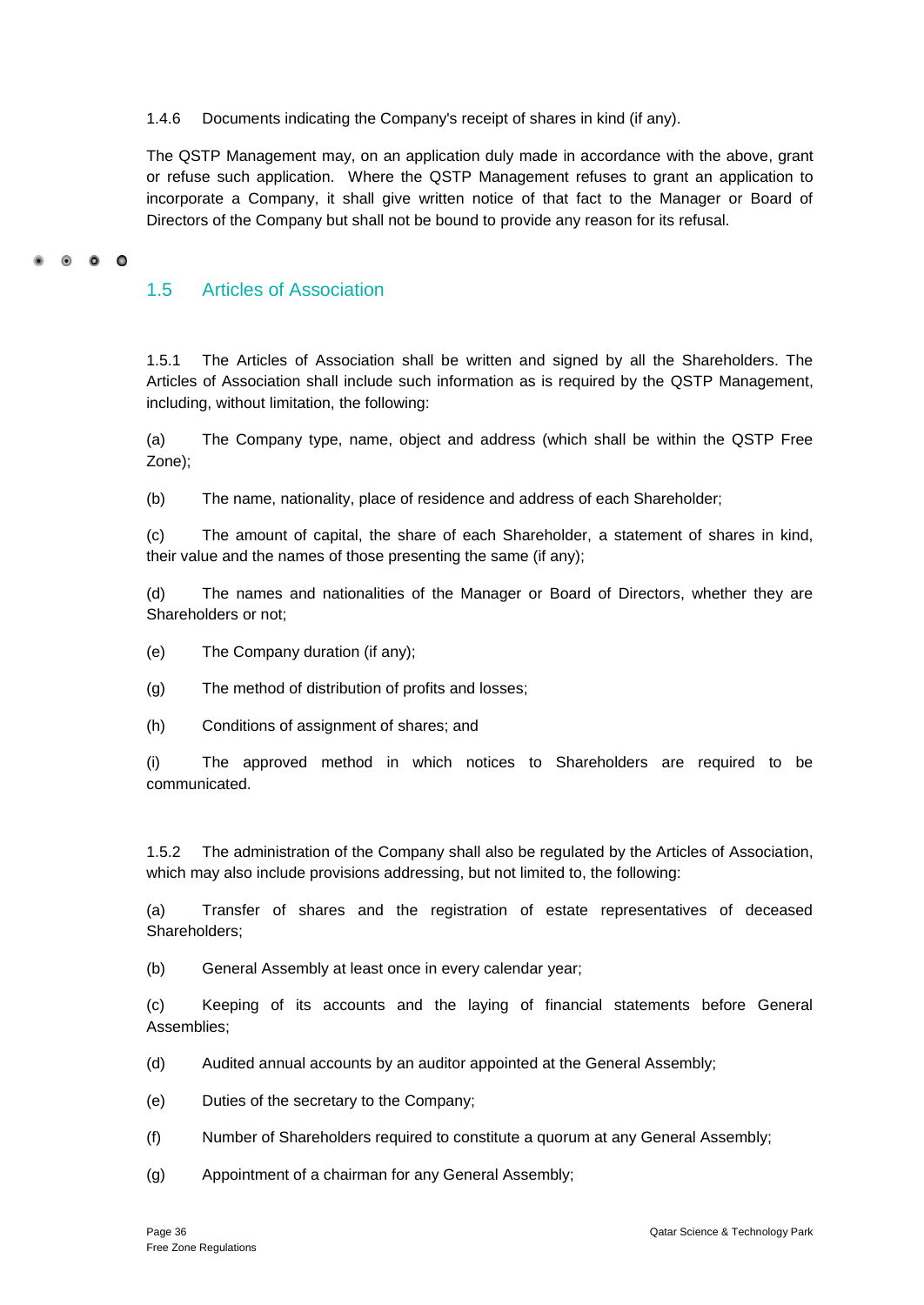(h) Regulation of the transfer of shares (subject to due compliance with the requirement of registration of any such transfers in accordance with these Regulations);

(i) Regulation of the declaration and payment of dividends;

(j) Regulation of the duties and responsibilities of its Board of Directors and of any other officers with special responsibilities or duties;

 $\bullet$   $\bullet$   $\bullet$ 

(k) Regulation of the appointment, functions, duties, remuneration and removal of all agents, officers, and servants of the Company, and the security, if any, to be given by them to the Company;

(l) Regulation of the date on which the annual General Assembly shall be held;

(m) Regulation of the calling of General Assemblies, and of the Board of Directors, the requirements as to proxies and requisite majorities (save where the requisite majority is specified by these Regulations) in voting on any particular matter or class of matters and the procedure to be adopted at such meetings;

(n) Regulation of the quorum at meetings of Board of Directors;

(o) Regulation of the conduct in all other particulars of the affairs of the Company, as well as for the application of its funds and profits; and

(p) Provision for a voluntary reserve as well as matters relating to finance and accounts, and the grounds for winding up the Company.

1.5.3 The Articles of Association shall not include any provision excluding any Shareholder from his right in the profits, or absolving him from the loss, otherwise the Articles of Association shall be considered null and void.

1.5.4 Where the Articles of Association does not specify a Shareholder's share in the profit or loss, such share shall be proportionate to his share in the capital. Where the Shareholder's share has been paid by consideration other than in cash, and the Articles of Association does not specify his share in the profit or loss, the Company shall evaluate his share. Where several Shareholders own an un-specified number of shares, their exact number shall be deemed equal unless proven otherwise.

1.5.5 The Articles of Association and any amendment thereto shall be written in Arabic or English and authenticated by an authorised officer of the Company, failing which, the Articles of Association or amendment shall be considered void.

1.5.6 In the event of any failure to incorporate the Company in the manner prescribed in these Company Regulations, the Shareholders may consider that the Company's incorporation is null and void in dealings between themselves. However, the Shareholders cannot avoid or refute a contract with a third party on the basis that the Company's incorporation is not effective.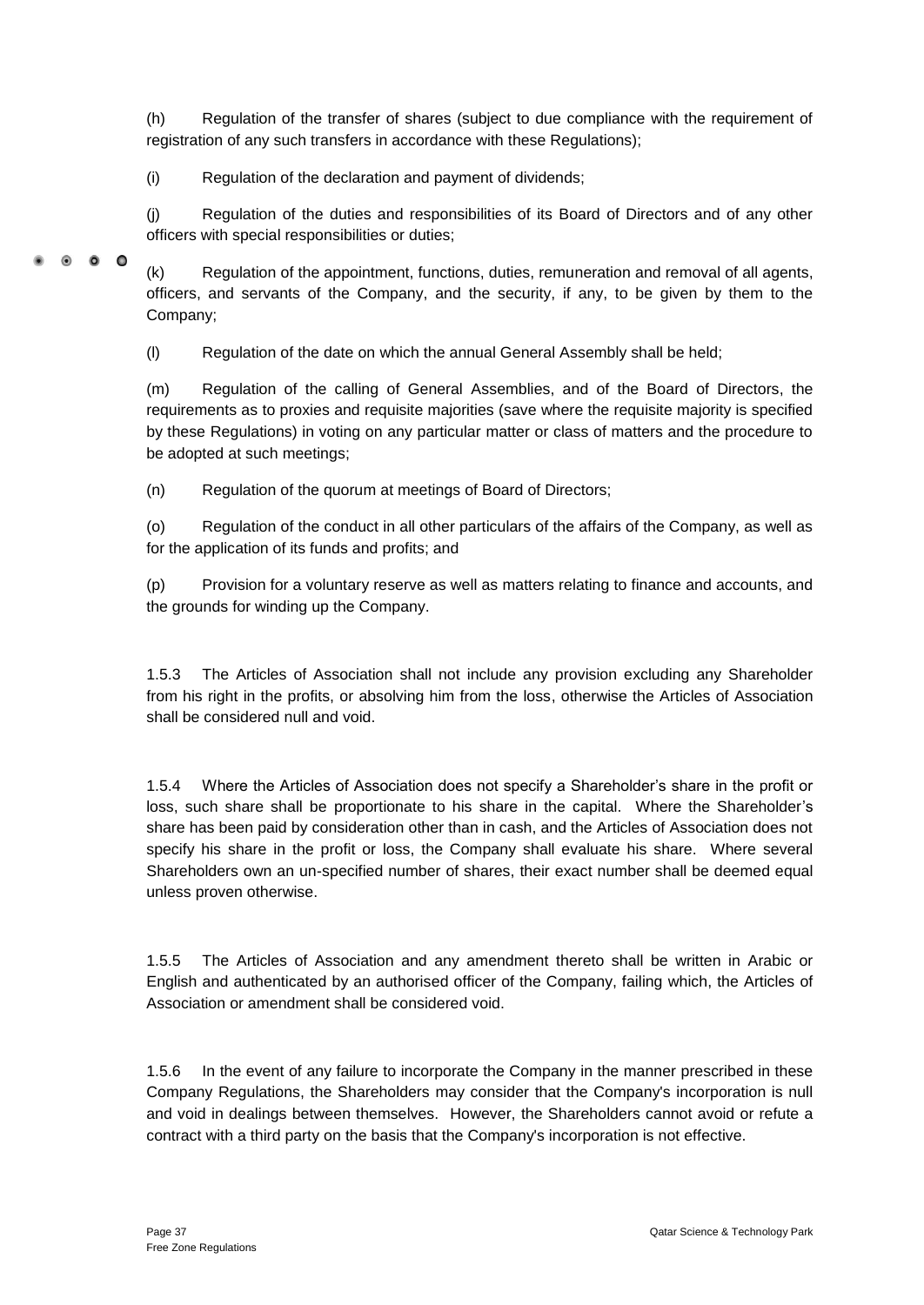## <span id="page-43-0"></span>1.6 Amendment of Articles of Association

 $\bullet$   $\bullet$ 

 $\Omega$ 

Subject to an express provision to the contrary in the Articles of Association, the Board of Directors may after its incorporation amend the Articles of Association but any such amendment shall be submitted in the form of a special resolution to a General Assembly of the Company and approved thereby with no less than a majority representing three quarters of the capital. Such change will take effect upon registration by the QSTP Management in the Company Listing.

## <span id="page-43-1"></span>1.7 Requirement for Payment of Subscription Monies for Shares

1.7.1 A Company shall not be incorporated until all shares have been distributed among all the Shareholders and the value thereof paid in cash have been fully paid up and subscriptions in kind have been delivered.

1.7.2 Cash subscriptions shall be deposited in an Approved Bank and shall only be available to the Board of Directors specified in the Articles of Association on presentation of a certificate certifying the incorporation of the Company and its listing in the Company Listing. Should the Shareholders' share be one in kind, the Company's Articles of Association shall state its type, value, the price accepted by the other Shareholders, the name of the Shareholder and his capital share against what he has contributed. The person contributing a share in kind shall be liable to third parties for the difference between its actual value and the value estimated thereto in the Company's Articles of Association. Other Shareholders shall also be jointly and severally liable to settle any difference unless they can prove that they are not aware of the discrepancy. Notwithstanding, a claim for liability in respect of the foregoing, the same will be unenforceable after the expiry of five years from the date the Company has been entered in the Company Listing.

## <span id="page-43-2"></span>1.8 Powers and Objects of a Company - Ultra Vires

1.8.1 No act of a Company shall be invalid by reason only of the fact that the Company was without capacity or power to perform the act.

1.8.2 The objects of a Company shall not include business activities requiring the carrying out of banking, insurance or the investment of monies for third parties, whether as a principal or agent.

## <span id="page-43-3"></span>1.9 Listing and Re-listing of Companies

1.9.1 The QSTP Management shall maintain a Company Listing in such form as it may determine.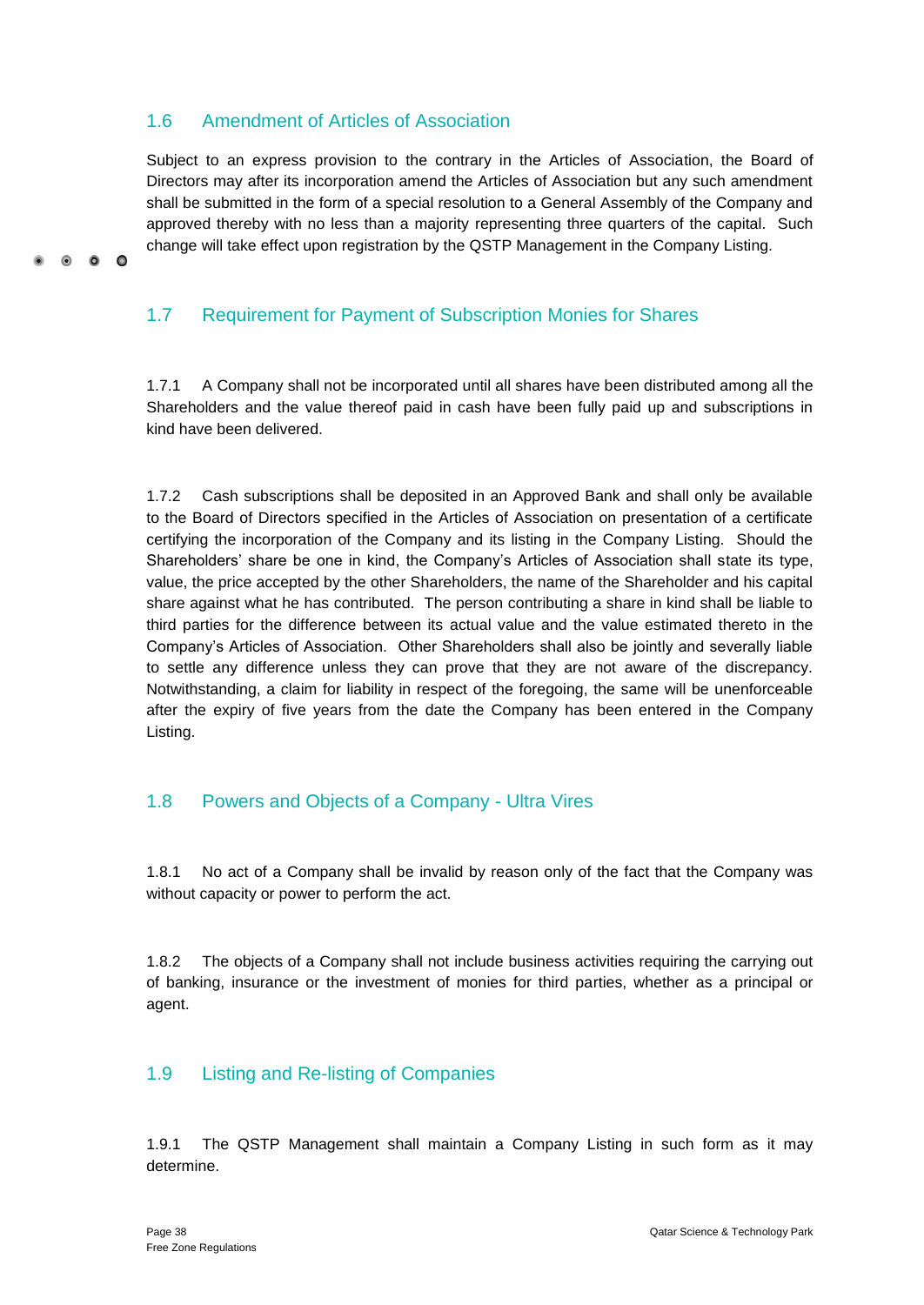1.9.2 Where the QSTP Management consents to the incorporation of a Company pursuant to these Company Regulations, the QSTP Management shall list the Company on the Company Listing and then issue one or more certificates showing the name and date of incorporation of the Company and any other items the QSTP Management may from time to time consider appropriate.

#### $\bullet$   $\bullet$   $\bullet$

1.9.3 From the date of the incorporation of a Company by the QSTP Management, the subscribers to the Articles of Association, together with such other persons as may from time to time become Shareholders of the Company, shall form a body corporate by the name contained in the Articles of Association, capable of exercising all the functions of a legal entity, and having perpetual succession.

## <span id="page-44-0"></span>1.10 Effect of Articles of Association on Shareholders

1.10.1 Subject to these Regulations, upon incorporation of a Company under these Company Regulations, the Articles of Association shall bind the Company and the Shareholders thereof to the same extent as if it had been signed by each Shareholder and contained covenants on the part of each Shareholder to observe all the provisions of the Articles of Association; and

1.10.2 All money payable by any Shareholder to the Company under the Articles of Association shall be a debt due from him to the Company.

## <span id="page-44-1"></span>1.11 Form of Contracts

1.11.1 All contracts, correspondence, receipts, notices and other papers issued by the Company shall bear its name (or its Trade Name with a Trade Name Disclosure), a statement of its kind, its place of business and its Company incorporation number. Contracts on behalf of a Company may be made in written or other form by any person acting under its authority, express or implied.

1.11.2 A contract made according to these Regulations may be varied or discharged in the same manner in which it is authorised by these Regulations to be made.

1.11.3 Where a contract purports to be made by a Company or by a person as an agent for a Company, at a time when the Company has not yet been formed, then subject to any agreement to the contrary, the contract shall have effect as a private contract entered into by such person and he shall be personally liable on the terms and conditions of the contract entered into.

1.11.4 Any contract purported to be made in the manner set out in **Section 1.11.3** of these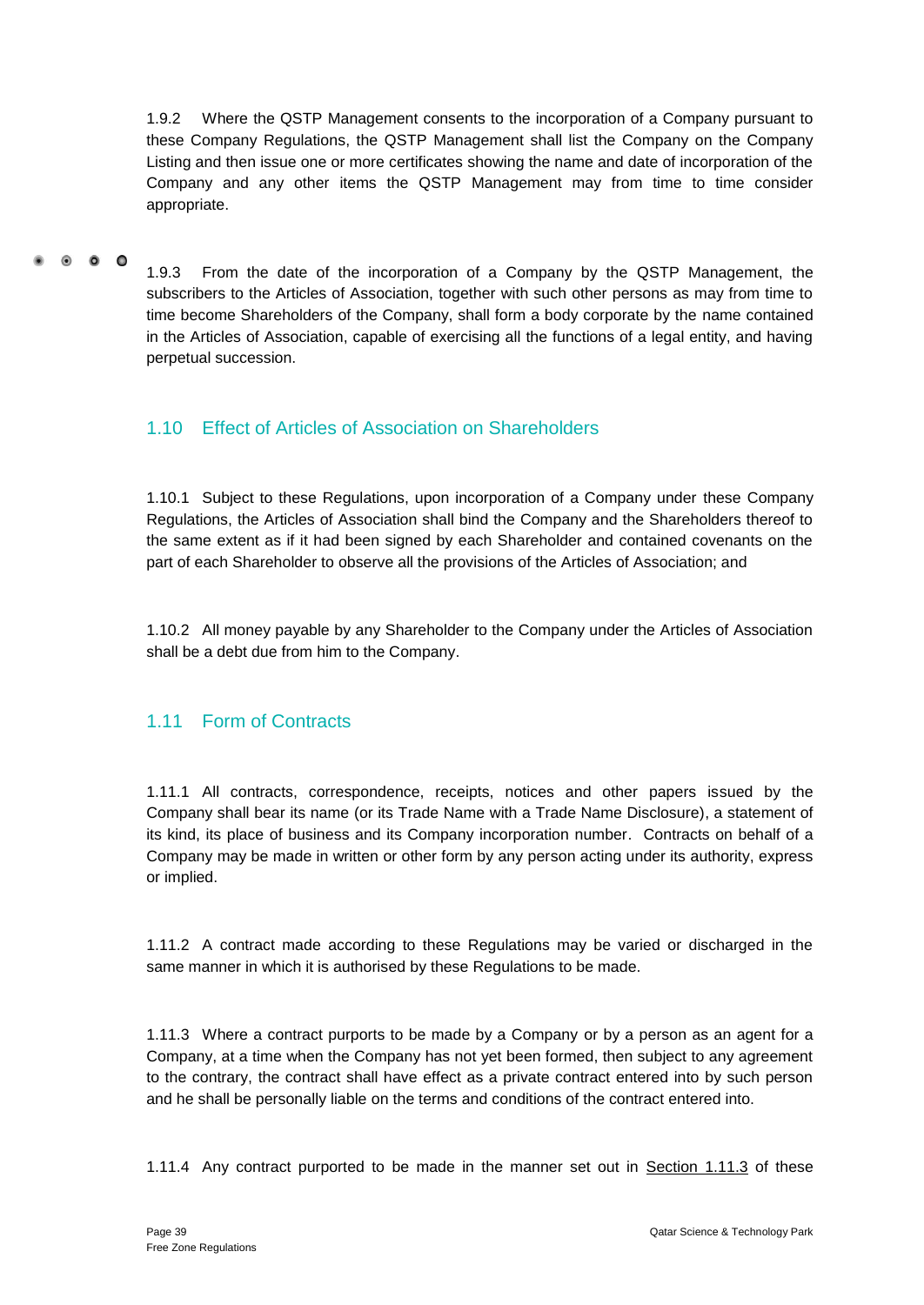Company Regulations may subsequently be unilaterally adopted by the Company and the Company shall thereupon become a party thereto to the same extent as if the contract had been made after the incorporation and in substitution for and discharge of the agent or person purporting to act on its behalf.

1.11.5 Where the Company is under liquidation, any papers issued by the Company shall bear  $\bullet$   $\bullet$   $\bullet$ a statement that the Company is in liquidation.

## <span id="page-45-0"></span>1.12 Execution of Instruments

1.12.1 A Company may empower any person, either generally or in respect of any specified matter, as its agent, to execute documents, agreements, deeds or others similar on its behalf in any place whether within or outside the QSTP Free Zone.

1.12.2 A document, agreement, deed or other similar instrument signed by such an agent on behalf of the Company shall bind the Company and have the same effect as if it had been executed by the Company itself.

### <span id="page-45-1"></span>1.13 Authentication of Documents

A document or proceeding requiring authentication by a Company may be signed by a Manager, secretary or other authorised officer of the Company.

### <span id="page-45-2"></span>1.14 Nationality of Company

Any Company incorporated in the QSTP Free Zone shall be of Qatari nationality and shall have its sole place of business in the QSTP Free Zone. This does not necessarily mean that the Company enjoys the rights which are legally restricted to Qatari nationals.

## <span id="page-45-3"></span>2. Share Capital

## <span id="page-45-4"></span>2.1 Minimum Share Capital Requirements

2.1.1 The minimum issued share capital of a Company shall not be less than two hundred thousand Qatari Riyals (QR. 200,000), divided into shares for which the value shall not be less than ten Qatari Riyals (QR. 10) each.

2.1.2 In the event that a share is owned by several persons the Company may suspend the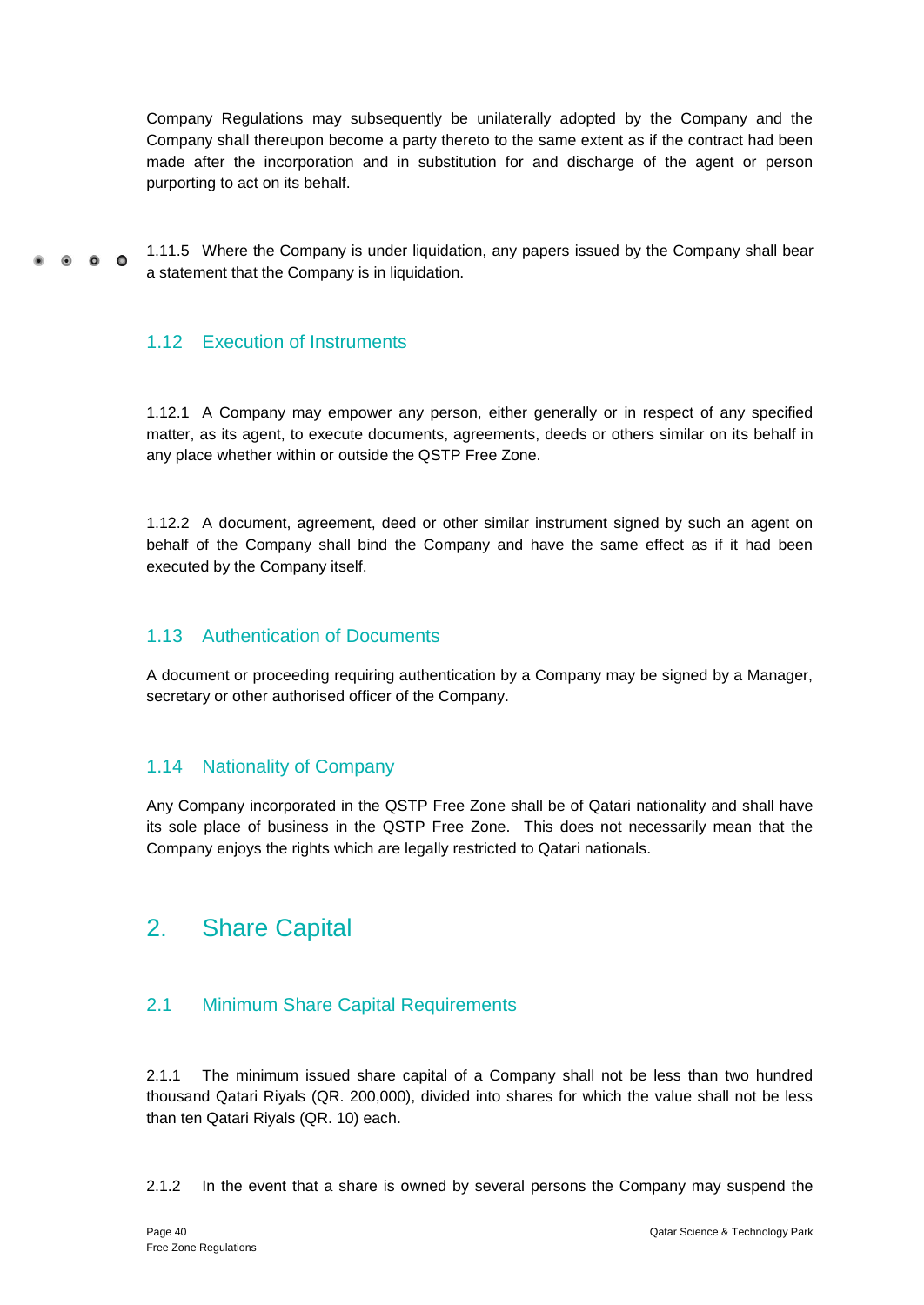enjoyment of rights attached thereto until the owners of the said share elect one of them who may be considered as a sole owner. The Company may fix a date for these owners to complete the election. In the event the owners fail to elect a sole owner by the fixed date, the Company may sell the share for the benefit of its owners, and in which case, the Company shall offer the share to the existing Shareholders and then to third parties.

#### $\bullet$   $\bullet$   $\bullet$ 2.1.3 Profits and losses shall be equally distributed among the Shareholders unless the Company's Articles of Association stipulates otherwise.

2.1.4 A list of Shareholders shall be maintained at the office of the Company in the QSTP Free Zone, containing the following:

(a) Name, address, nationality and occupation of each Shareholder;

(b) Number and value of shares owned by each Shareholder;

(c) Transactions affecting the shares, the date of the transaction, the reason for the title transfer, the names of the transacting parties and their signatures; and

(d) Total number of shares owned by each Shareholder after the transaction.

The Board of Directors shall be jointly and severally responsible for maintaining the list of Shareholders and for the accuracy of information recorded therein. The Shareholders and any interested party shall have the right to peruse the list upon reasonable notice.

2.1.5 The QSTP Management shall issue a Company with a certificate if, on an application made to it by the Company in the prescribed form, it is satisfied that the Company's share capital is not less than the prescribed minimum, and there is delivered to it a declaration complying with the following Section 2.1.6 of these Company Regulations.

2.1.6 The above declaration must be in the prescribed form and be signed by the Shareholders of the Company and it must state that the Company's share capital is not less than the prescribed minimum together with such evidence as the QSTP Management may require that an amount representing the authorised capital has been deposited for the benefit of the Company in an account opened in an Approved Bank.

## <span id="page-46-0"></span>2.2 Payment for Consideration of Shares Other than in Cash

2.2.1 Payment or subscription for shares in kind is permissible but only if the purchase price paid by the Shareholder for the share or shares purchased simultaneously by said Shareholder equals or exceeds 200,000 Qatari Riyals.

2.2.2 A Shareholder's share shall be a specific sum of money (a monetary share) or a chattel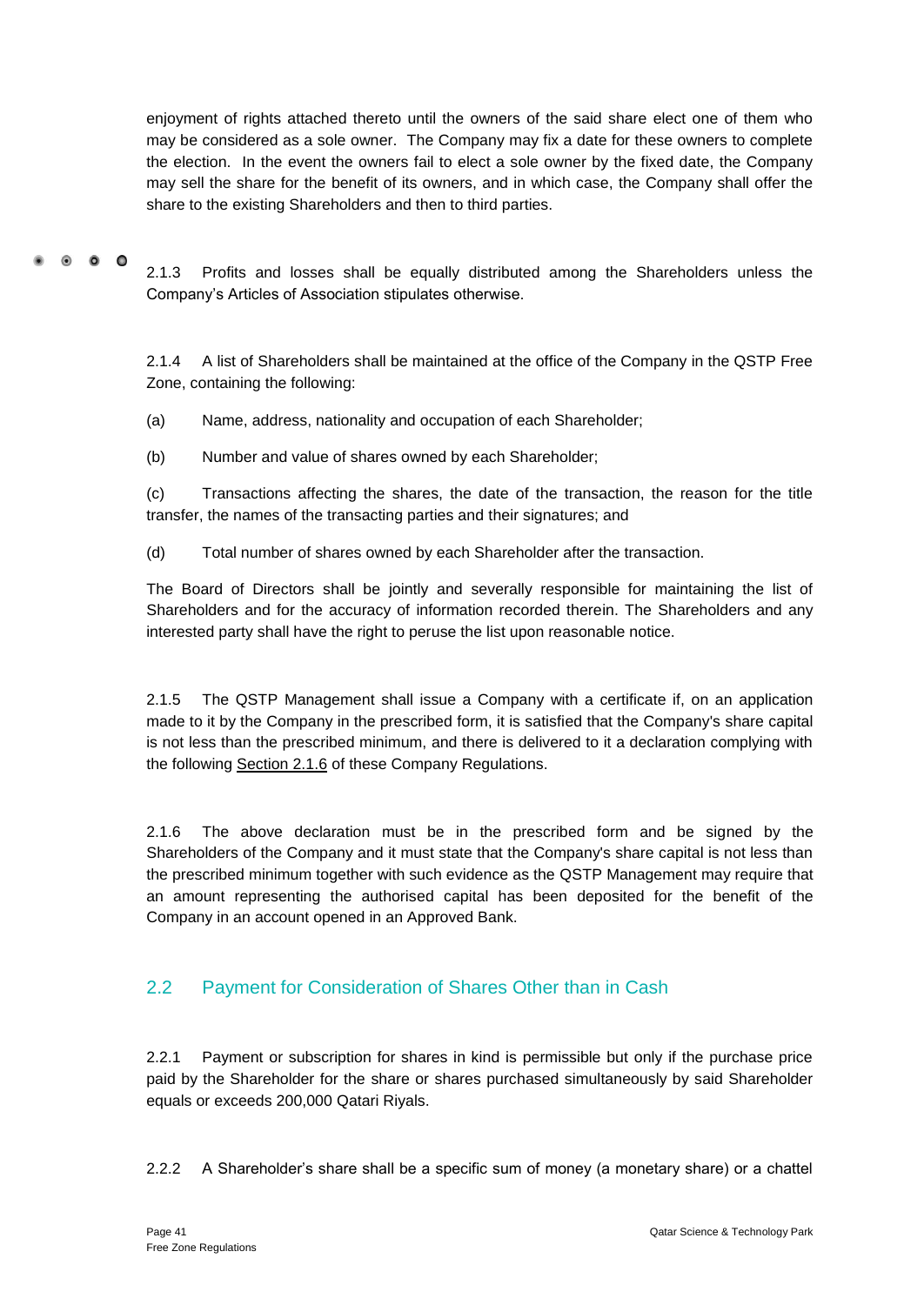(a specific share) that serves the objects of the Company, or contribution to be provided by the Shareholder in person. However, reputation or influence of a person shall not be considered adequate consideration for holding of shares. Only the monetary and specific shares shall form the Company's capital.

2.2.3 Where a Shareholder's share is represented by a title to an asset or any other in-kind  $0.00$ right, the Shareholder is responsible in accordance with the rules applicable to a contract for sale, to guarantee the value of the share in the case of destruction, impairment, a defect or other shortfall in the value of the asset.

> (a) If the share gives rises to a monetary benefit then the rules applicable to a rental agreement shall apply on the matters in the preceding paragraph.

> (b) If the Shareholder's share includes rights with others, he shall not be absolved from his responsibility to the Company unless these rights are fulfilled. In such case the Shareholder is required to compensate the affected Shareholders for any damage arising from his failure to fulfil these rights when they fall due unless otherwise agreed.

> (c) If the Shareholder's share is represented by his business, any gain arising from this business shall accrue to the Company unless the Shareholder has obtained this gain from a copyright, unless otherwise agreed by the Shareholders. The Shareholder, whose share is his business, shall not be permitted to conduct the same business for his personal benefit.

## <span id="page-47-0"></span>2.3 Nature and Transfer of Shares

2.3.1 Subject to such other regulations as may be made by the QSTP Board, the shares or other interests of any Shareholder in a Company shall be personal estate, transferable in a manner provided by the Articles of Association of the Company and subject only to the restrictions provided therein.

2.3.2 A Shareholder may transfer his share to another Shareholder or a third party in accordance with the provisions of the Articles of Association. Any transfer shall not be binding on the Company or third parties unless such transfer has been made through a proper instrument, and it has been entered into the Shareholders list and the Company Listing. The Company shall not object to the entry of the transfer in the Register unless the same is in breach of the provisions of the Company's Articles of Association or of these Regulations.

2.3.3 Unless the Company's Articles of Association provides otherwise, if a Shareholder wishes to transfer his share to an individual who is not a Shareholder, for payment in cash, he shall first notify the other Shareholders through the Board of Directors of the transfer who shall notify the other Shareholders immediately upon receipt of notice thereof. Every Shareholder shall have the right to acquire the share at its actual value and under the same terms. Where a dispute arises as to the price, the Company auditor shall estimate such acquisition, as of the date of the transaction. Should a period of thirty days expire from the date of such notice, with no Shareholder exercising a right of acquisition, the Shareholder shall be free to transfer his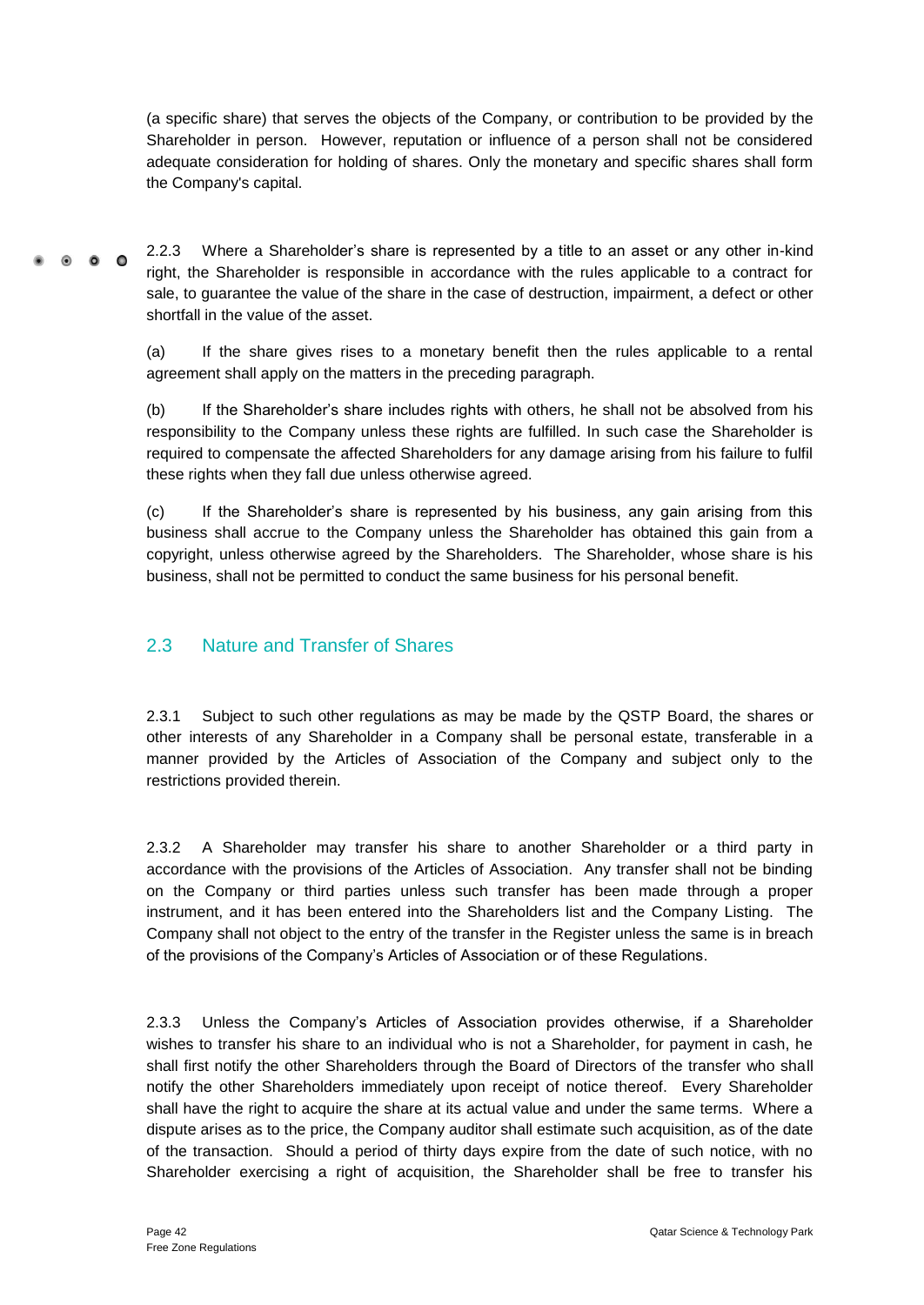share(s) to the third party.

2.3.4 Nothing in this Section 2.3 of these Company Regulations shall prejudice any power of the Company to list as Shareholder any person to whom the right to any shares of the Company has been transmitted by operation of law.

 $\bullet$   $\bullet$   $\bullet$ 2.3.5 Where the right to acquire the shares is sought by more than one Shareholder, the shares available for transfer shall be divided among them based on the percentage of the shares in the Company capital of each of them, provided Section 2.3.3 of these Company Regulations is observed.

## <span id="page-48-0"></span>2.4 Transfer Upon Death of Shareholder

2.4.1 The shareholding of every Shareholder shall revert to his heirs or those persons mentioned in his will, and such transfer shall not be subject to the acquisition provisions under the preceding Company Regulations.

2.4.2 A transfer of the share or other interest of a deceased Shareholder of a Company made by such person's estate representative shall, although the estate representative is not himself a Shareholder of the Company, be as valid as if he had been such a Shareholder at the time of the execution of the instrument of transfer.

## <span id="page-48-1"></span>2.5 Power of Company to Alter its Share Capital

2.5.1 Subject to provisions in these Regulations, a Company, if authorised by an ordinary resolution and by its Articles of Association, may increase its issued share capital by issuing new shares of such amount as it thinks expedient

2.5.2 A Company may not, without the consent of the QSTP Management , create a share capital denominated in a currency other than Qatari Riyals or US Dollars.

## <span id="page-48-2"></span>2.6 Power of Company to Reduce Issued Share Capital

A Company, if authorised by a special resolution may, subject to its Articles of Association, on such terms as it may decide, reduce its issued share capital in any way, and in particular, without prejudice to the generality of the foregoing power, by: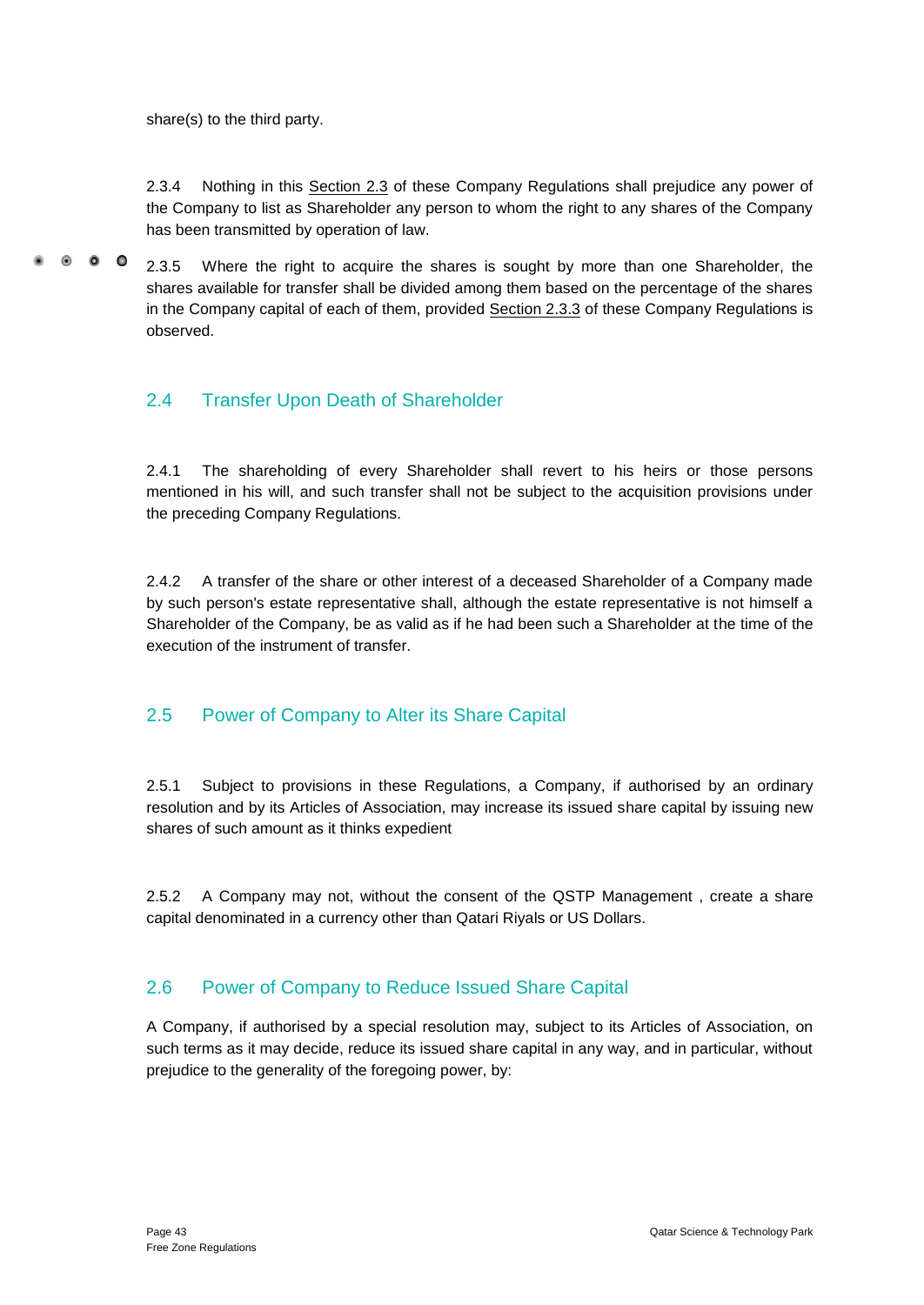2.6.1 Either with or without extinguishing or reducing liability on any of its shares cancel any paid-up capital that is lost or underrepresented by available assets; or

2.6.2 Either with or without extinguishing or reducing liability of any of its shares and either with or without reducing the number of such shares pay off any capital that is in excess of the requirements of the Company.

### <span id="page-49-0"></span>2.7 Certificate to be Evidence of Title

A certificate of the Company specifying any shares held by any Shareholder shall be prima facie evidence of the title of the Shareholder to the shares held in his/her name.

## <span id="page-49-1"></span>2.8 Rights of Creditors

 $0.00$ 

2.8.1 A personal creditor of any Shareholder shall have no direct right against funds invested by the Shareholder in the Company capital. However, a personal creditor shall have a right of execution against the Shareholder's share in the profits of the business as stated in the Company's financial accounts. Personal creditors will, however, on the winding up of the Company, have a right of execution against monies received by the Shareholder after all Company debts have been settled. Where the Shareholder's capital is represented in shares, a personal creditor shall have, in addition to the rights referred to in the preceding sentences, the right to demand the sale of such shares in order to recover his rights from the proceeds of such sale.

2.8.2 No artificial profits shall be distributed among Shareholders; otherwise the Company creditors may claim against each Shareholder to refund the distribution received, notwithstanding that this was made in good faith. A Shareholder shall not be obliged to return back real profits that he has received even if the Company sustains losses in the following years.

2.8.3 Where a Shareholder's creditor takes execution steps over his debtor's shares, he may agree with such debtor and the Company on the method and conditions of sale, otherwise the share shall be offered for sale in a public auction. The Company may recover the share available for one or more Shareholders under the same conditions of the auction closure within fifteen days of the date of such closure. These provisions shall also apply in the event of the bankruptcy of the Company.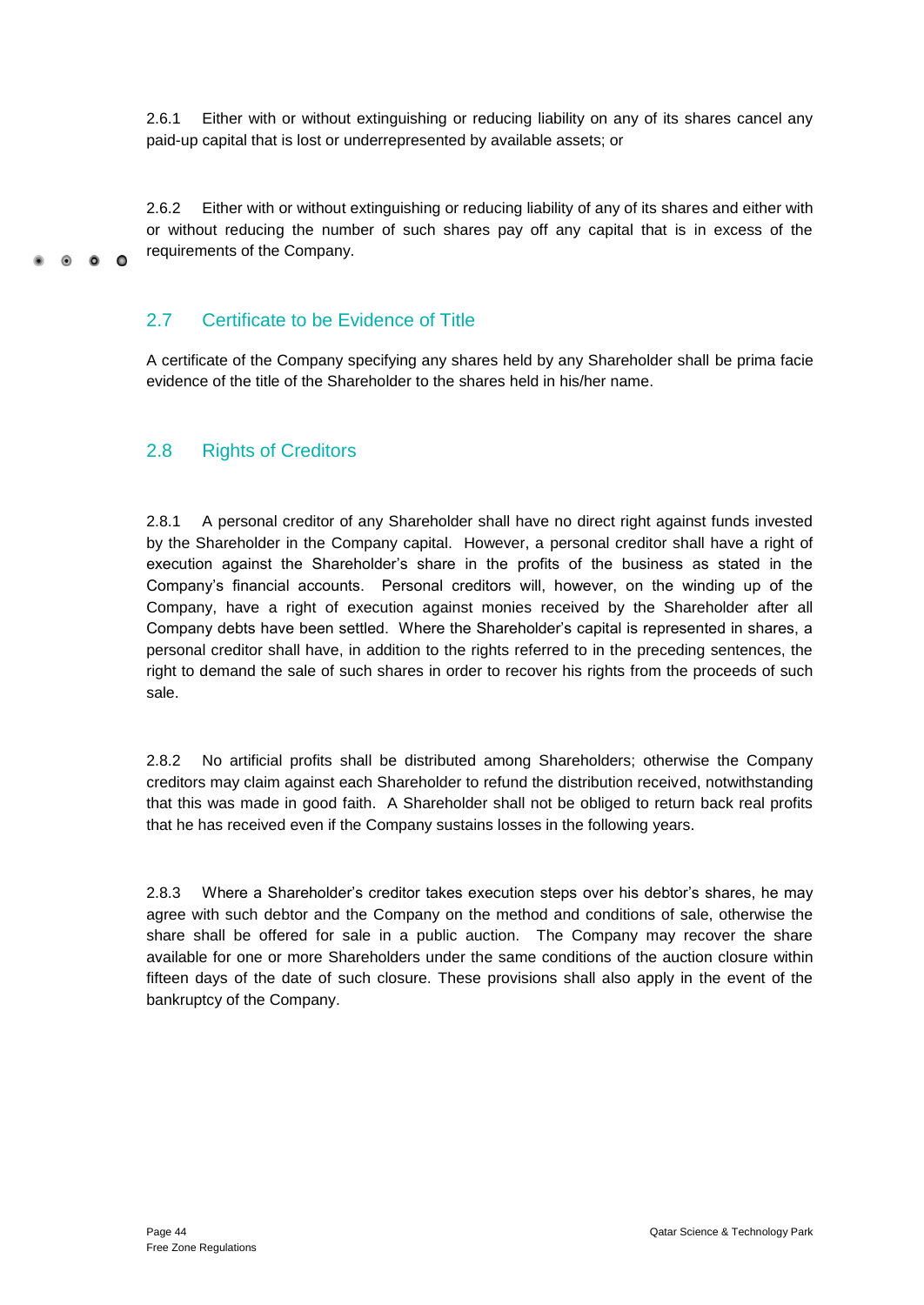## <span id="page-50-0"></span>3. Management and Administration

## <span id="page-50-1"></span>3.1 Appointment of Manager

A Manager appointed by the Company shall have the full power to manage the Company unless  $\bullet$   $\bullet$   $\bullet$ such power is limited by the Company's Articles of Association. The acts of a Manager shall bind the Company where his actions are within his capacity. Any resolution of the General Assembly restricting the powers of the Manager or changing the holders of the position shall not be effective until an appropriate entry has been made in the Company Listing. Without prejudice to the powers vested in the General Assembly under these Company Regulations and the Company's Articles of Association, the Manager shall enjoy the widest powers necessary to carry out the acts required by the objects of the Company, and may within its powers delegate one of its Shareholders to do a specific act or acts or to supervise Company activities.

## <span id="page-50-2"></span>3.2 Appointment of Board of Directors

The Company's Articles of Association shall provide for a Board of Directors and define the method of its work and stipulate the majority voting rights required to pass resolutions; provided, however, that the Shareholders may agree in writing to substitute a Manager for a Board of Directors.

## <span id="page-50-3"></span>3.3 Actions and Penalties Against Manager and the Board of Directors

3.3.1 The Company shall be bound by acts done by the Board of Directors within its powers, and shall be liable to compensate third parties for damages resulting from illegal acts so performed.

3.3.2 The members of the Board of Directors shall be jointly liable to compensate the Company, Shareholders and third parties for damages resulting from any fraudulent acts or abuse of power, or for any violation of the provisions of these Company Regulations or for any acts not in conformity with the Articles of Association of the Company or for any error of management, and any term to the contrary shall be void.

3.3.3 The responsibility provided for in the preceding Article shall apply to all the members of the Board of Directors if the fault resulted from a decision passed by them unanimously. Where decisions which were passed by a majority, only those Directors objecting to the resolution shall not be responsible if their objection was recorded in the minutes of the meeting. Absence from the meeting where such a decision has been taken shall not be a reason to absolve a Director from responsibility unless it is proved that the absent Director was not aware of the decision, or that he could not object to it after becoming aware of the decision.

3.3.4 The Company may bring a Civil Court action against the Board of Directors for mistakes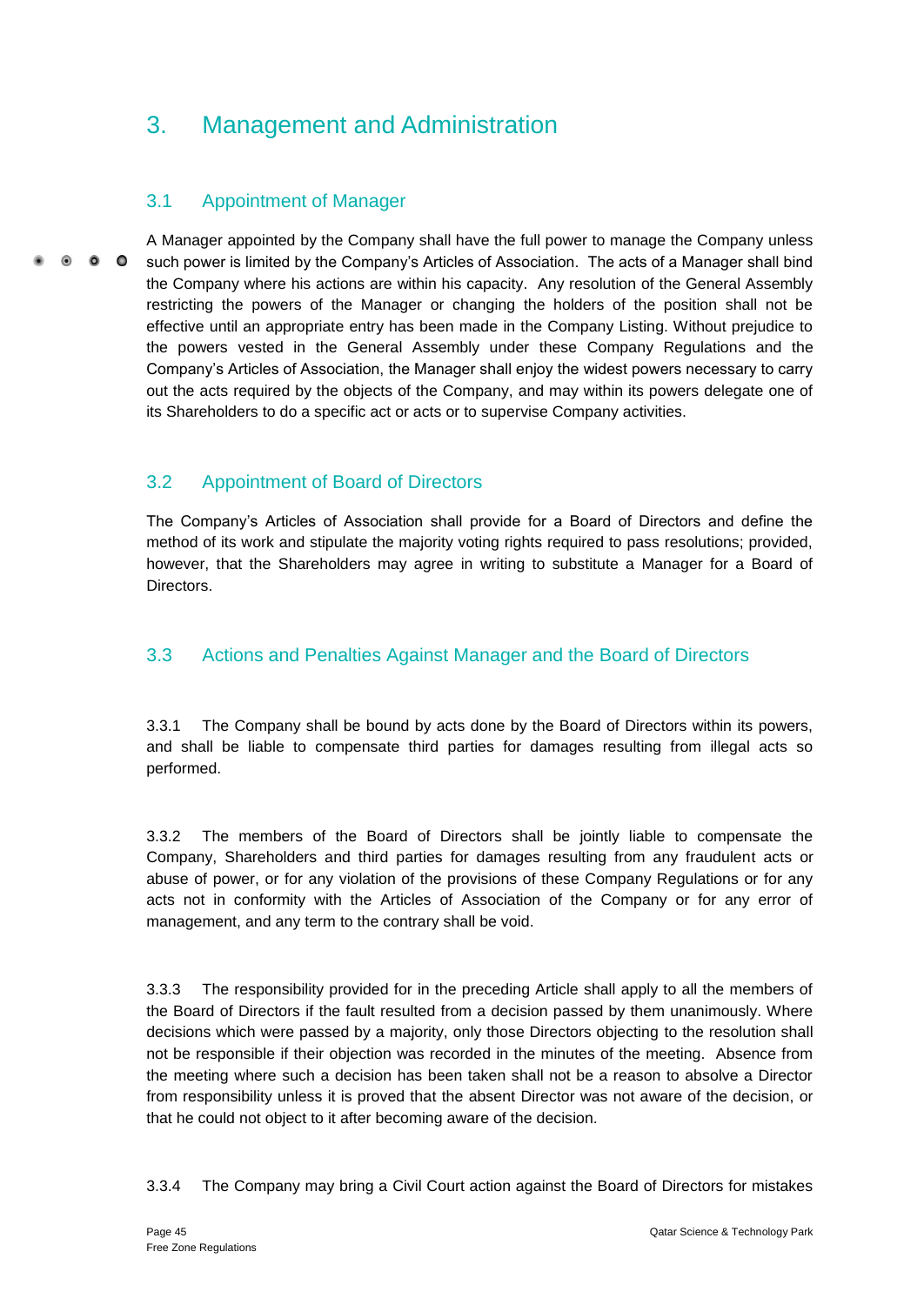resulting in damages to all the Shareholders within five years of the occurrence of such mistakes or negligence. The General Assembly shall decide to bring such a Court action and appoint a person to represent the Company therein. Where the Company is under liquidation the liquidator shall bring the Court action according to a resolution by the General Assembly.

3.3.5 Every Shareholder may bring a Court action individually or collectively, should the  $0<sub>0</sub>$ Company fail to initiate an action, if the relevant mistake results in a special damage to him as a Shareholder, provided he shall notify the Company of his intention to bring such an action. Any term in the Company's Articles of Association to the contrary shall be void.

> 3.3.6 Notwithstanding Section 3.3.4 of these Company Regulation, any decision by the General Assembly absolving the Board of Directors from responsibility shall not result in the dismissal of a Court action brought against the Shareholders of the board for mistakes done during the execution of their functions. Where the act causing the liability has been presented before the General Assembly and approved by it, the Court action shall expire by the lapse of five years after the date of such General Assembly. Notwithstanding, where the act done by the Board of Directors constitutes a crime, the Court action shall only expire upon the expiry date of the public case.

> 3.3.7 The General Assembly may remove from the office any person nominated as chairman of the Board of Directors on the basis of a motion passed by an absolute majority of the Board, or on the basis of an application signed by a number of Shareholders holding at least one quarter of the subscribed capital. In the latter case the chairman of the Board of Directors must call for a General Assembly to convene within ten days from the date of application for his removal, failing which the authorised department shall call for such a meeting.

## <span id="page-51-0"></span>3.4 Annual Report and General Assembly of Company

3.4.1 The Company shall have a General Assembly to be composed of all the Shareholders, and shall convene upon an invitation by the Board of Directors at least once a year within four months following the end of the Company financial year, at a time and place provided by the Company's Articles of Association. The Board of Directors may call for a General Assembly upon the request of the auditor or a number of Shareholders owning no less than one quarter of the share capital. Invitations for a General Assembly meeting shall be made by registered letter to be sent to every Shareholder at least twenty-one days before its convention. The invitation letter shall fix the venue and the date of the meeting, and shall be accompanied with the agenda and a copy of the balance sheet.

3.4.2 The Board of Directors shall for every financial year prepare a report including the Company's balance sheet, profit and loss account, a report on the Company activities and its financial position and proposals for the distribution of profits. This report shall be prepared within three months from the end of the financial year. The Board of Directors shall send a copy of this report and a copy of the auditors report to the QSTP Management and to every Shareholder,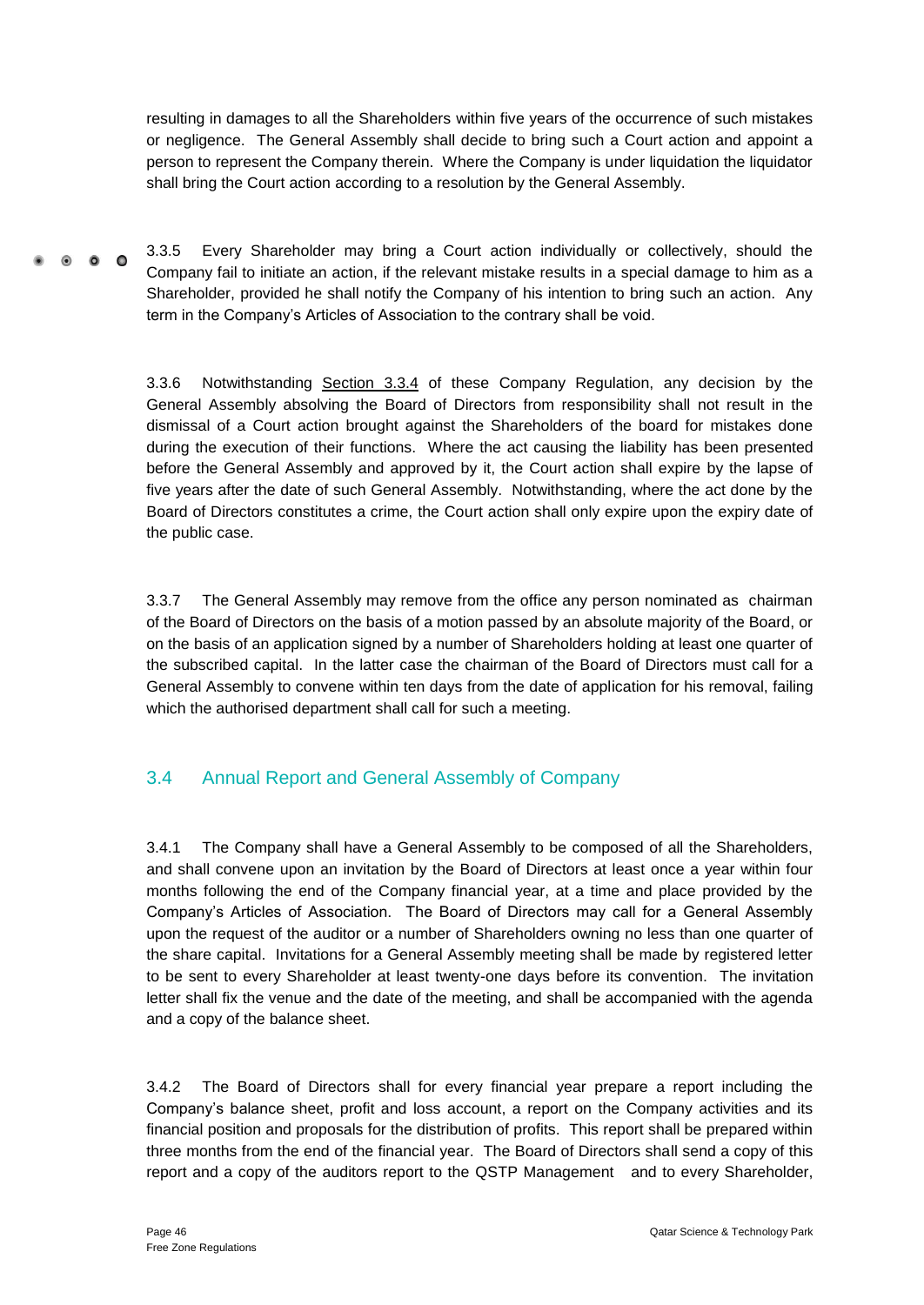within one month from the date of preparing such reports. Every Shareholder may request the Board of Directors to invite the Shareholders to a meeting to discuss such reports.

3.4.3 Every Shareholder may attend the General Assembly meeting regardless of the number of shares owned by him, and he may deputise another Shareholder that does not have a Director's or Manager's role by a special power to represent him at the General Assembly  $\bullet$   $\bullet$   $\bullet$ meeting. For voting purposes at the General Assembly, every Shareholder shall have a number of votes equal to the number of shares he owns or represents.

3.4.4 The agenda of the annual General Assembly meeting shall include the following matters:

(a) Discussion of the Board of Director's or Manager's report on the Company activity and financial position during the year, and the auditors report;

(b) Discussion of the balance sheet and profit and loss account and the approval of the same;

(c) Determination of the percentage of profits to be distributed among the Shareholders;

(d) Appointment of the Board of Directors and determination of their remuneration;

(e) Appointment of the auditor and determining his remuneration; and

(f) Other matters falling within its powers under these Company Regulations or the Company's Articles of Association.

3.4.5 The General Assembly may not deliberate on any matter not included in its agenda unless serious issues are revealed during the meeting, which require deliberation. If a Shareholder requests the listing of a specific matter in the agenda the Board of Directors shall accept this request, failing which the Shareholder may resort to the General Assembly.

3.4.6 Every Shareholder has the right to discuss the matters listed in the agenda. The Board of Directors are liable to answer Shareholder's questions. If a Shareholder believes that the answer to his question is not sufficient he may arbitrate in front of the General Assembly whose resolution shall be binding.

## <span id="page-52-0"></span>3.5 Prohibited Actions Undertaken in the General Assembly

3.5.1 A General Assembly resolution shall not be valid unless a quorum of Shareholders representing at least one half of the share capital are in attendance to vote on the resolutions of the meeting, or unless the Company's Articles of Association provides for a bigger majority. Should such a majority not be realised at the first General Assembly, the Shareholders shall be called for another General Assembly meeting, to be held within twenty-one days following the first meeting. Resolutions in the second meeting shall be passed by a majority of the votes represented therein, unless the Company's Articles of Association otherwise provides.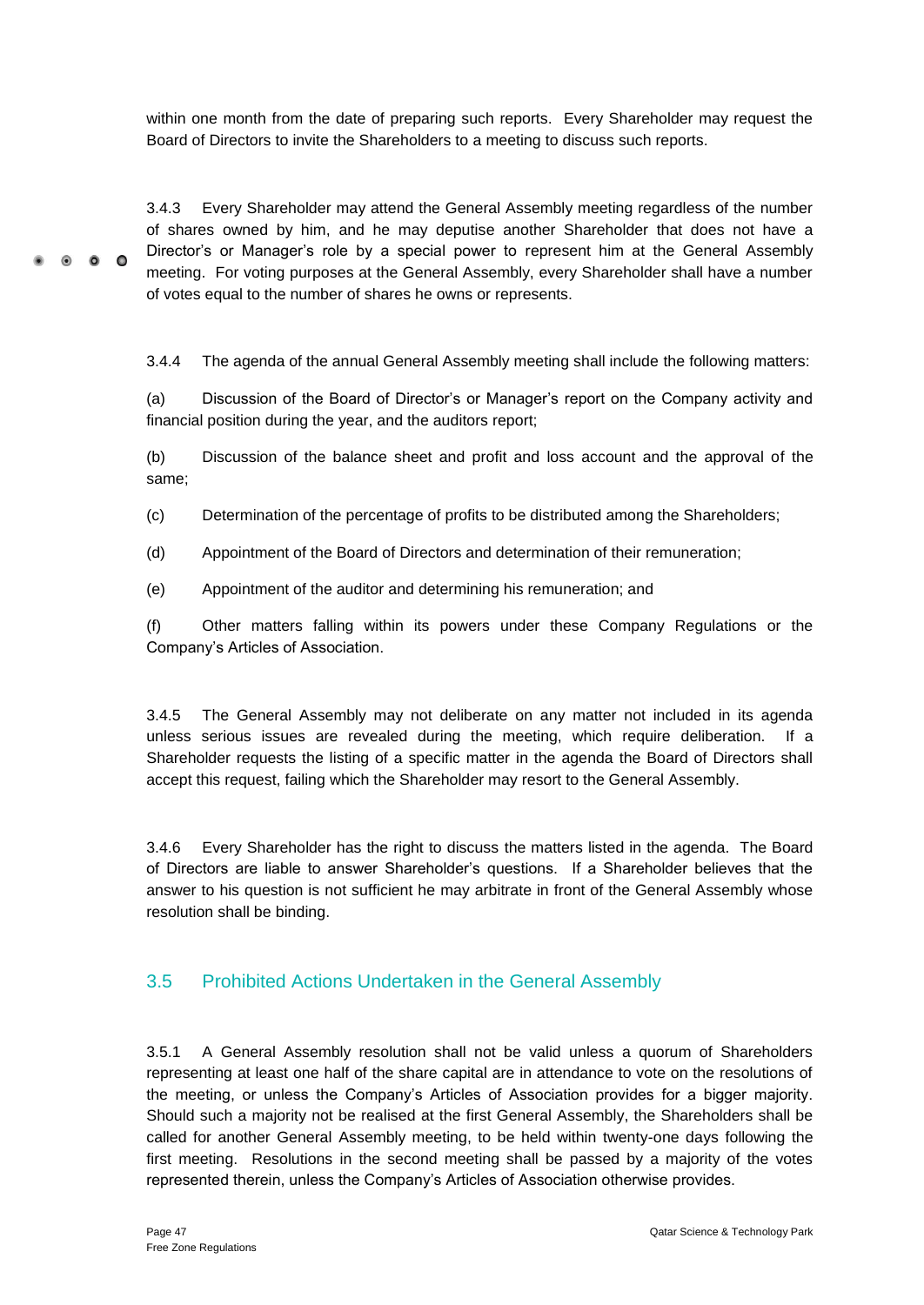3.5.2 Directors and Managers shall not participate in voting on resolutions relating to a resolution to absolve them from management responsibility or to their dismissal.

3.5.3 No amendment of the Company's Articles of Association, increase or reduction of the Company's share capital shall be effective without the approval of the Shareholders required under Section 1.6 hereof, unless the Company's Articles of Association stipulates otherwise.

3.5.4 Without prejudice to the rights of bona fide third parties, any resolution passed by the General Assembly or the Shareholders in violation of these Company Regulations or provisions of the Company's Articles of Association shall be void. Notwithstanding the above, a request to revoke a resolution may not be applied for except by Shareholders who object in writing to the resolution, or those who could not object thereto upon a lack of knowledge thereof. If the resolution is ruled void, the same shall be deemed null and void with respect to all Shareholders. An action to revoke a resolution may not be heard after the expiry of one year from the issuance of such resolution. No stay of execution of the resolution shall follow the action to revoke the resolution, unless the Court rules otherwise.

## <span id="page-53-0"></span>3.6 Minutes of General Assembly

 $0<sub>0</sub>$ 

 $\sim$ 

Minutes shall be written including an adequate summary of the General Assembly deliberations. The General Assembly minutes and resolutions shall be entered in a special register to be kept at the Company place of business, and every Shareholder shall have the right to peruse such register either personally or through an agent. Likewise, a Shareholder shall have the right to peruse the balance sheet, profit and loss account and the annual report.

## <span id="page-53-1"></span>3.7 Appointment of Auditors

The Shareholders shall appoint one or more auditors at the General Assembly meeting.

## <span id="page-53-2"></span>3.8 Establishment of Legal Reserve

The Company shall annually deduct ten percent of its net profits to form a legal reserve. The Shareholders may discontinue this deduction where the reserve amounts to one half of the share capital. The Shareholders may by passing a resolution in the General Assembly decide to utilise the legal reserve to cover Company losses or increase in capital.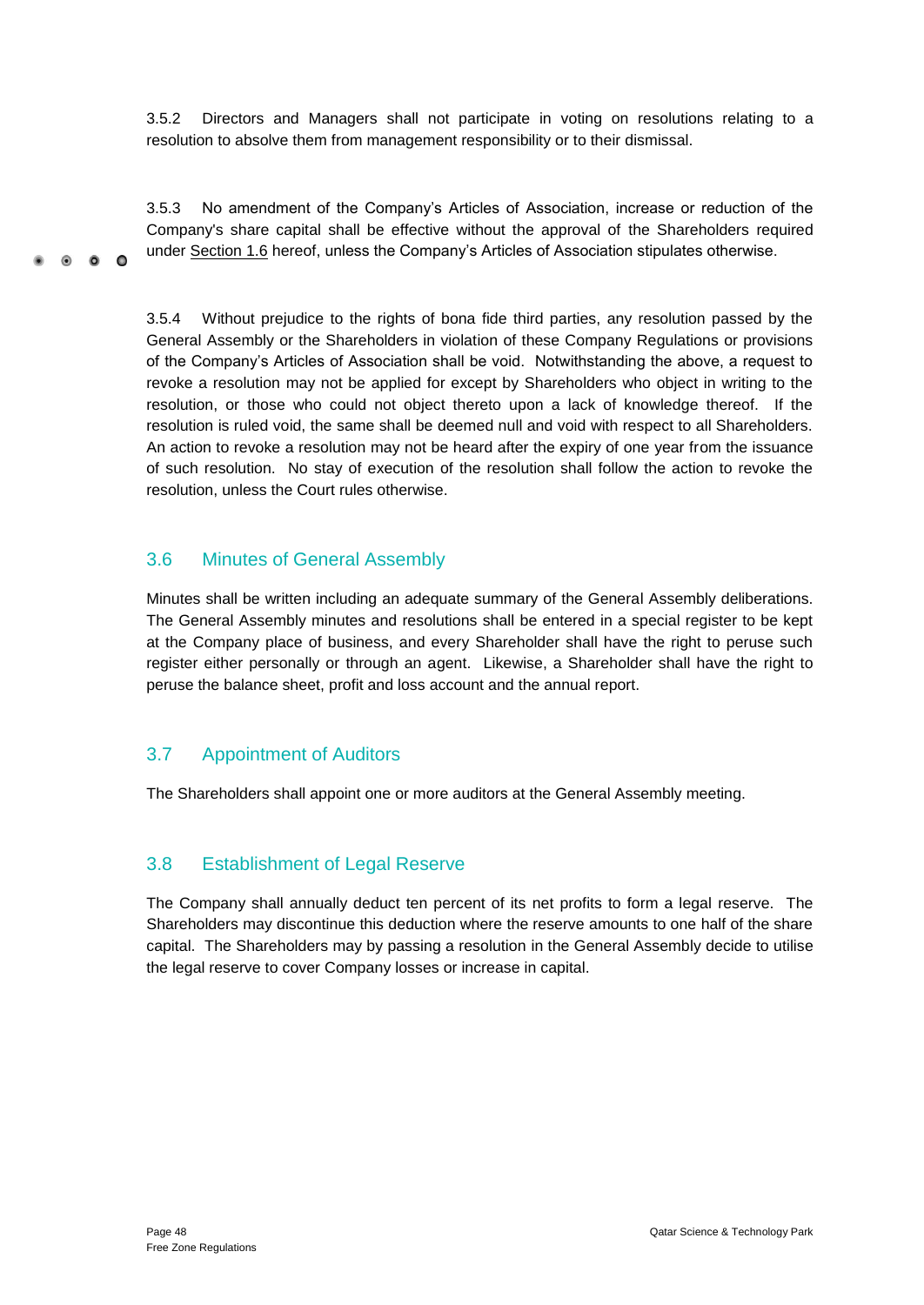# <span id="page-54-0"></span>4. Supervision and Investigation into Company Affairs by the QSTP Management

## <span id="page-54-1"></span>4.1 Power to Oversee and Investigate under these Company Regulations

 $\bullet$   $\bullet$   $\bullet$ 

The QSTP Management may oversee the affairs of any Company, in order to ensure their compliance with the provisions of these Company Regulations or their respective Articles of Association. This power is without prejudice to the QSTP Management's right to investigate and ensure the Licensee is in compliance with the terms of its License under Section 3.5 of the Regulations.

## <span id="page-54-2"></span>4.2 Investigation Akin to Judicial Proceedings

Any officers deputed by the QSTP Management shall have the capacity of judicial investigation officers as regards violations/crimes committed in violation of the provisions of these Company Regulations.

## <span id="page-54-3"></span>4.3 Notice of Intent to Investigate

Where a crime/violation under these Company Regulations is alleged, the judicial investigation officers referred to in the preceding Section 4.2 shall issue a notice in accordance with the charge sheet issued by the QSTP Management. A copy of such note shall be delivered to the authorised police station for action as per the provisions of these Company Regulations.

## <span id="page-54-4"></span>4.4 Formal Investigation into the Affairs of a Company

4.4.1 The QSTP Management may at any time of its own volition, or on the application of Shareholders owning at least twenty percent of the capital of the Company, appoint one or more inspectors to investigate any gross irregularities in the affairs of the Company and to report thereon in such manner as the QSTP Management may direct.

4.4.2 The application of the affected Shareholder(s) shall be accompanied by the shares they hold, which shall remain deposited with the QSTP Management until a decision is made thereupon.

4.4.3 The application by the Shareholders shall be supported by such evidence as the QSTP Management may require for the purpose of showing that the applicants have good reason for, and are not actuated by malicious motives in requiring the investigation and the QSTP Management may, before appointing an inspector, require the applicant to give security for payment of the costs of the inquiry.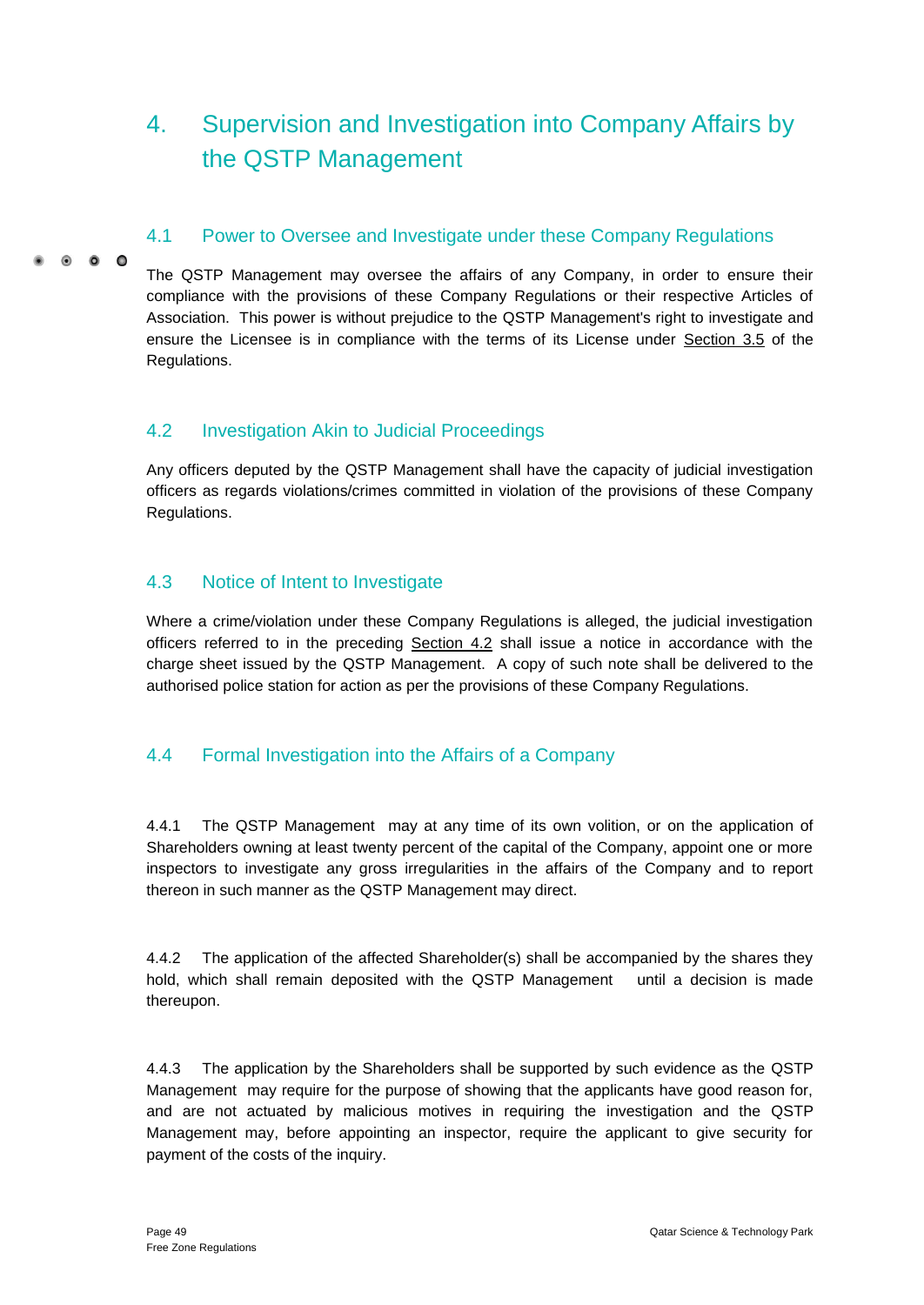4.4.4 All officers and agents of the Company shall produce to the inspector all books and documents in their custody or power.

4.4.5 An inspector may examine the officers and agents of the Company in relation to its business.

#### $0 \quad 0 \quad 0$

4.4.6 On the conclusion of the investigation the inspector shall report his opinion to the QSTP Management, and a copy of the report shall be forwarded by the QSTP Management to the Company and a further copy may in the QSTP Management 's discretion, at the request of the applicants for the investigation, be delivered to them.

4.4.7 All expenses of and incidental to the investigation shall be borne by the applicants, unless the QSTP Management directs that they be paid by the Company.

4.4.8 A copy of a report made under this Section 4.4 of these Company Regulations shall be admissible in any legal proceedings as evidence of the opinion of the inspector in relation to any matter contained in the report.

4.4.9 The QSTP Management shall depute the officers having the capacity of judicial investigators to attend the Company General Assembly meetings without any liability on the part of the QSTP Management. The General Assembly minutes shall enter the attendance of such deputed QSTP Management officers, who may neither opine nor vote, as their mission is limited to recording the meeting business in special minutes to be written after the meeting.

## <span id="page-55-0"></span>4.5 Right to Appoint Independent Auditors

The QSTP Management may, upon perusal of the report referred to in the preceding Section 4.4, appoint an auditor (at the expense of the inspection applicants) reputed among the auditors listed in the auditors register to inspect the Company business and books. The Board of Directors and all Company officers shall offer the auditor so appointed access to all that is related to the affairs of the Company, such as books, documents and papers in their custody or access. The auditor shall submit a detailed report to the QSTP Management within the period specified by his appointment.

### <span id="page-55-1"></span>4.6 General Right of Inspection

Every Shareholder may peruse the published Company information and documents, which are kept at the Company Listing, and may upon the QSTP Management's permission, obtain a certified copy of any document. Authenticated copies of any published statements may be obtained by applying to the QSTP Management and paying the prescribed fee.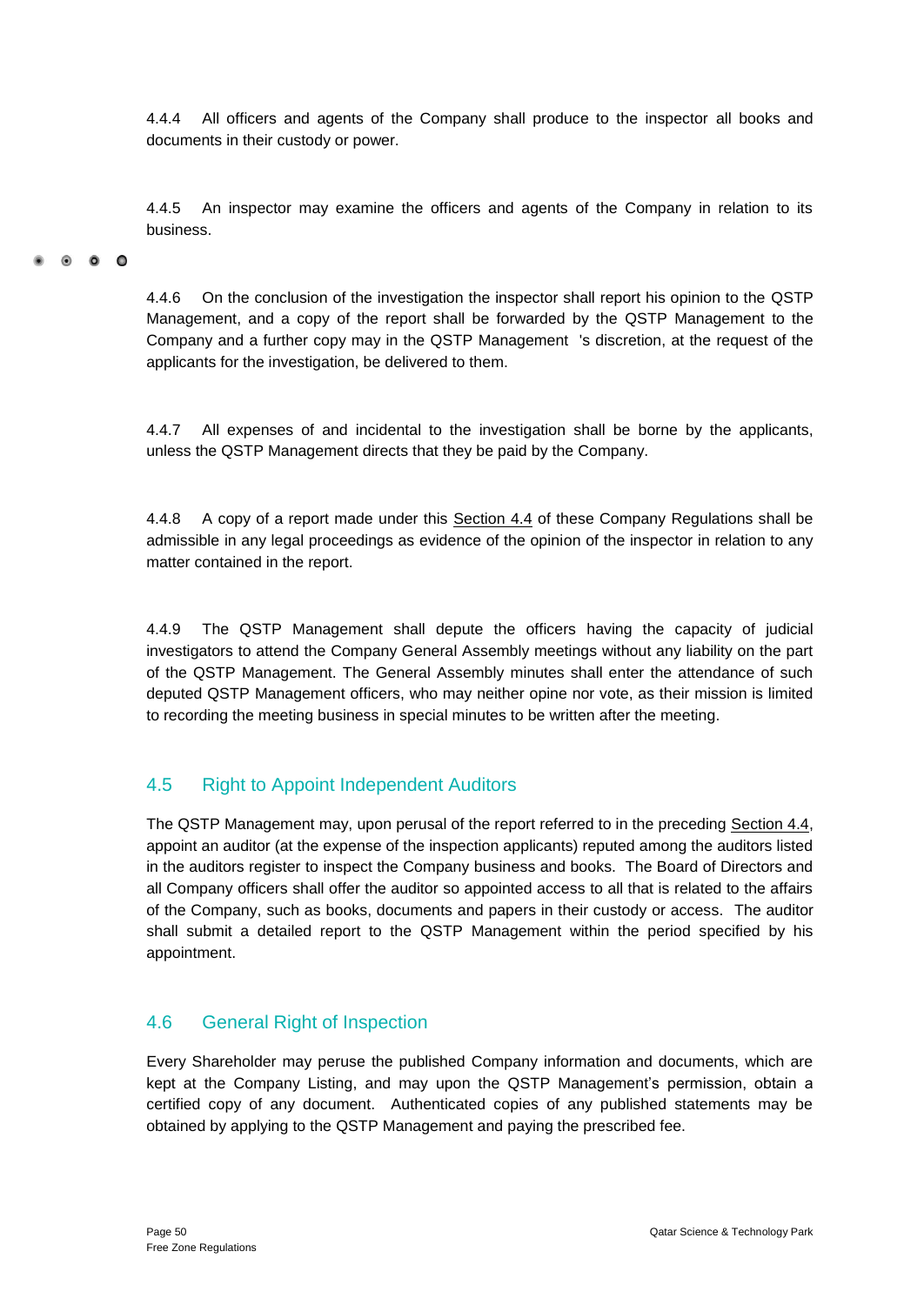# <span id="page-56-0"></span>5. Winding-Up of Companies

## <span id="page-56-1"></span>5.1 Circumstances of Winding-Up

 $\circ$   $\circ$ 

 $\Omega$ 

A Company may be dissolved for any of the following cases:

5.1.1 Upon the expiry of the duration fixed in the Company's Articles of Association, unless the Company is renewed according to the rules included therein;

5.1.2 Expiry of the object for which the Company has been incorporated, or where realization of such objects becomes impossible;

5.1.3 Destruction of all or most of the Company's property, rendering the investment of the remainder infeasible;

5.1.4 Unanimous agreement by the Shareholders on the Company dissolution before the end of its duration, unless the Company's Articles of Association provides for dissolution by a specific majority;

5.1.5 Merger of the Company into another; and

5.1.6 Issuance of a judicial judgment dissolving the Company and declaring it bankrupt.

### <span id="page-56-2"></span>5.2 Dissolution Upon Death or Withdrawal

A Company shall not be dissolved upon a Shareholders' withdrawal from the Company, death, attachment thereupon, declared bankruptcy, or insolvency, unless the Company's Articles of Association otherwise provides.

## <span id="page-56-3"></span>5.3 Requirement to Call for General Assembly

The Board of Directors or Manager shall, where a Company loses half of its capital as a result of losses from its business, call for a meeting of the Shareholders within thirty days from the date of the losses to decide whether to reimburse the capital or dissolve the Company. In case of dissolution, a resolution approving the dissolution is required to be passed by a majority vote similar to the requirements for amendment of the Company's Articles of Association. Should the Board of Directors or Manager fail to call for the Shareholders' meeting, or if the Shareholders fail to pass a resolution on the matter, such Board of Directors, Manager or Shareholders, as the case may be, shall be jointly and severally responsible for the Company liabilities resulting from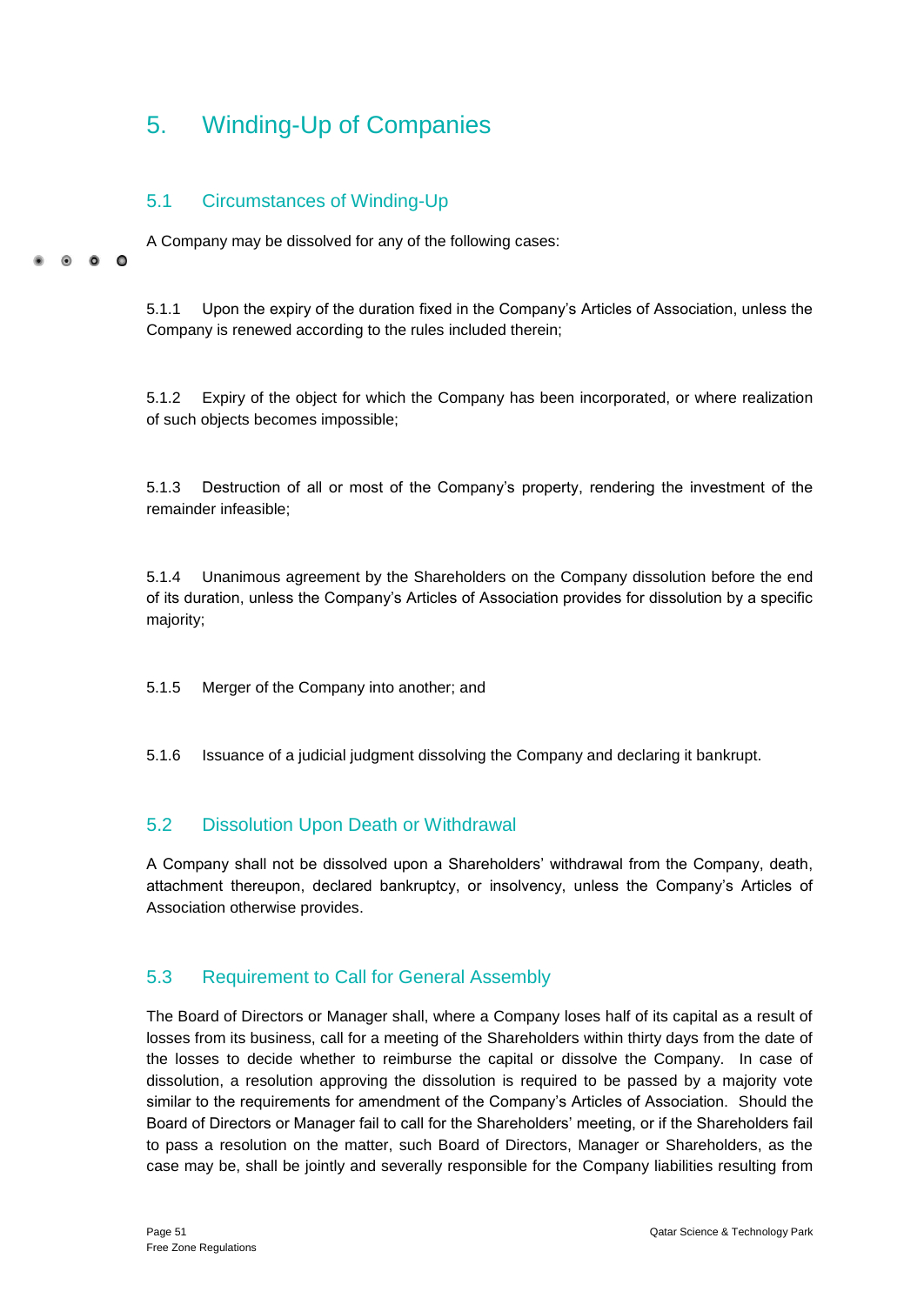their negligence.

### <span id="page-57-0"></span>5.4 Publication of Dissolution Resolution

A resolution relating to the Company dissolution shall be declared by entering it in the Company Listing, and publishing it in two local daily Arabic newspapers. The resolution to dissolve the  $\bullet$   $\bullet$   $\bullet$ Company is not enforceable with respect to third parties except from its date of declaration. A Company Manager or the Chairman of the Board of Directors, as the case may be, shall follow up the implementation of this resolution.

### <span id="page-57-1"></span>5.5 Liquidation

5.5.1 A Company shall upon dissolution immediately be placed in liquidation, and during such liquidation shall retain its corporate personality to the extent necessary for liquidation. There shall be added to the name of the Company during such period the words "In Liquidation", to be written in a clear manner.

5.5.2 The powers of the Board of Directors shall cease upon dissolution of the Company, but they shall nonetheless remain in the management of such Company, and become de jure liquidators vis a vis third parties until a liquidator has been appointed. The Company bodies shall remain intact during liquidation, with their powers limited to liquidation acts, which do not come within the powers of liquidators.

5.5.3 A Company liquidation shall take place according to the provisions of its Articles of Association, or as agreed by Shareholders upon dissolution. Should no provisions or agreement exist on such matter, the provisions of the following sections shall be followed.

5.5.4 A liquidation shall be carried out by one or more liquidators to be appointed by the Shareholders or the General Assembly by the ordinary majority applicable to Company resolutions. Should the liquidation be based on a Court judgment, the Court shall define the method of liquidation and appoint the liquidator. In all cases the liquidator's mission does not cease by the death of Shareholders, the declaration of their bankruptcy, insolvency or attachment thereupon, even if the liquidator has been appointed by them. The liquidator shall have remuneration to be fixed in the appointment letter, failing which the Court shall fix the same.

5.5.5 The liquidator shall, in the same manner provide in relation to the amendment of a Company's Articles of Association, announce the resolution of his appointment, the restrictions to his powers and the Shareholders agreement, General Assembly resolution or Court judgment concerning the method of liquidation. The liquidator cannot enforce his rights against third parties in respect of the appointment of the liquidator or the method of liquidation until the date that the liquidation is announced.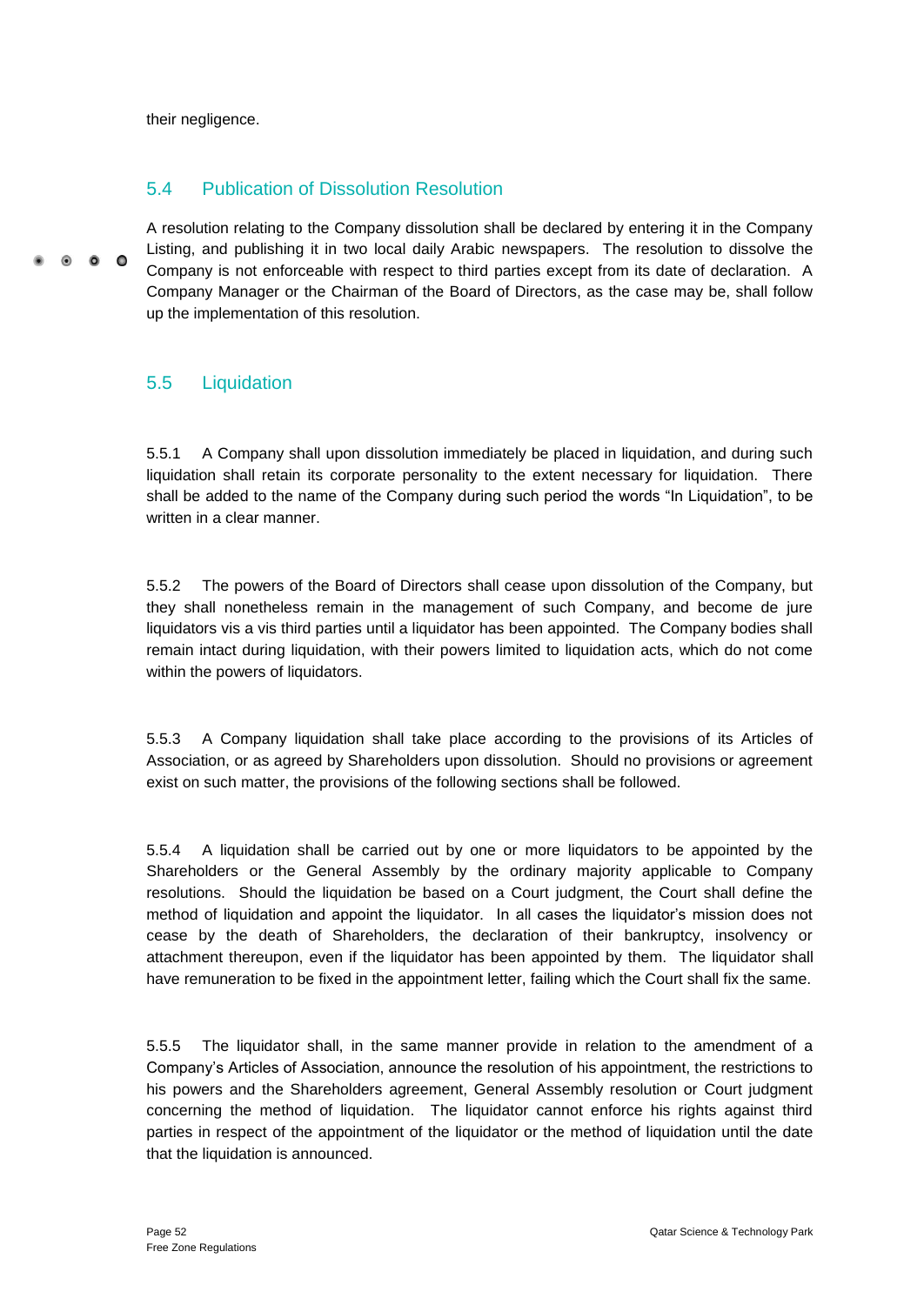5.5.6 Where there are several liquidators they shall work jointly, unless the party appointing them has permitted them to work separately. They shall be jointly and severally responsible to compensate the Shareholders or third parties for damages incurred by the Company as a result of their acting outside their powers, or from mistakes made in carrying out their mission.

5.5.7 The liquidator shall carry out all the acts necessitated by the liquidation, and in particular  $0.00$ the following:

(a) Recovery of Company rights against third parties;

(b) Settlement of Company debts;

(c) The sale of movable property or real estate of the Company by public auction or any other manner guaranteeing the highest price, unless the documentation appointing the liquidator provides for sale in a specific manner;

(d) All acts necessary to maintain the Company property and rights; and

(e) Representation of the Company before the Courts, acceptance of accord and satisfaction and arbitration.

5.5.8 The Company cannot commence new business activities unless they are necessary to complete previous activities. If the liquidator commences new activities not necessitated by the liquidation he shall be responsible in all his assets for such activities, and where there are several liquidators they shall be jointly responsible.

5.5.9 The due dates in respect of all Company debts shall expire with effect from the dissolution of the Company. The liquidator shall, by registered letter, notify all creditors of the commencement of the liquidation, and shall invite them to submit their claims against the Company. The notice shall be published in two local daily Arabic newspapers if creditors or their places of residence are not known. In all cases the notice to creditors for the submission of their claims shall include a period of grace for such creditors not less than seventy-five days from the date of such notice to submit their claims, provided the publication of the notice shall be repeated during such period after the expiry of one month thereof. Should some creditors fail to submit their claims, their debts shall be deposited with the Court custodian, until the claims are received from their owners or the claims are time barred by extinctive limitation.

5.5.10 The liquidator shall settle the Company debts after deducting liquidation expenses, including the remuneration of the liquidator, according to the following order:

(a) Amounts due to Company employees;

(b) Amounts due to the State of Qatar;

(c) Rent and other charges due to QF for the premises of the Company within the QSTP Free Zone; and

(d) Other amounts due subject to the order of their preference according to the laws in force.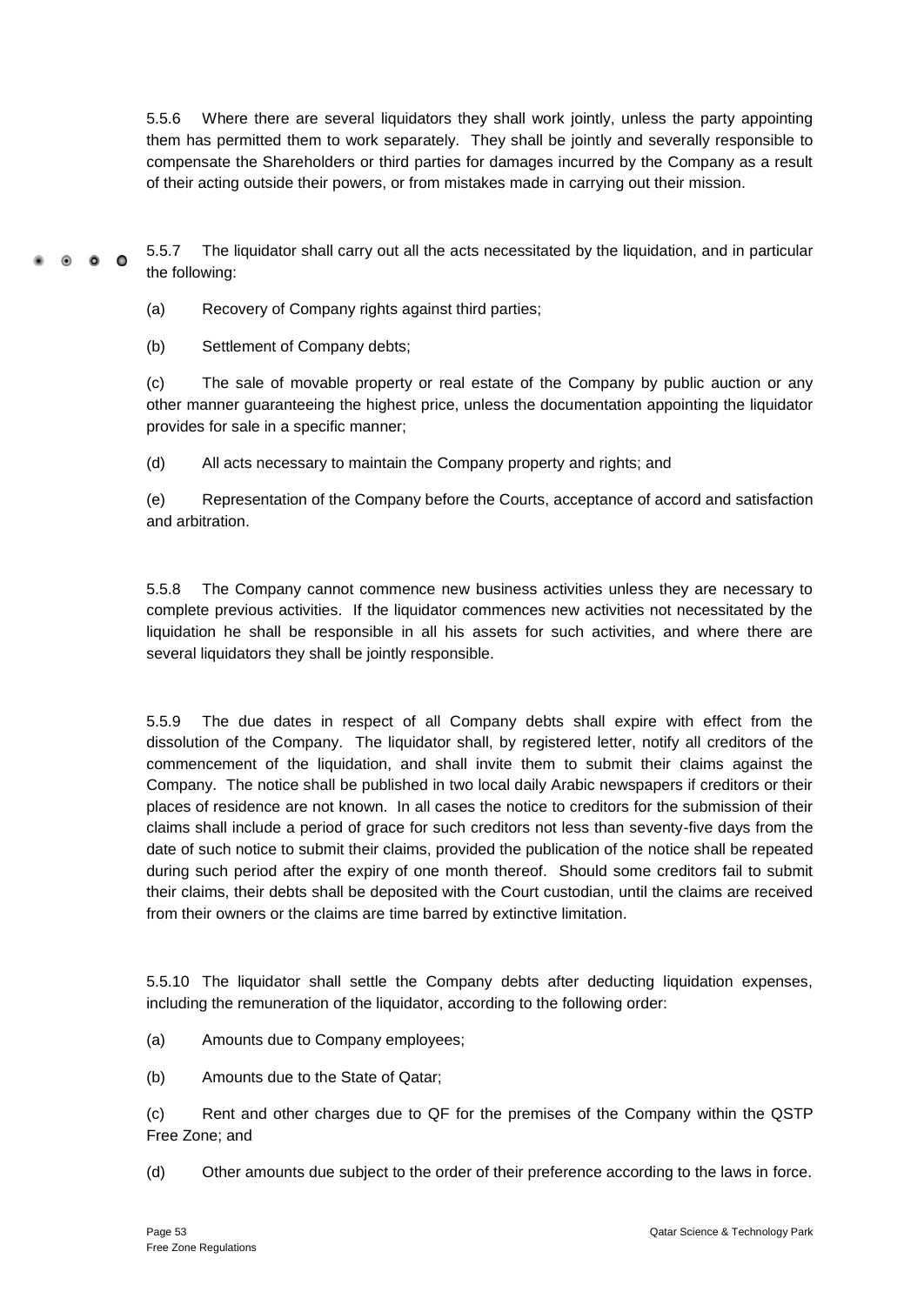5.5.11 The liquidator shall, upon settlement of the Company debts, set aside such amounts as may be necessary to settle the disputed debts. The debts arising out of the liquidation shall have priority over the disputed debts.

5.5.12 The Company shall be committed to the transactions of the liquidator required in the liquidation, so far as they are within his powers. No responsibility shall be assigned to the 0 0 0 liquidator by reason of carrying out such transactions.

> 5.5.13 The liquidator shall, together with the Company auditor (if any), within three months of commencement of his mission, prepare an inventory of all Company assets and liabilities. The Manager and Shareholders of the Board of Directors shall present to the liquidator the Company books and documents and such information and explanations as he may require. The liquidator shall present to the Shareholders the explanations and statements they apply therefore. Should the liquidation continue for more than one year, the liquidator shall prepare a balance sheet, profit and loss account and a report on the activities of the liquidation, which statements shall be presented to the Shareholders, the General Assembly, or the Court, as the case may be, for approval according to the Company Articles of Association. In all cases the liquidation duration shall not exceed three years except by virtue of a decree from either the Court or the QSTP Board.

> 5.5.14 The liquidator shall, after settling the Company debts, return to the Shareholders the value of their monetary shares in the Company capital, and distribute the excess among them each in accordance with his share in the profits. Company assets in kind shall be divided among the Shareholders by way of separation, provided the rules governing the division of common assets shall be followed, unless the Company Articles of Association otherwise provides.

> 5.5.15 Where the net assets of the Company falls short of settling all the Shareholders share capital, the losses shall be distributed among them in accordance with the provisions relating to the distribution of losses.

> 5.5.16 The liquidator shall, upon the end of liquidation, present a final account on the liquidation activities to Shareholders, the General Assembly, or the Court. The liquidation shall not finish except upon approval of the final accounts by the Shareholders, the General Assembly, or the Court. The liquidator shall announce the end of liquidation, and the end of liquidation shall not be enforceable against third parties until date of such announcement. The liquidator shall, upon the end of liquidation, apply for the Company to be deleted from the Company Listing.

> 5.5.17 Dismissal of the liquidator shall take place by the same procedure for his appointment. Any resolution or judgment dismissing a liquidator must follow the same requirements for the appointment of a new liquidator. The dismissal of the liquidator shall be announced and the dismissal shall not be enforceable against third parties until the date of such announcement.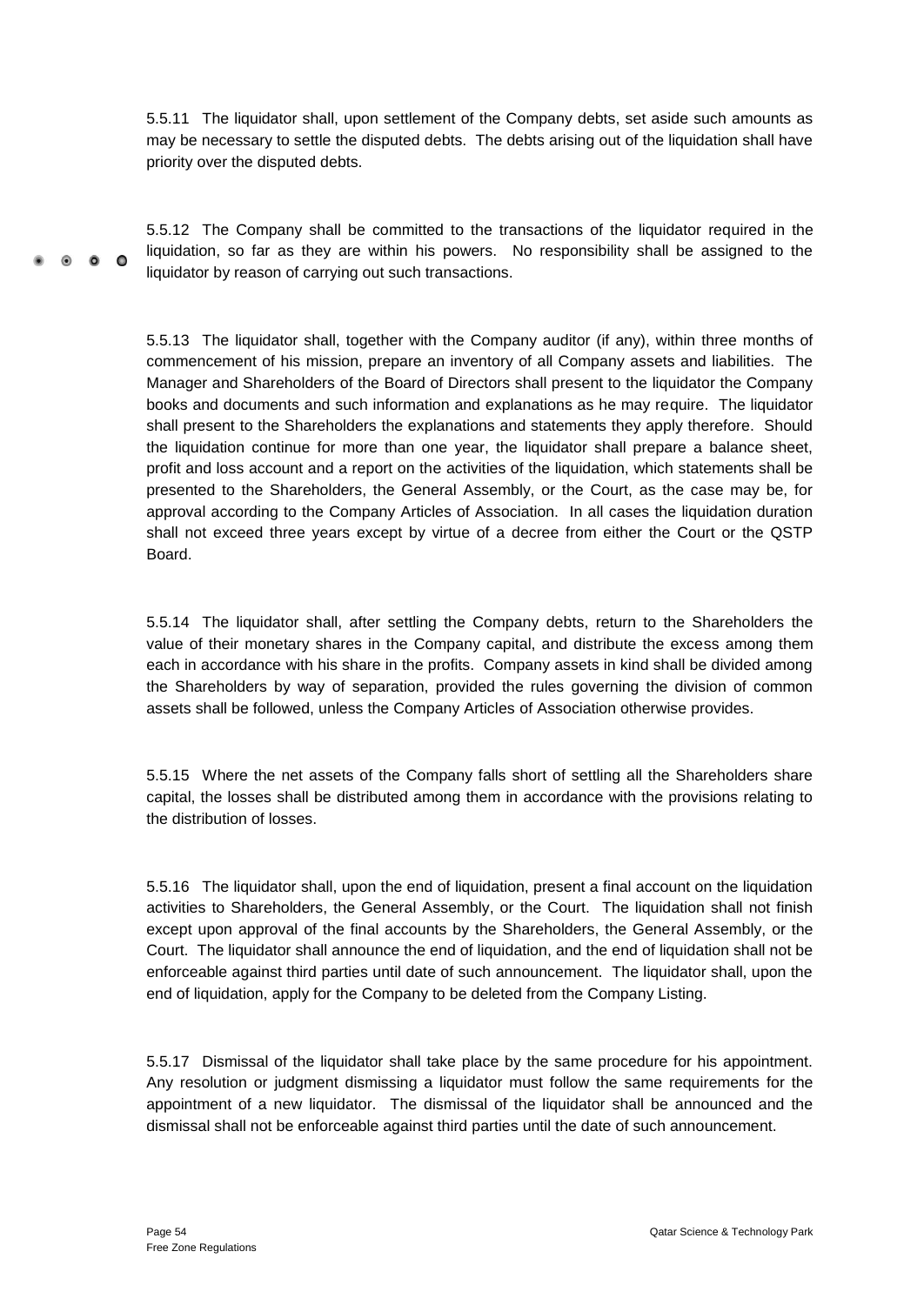5.5.18 No claim against the liquidator based on the liquidation activities shall be heard after the expiry of three years from the date of the end of liquidation has been announced, and no claim against the Shareholders based on the Company activities, or against the Managers, Shareholders of the Board of Directors or auditors based on acts done in pursuance of their functions, shall be heard after such period.

. . . .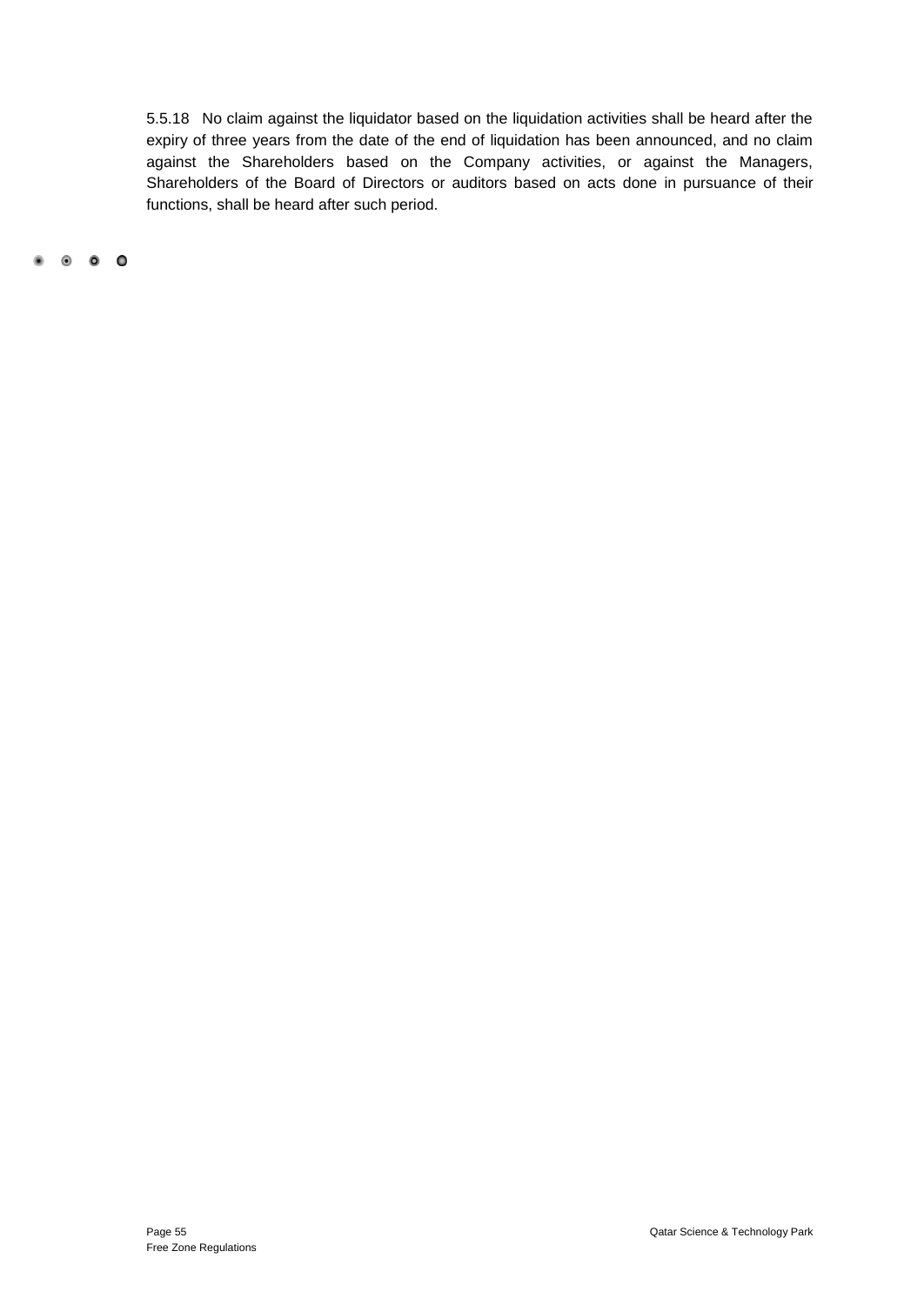# <span id="page-61-1"></span><span id="page-61-0"></span>SCHEDULE B - INCUBATOR REGULATIONS

 $\begin{array}{ccccccccccccccccc} \bullet & \circ & \circ & \circ & \circ & \circ \end{array}$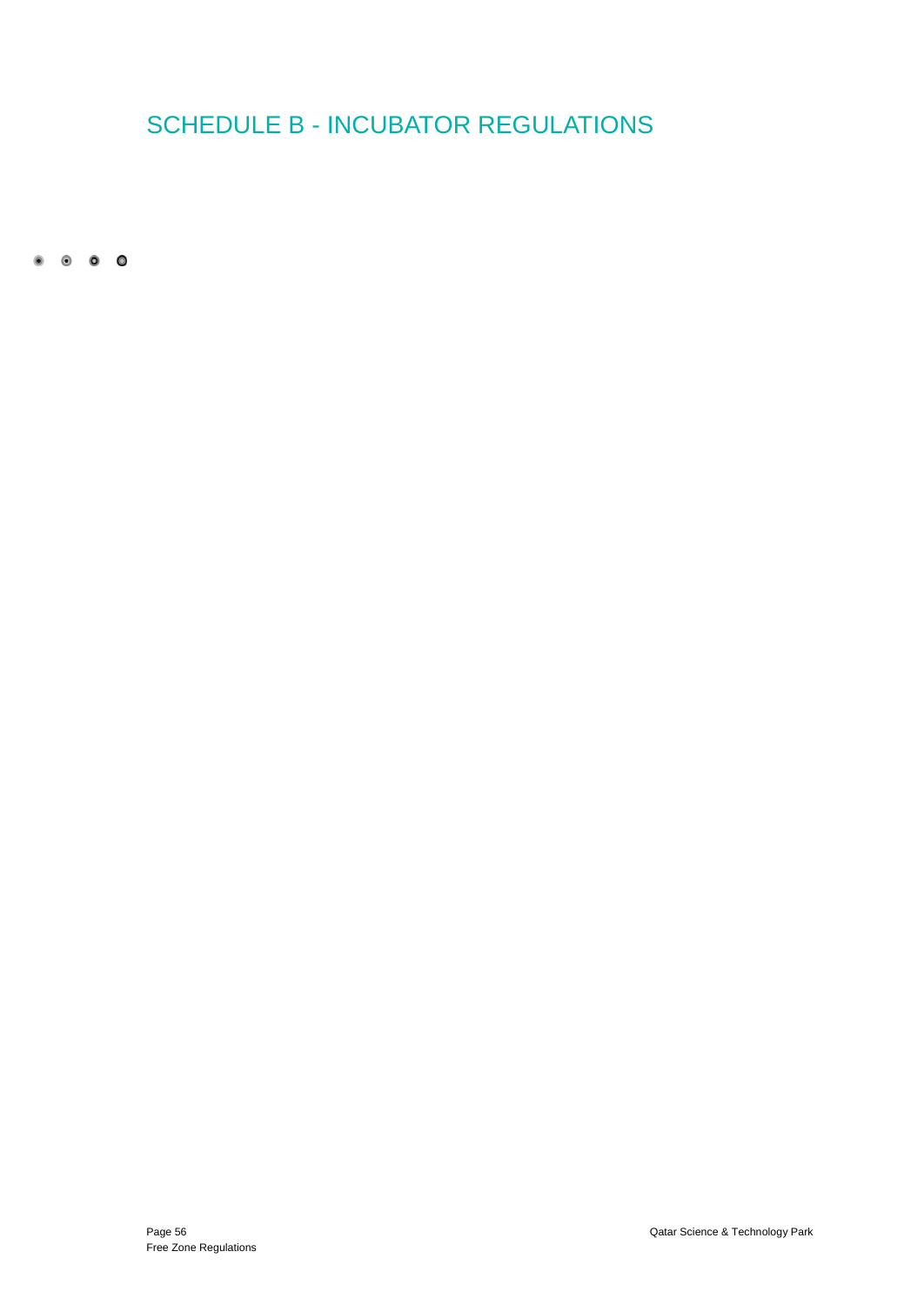## 1. Incubation Program

## <span id="page-62-0"></span>1.1 Establishment and Operation

The Incubation Program shall be established in the QSTP Free Zone and operated by  $\bullet$   $\bullet$   $\bullet$ the QSTP Management to assist eligible innovation-driven start-up businesses through capacity building, support services and subsidized services and rent.

### <span id="page-62-1"></span>1.2 Incubator Criteria

The proposal for a start-up business to be admitted to the Incubation Program shall be subject to the QSTP Management's discretionary review and evaluation on the basis of the Incubation Criteria.

### <span id="page-62-2"></span>1.3 Application Process

1.3.1 The Incubation Applicant shall make an initial application to the QSTP Management for consideration of the business proposal for admission to the Incubation Program.

1.3.2 Upon the acceptance of the application for admission to the Incubation Program, the Incubation Applicant(s) shall carry out and fulfill the incorporation and licensing requirements of the Qatar Science & Technology Park Free Zone Regulations.

## <span id="page-62-3"></span>1.4 Compliance with Regulations

The Qatar Science & Technology Park Free Zone Regulations and the Company Regulations shall apply fully to Companies admitted to the Incubation Program, subject only to exceptions in the special provisions set out in Section 3 of these Incubator Regulations.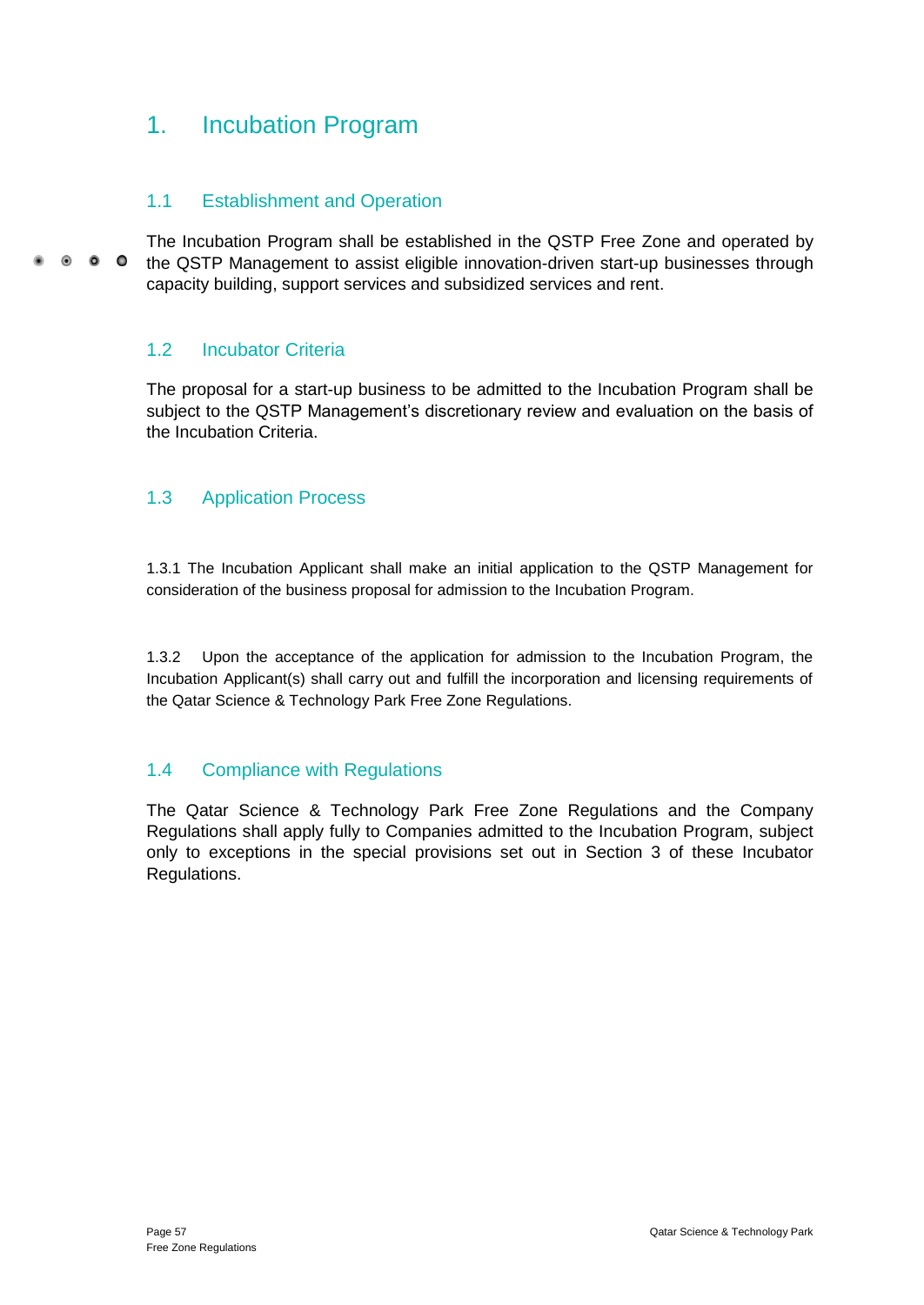## <span id="page-63-0"></span>2. Support

## <span id="page-63-1"></span>2.1 Capacity Building

The QSTP Management may, at its discretion, provide, or arrange the availability of,  $\bullet$   $\bullet$   $\bullet$ funding options to Companies admitted to the Incubation Program.

## <span id="page-63-2"></span>2.2 Support Services

The QSTP Management may, at its discretion and without assuming any liability, provide, or arrange the availability of, services, including legal advice, financial audit and business planning, to Companies admitted to the Incubation Program to facilitate commercialisation.

## <span id="page-63-3"></span>2.3 Occupancy

The QSTP Management shall during the Incubation Term provide office space to Companies admitted to the Incubation Program at subsidised rental rates subject to compliance with provisions of the Qatar Science & Technology Park Free Zone Regulations.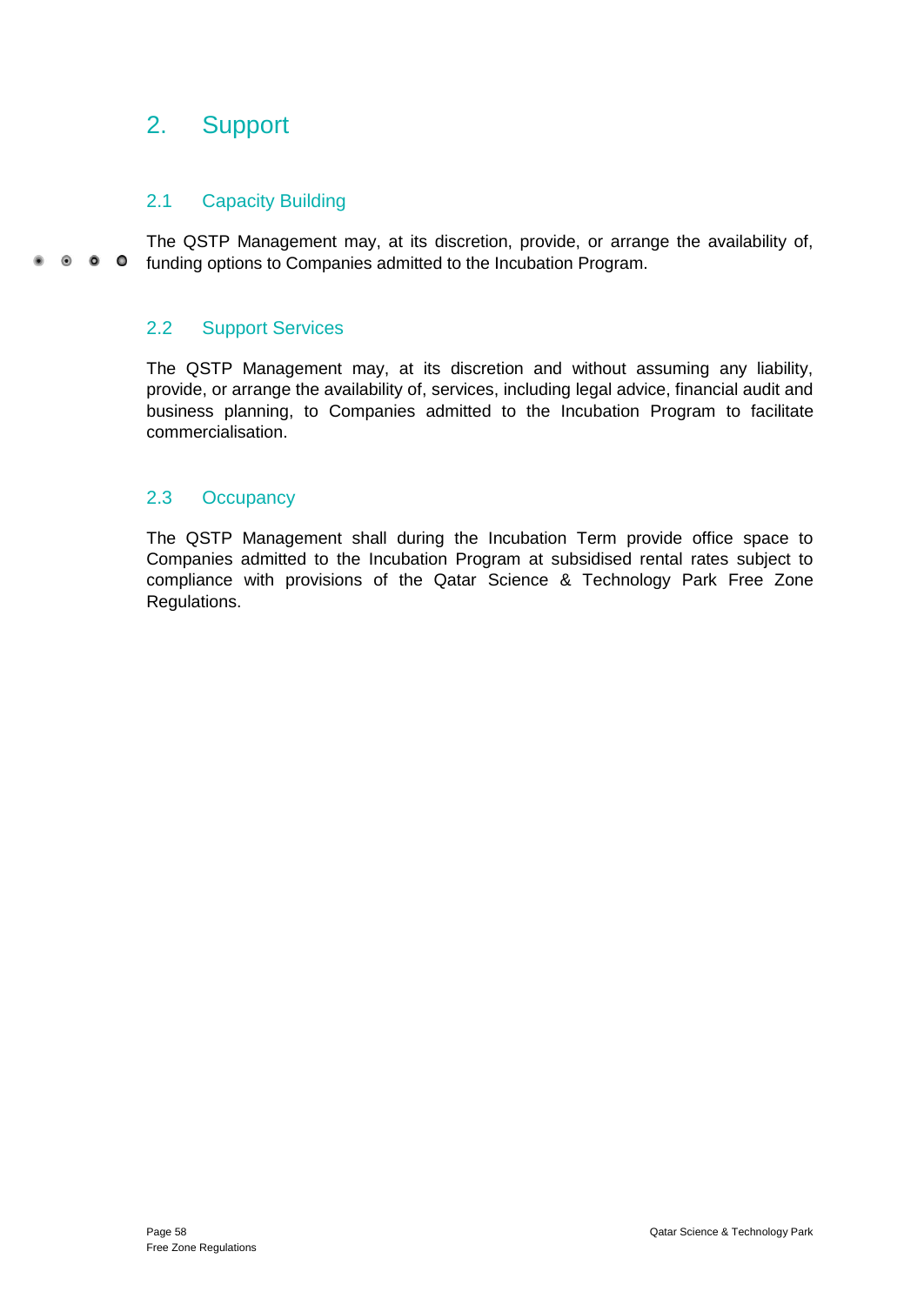## <span id="page-64-0"></span>3. Special Provisions

## <span id="page-64-1"></span>3.1 Exemption from Minimum Share Capital Requirements

Companies admitted to the Incubation Program shall not, during the Incubation Term,  $\bullet$   $\bullet$   $\bullet$ be subject to the minimum issued share capital requirement set out in Section 2.1.1 of the Company Regulations. The minimum issued share capital of a Company admitted to the Incubation Program shall not be less than five thousand Qatari Riyals (QR. 5 000) divided into shares for which the value shall not be less than Qatari Riyals ten (QR. 10) each.

## <span id="page-64-2"></span>3.2 Exemption from Liquidation

Companies admitted to the Incubation Program may, during the Incubation Term, be deleted from the Company Listing without being placed in liquidation as required by Section 5.5 of the Company Regulations, where upon the declaration of a resolution relating to Company dissolution in accordance with Section 5.4 of the Company Regulations, the QSTP Management is satisfied that the Company has settled, finally, all third-party dues including moneys owed to employees, directors and any government or authority whether in the QSTP, the State of Qatar or elsewhere.

## <span id="page-64-3"></span>3.3 Conditions

The grant of the exemptions set out in Sections 3.1 and 3.2 of these Incubator Regulations shall be subject to the condition that each of the Shareholders executes and delivers to the QSTP Management a letter of Indemnity, addressed to the QSTP Management, providing an undertaking to indemnify the QSTP management, Board and the Qatar Foundation for Education Science and Community Development in respect of claims and liabilities relating to the Company. Before deleting a Company from the Company Listing from the Company Listing without being placed in liquidation, the QSTP Management may prescribe one or more of the following conditions: (i) issuance of a no-debt confirmation by the Shareholders; (ii) procuring a no-claims confirmation from contracting parties and vendors and (iii) publication of notice to creditors.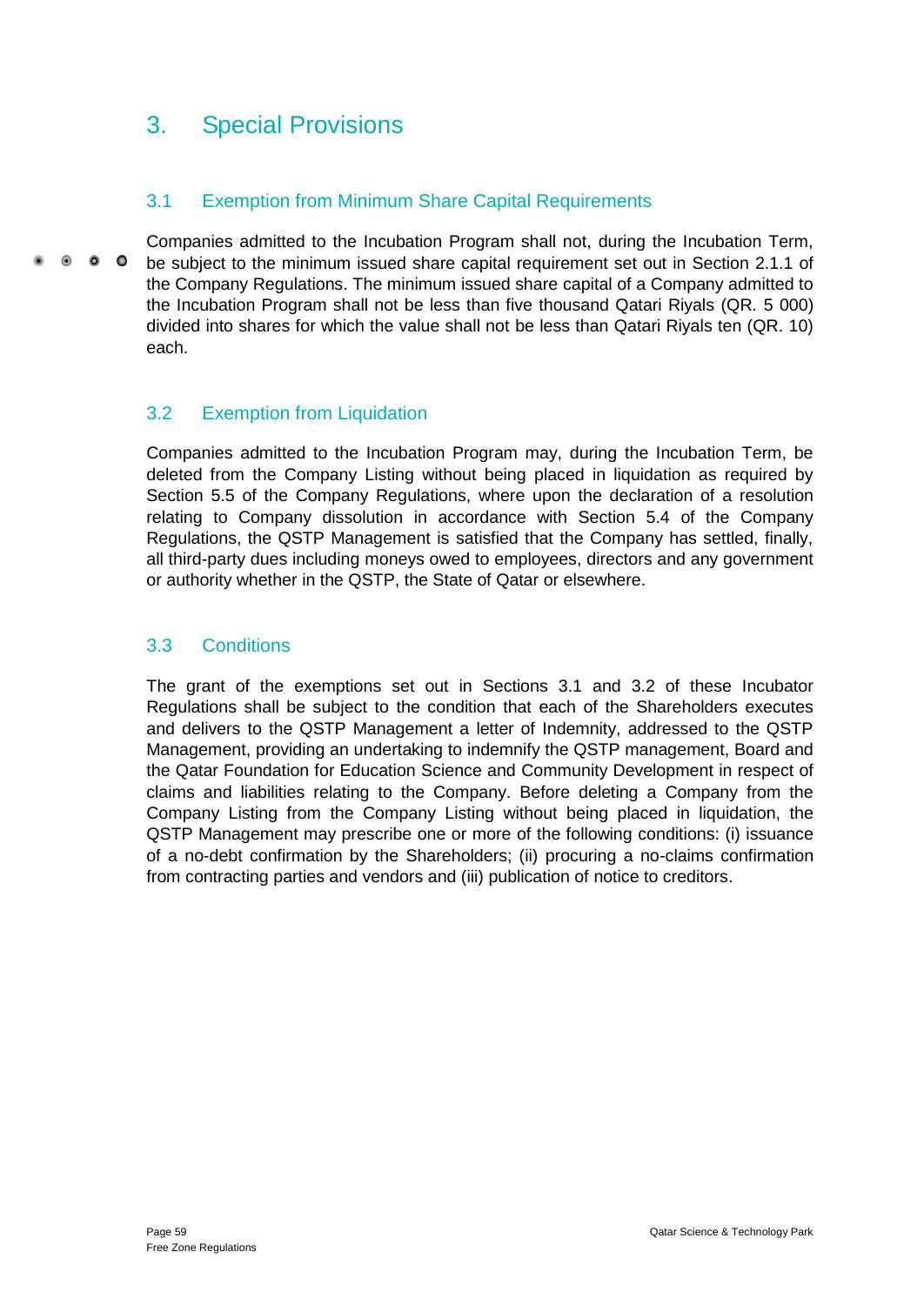## <span id="page-65-0"></span>4. Term

## <span id="page-65-1"></span>4.1 Incubation Term

The Incubation Term shall commence upon issuance by the QSTP Management of an  $\begin{array}{ccccccccccccccccc} \bullet & \bullet & \bullet & \bullet & \bullet & \bullet & \bullet \end{array}$ admittance notice and continue for a prescribed period of up to two years subject to extension, revocation or graduation under Section 5 of these Incubator Regulations.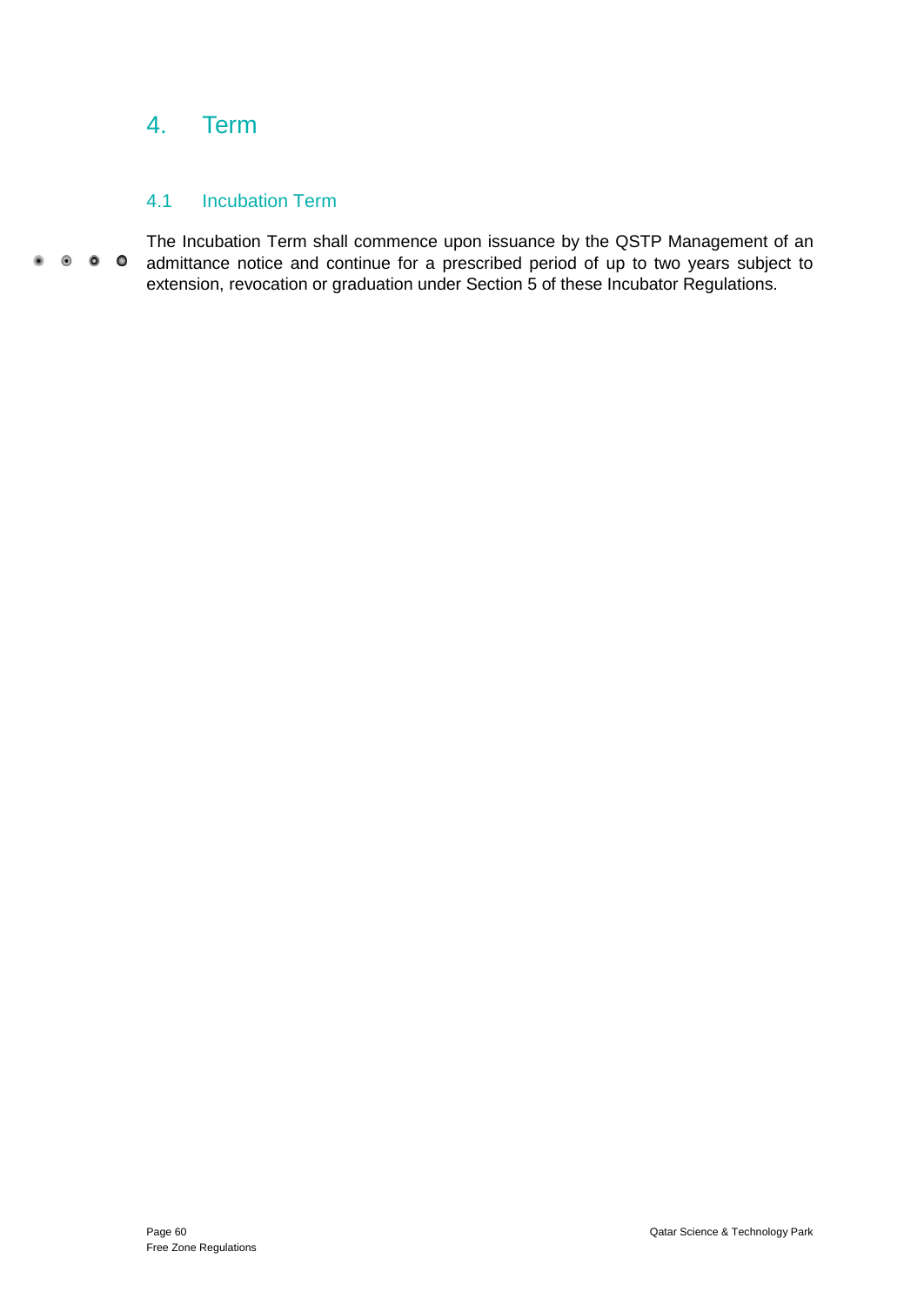## <span id="page-66-0"></span>5. Extension, Advancement and Revocation

### <span id="page-66-1"></span>5.1 Extension

The QSTP Management may, at its discretion and upon an application made by a  $\bullet$   $\bullet$   $\bullet$ Company, notify extension of the Incubation Term for one or more periods of up to two years.

### <span id="page-66-2"></span>5.2 Advancement

A Company admitted to the Incubation Programme shall, upon the lapse of the Incubation Term, advance from the Incubation Program. A Company may, by way of a Shareholders' resolution passed by a majority vote, elect, at any time during the Incubation Term, to advance from the incubation Program and notify the QSTP Management of such election no later than two months prior to the proposed date of graduation.

## <span id="page-66-3"></span>5.3 Revocation

The QSTP Management may, at its discretion, revoke a Company's admission to the Incubation Programme before the expiry of the Incubation Term by issuing a notice of revocation.

### <span id="page-66-4"></span>5.4 Post Advancement/Revocation

A Company, upon advancement or upon the revocation of its admission to the Incubation Programme, shall no longer be entitled to assistance, support and privileges afforded to Companies admitted to the Incubation Programme under these Incubator Regulations and shall be forthwith required to comply with all of the requirements of the Regulations, in particular the minimum issued share capital requirement of Section 2 of the Company Regulations.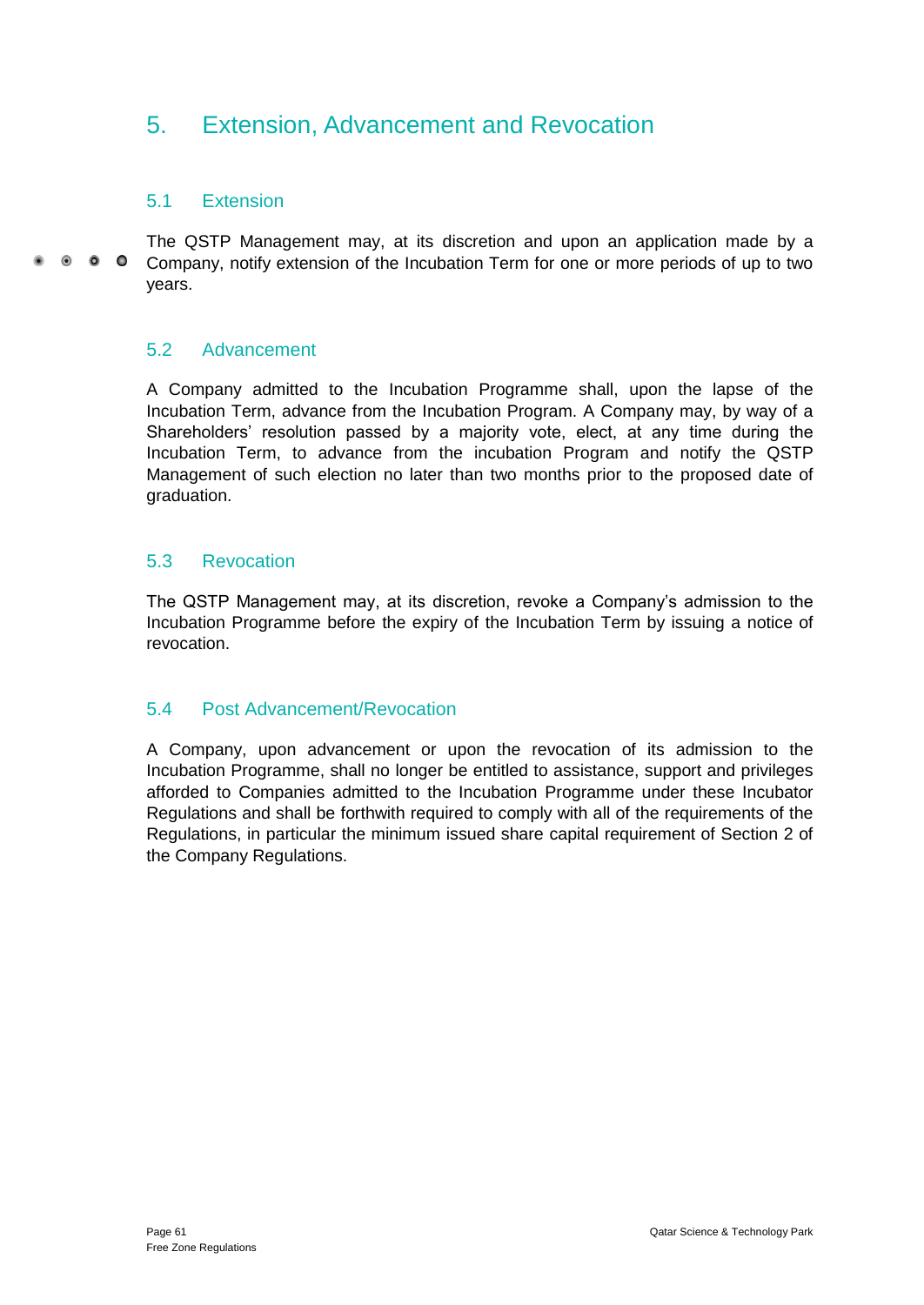# <span id="page-67-0"></span>EXHIBIT A - English translation of QSTP Free Zone Law

 $\begin{array}{ccccccccccccccccc} \bullet & \circ & \circ & \circ & \circ & \circ \end{array}$